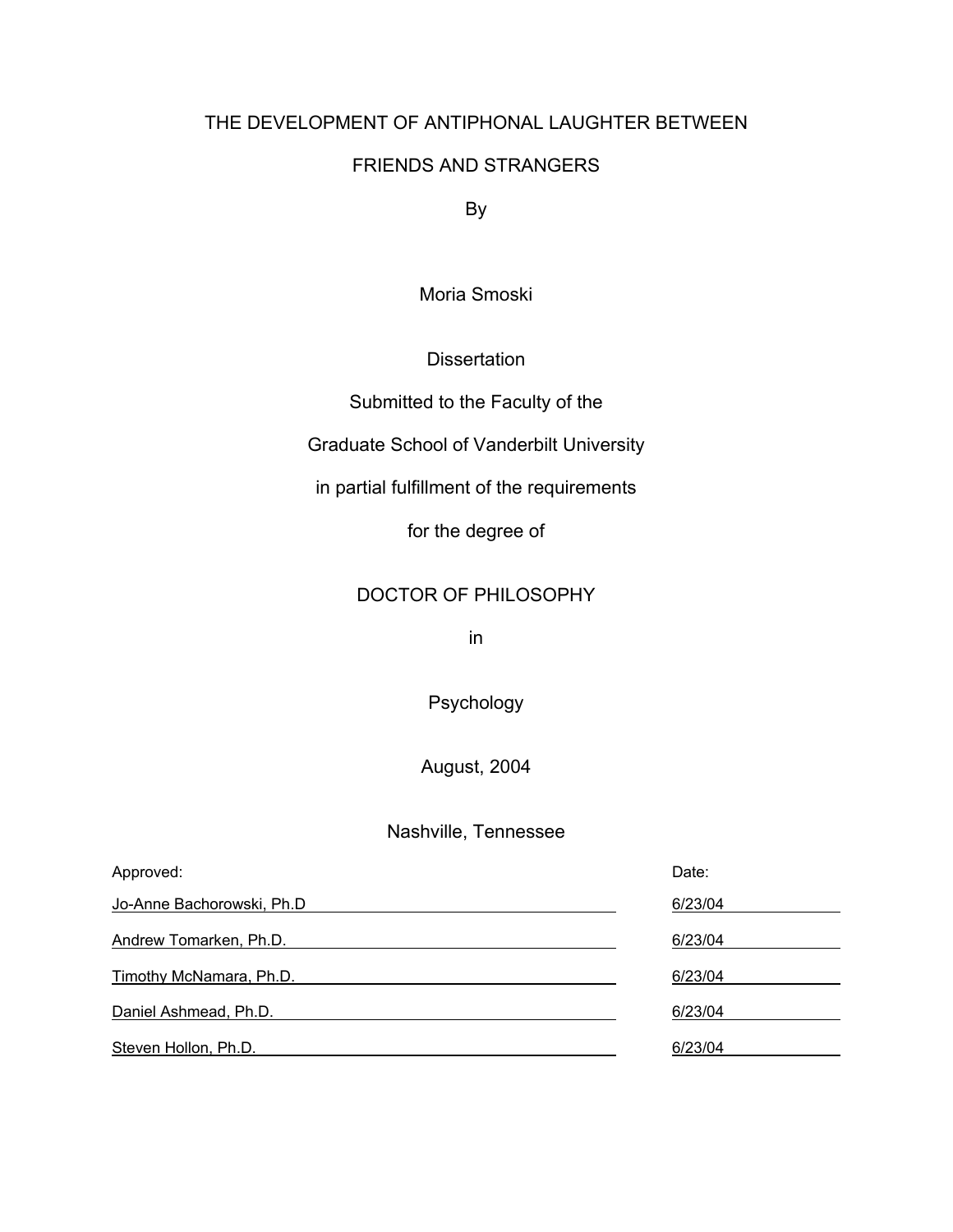#### ACKNOWLEDGEMENTS

My heartfelt thanks go to all the people who have helped and supported me throughout my graduate student career. I thank my advisor Jo-Anne Bachorowski, who has been an invaluable mentor and role model over the years. I am also grateful for the guidance provided by my dissertation committee members, including Andrew Tomarken, Steve Hollon, Tim McNamara, and Dan Ashmead. Special thanks go to Dr. Tomarken for his statistical guidance, as well as his dedication to critical thinking and scientific rigor. I am also grateful to my former committee members Ann Kring and Tom Palmeri, who shaped my early thinking about emotion processes and experimental methods.

Many individuals provided me with assistance and support on my dissertation; this project could not have come to completion without their help. Assistance in data collection was provided by numerous undergraduate honors, directed studies, and volunteer students, all of whom spent many long hours collecting data and shepherding sound files into a usable form. Special thanks go to Ashley Pineda for her assistance in data preparation and analysis. Marci Flanery, Jon Holbrook, Jennifer Ichida, and Ken Sobel provided assistance in generating and testing experimental stimuli, as well as valued friendship. Finally, I thank the students who participated in this study, especially the ones who laughed.

I would like to thank my fellow lab members Bill Hudenko and Kerstin Blomquist for their support, assistance, and camaraderie. Roy Tebbe (my husband) provided me with understanding, joy, and a firm reminder to keep writing. Finally and most of all, I

ii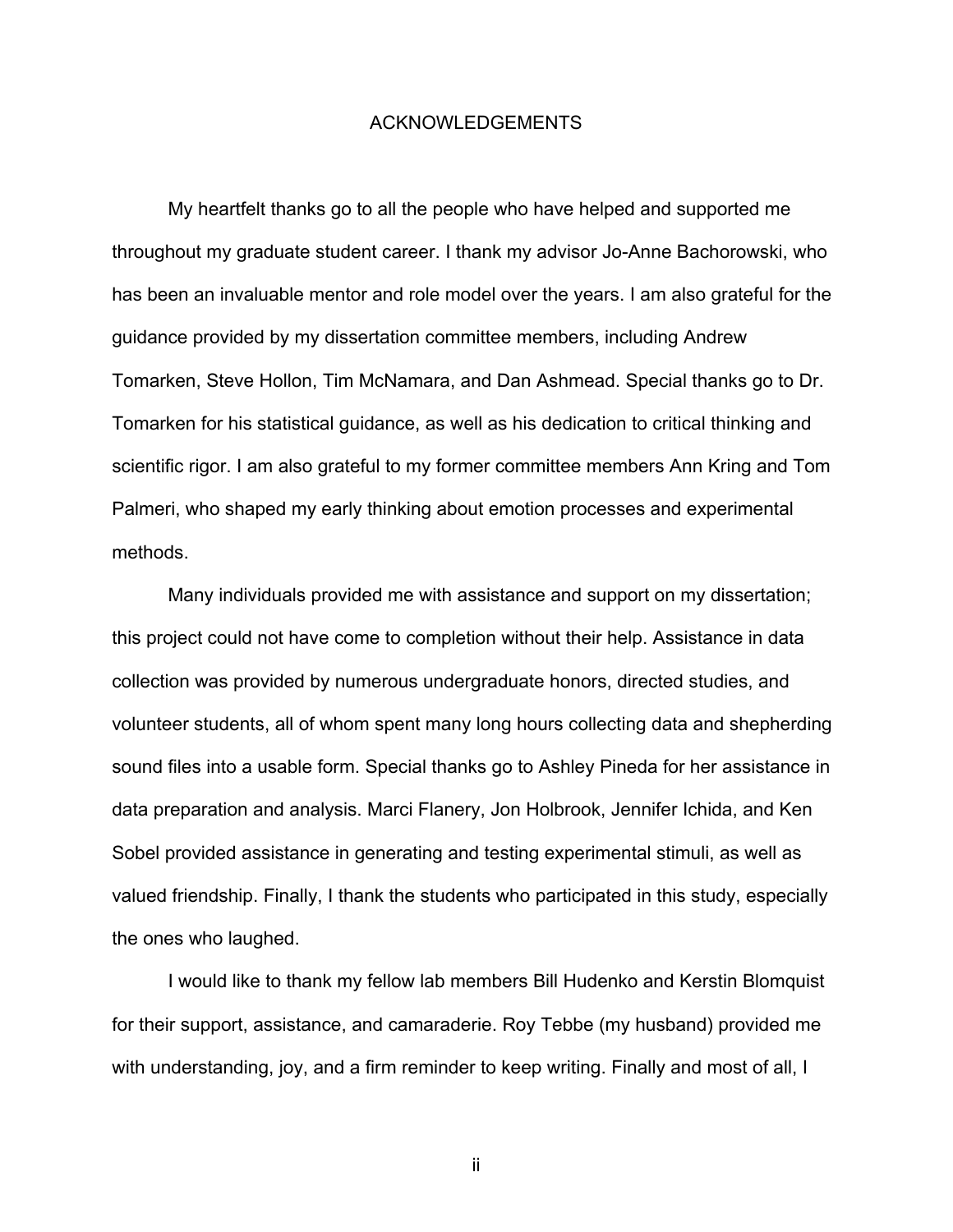thank my parents, Walt and Sharon Smoski, who saw me through it all with incredible patience and love.

This study was funded by a Positive Psychology Summer Institute award.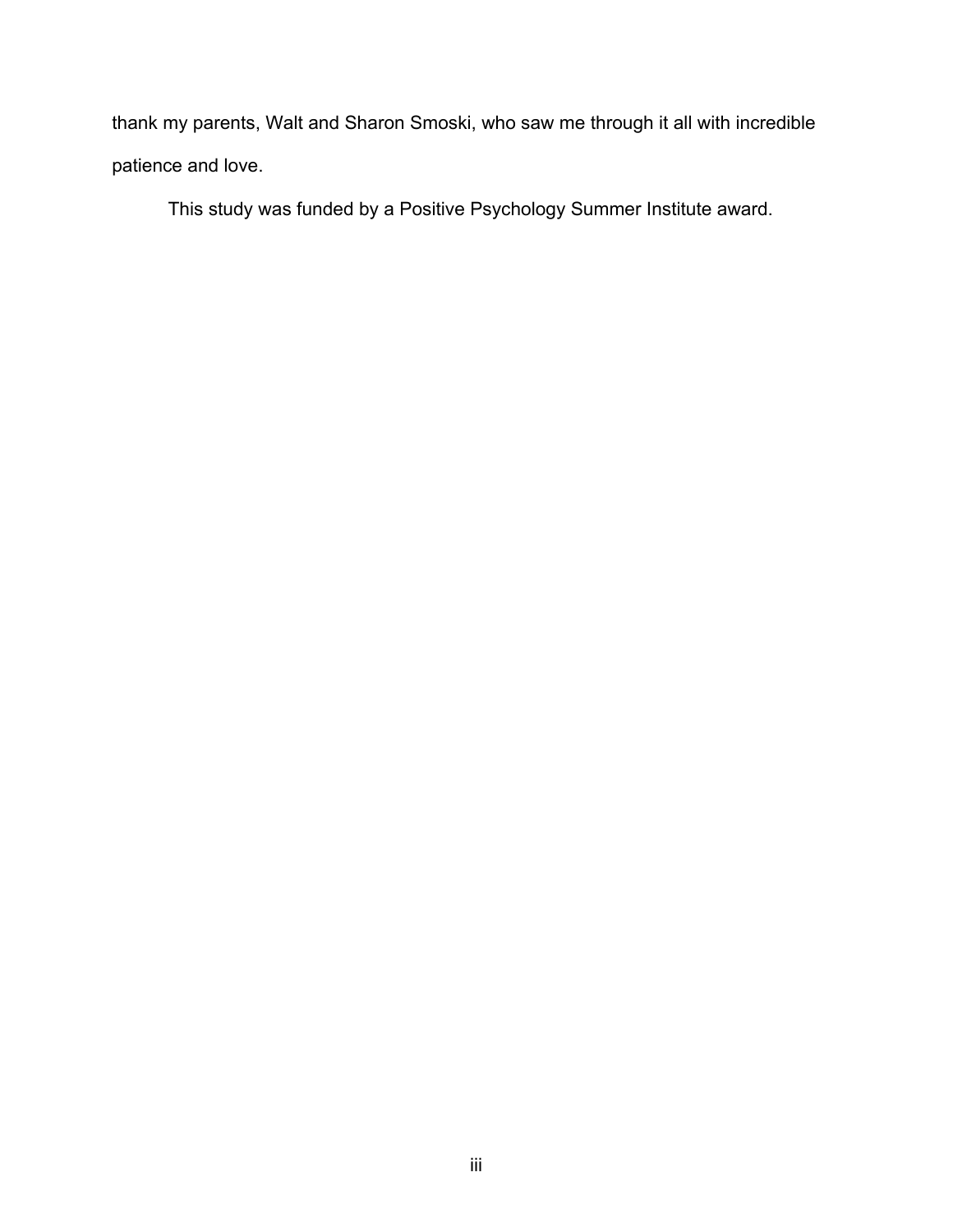## TABLE OF CONTENTS

|                 | Page |
|-----------------|------|
|                 |      |
|                 |      |
|                 |      |
| Chapter         |      |
| $\mathbf{L}$    |      |
|                 |      |
| $\mathbf{II}$ . |      |
|                 |      |
| III.            |      |
|                 |      |
| IV.             | .34  |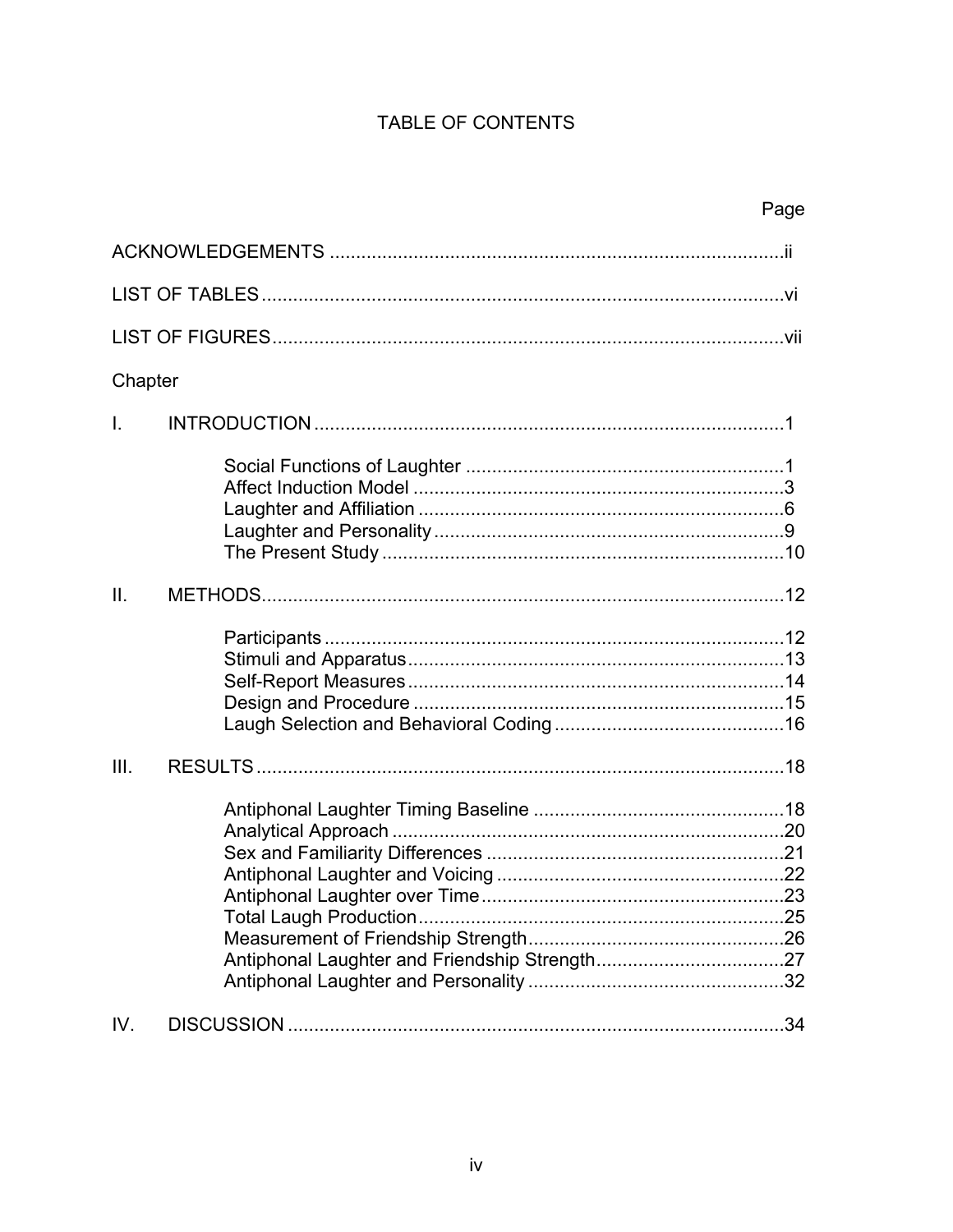# Appendix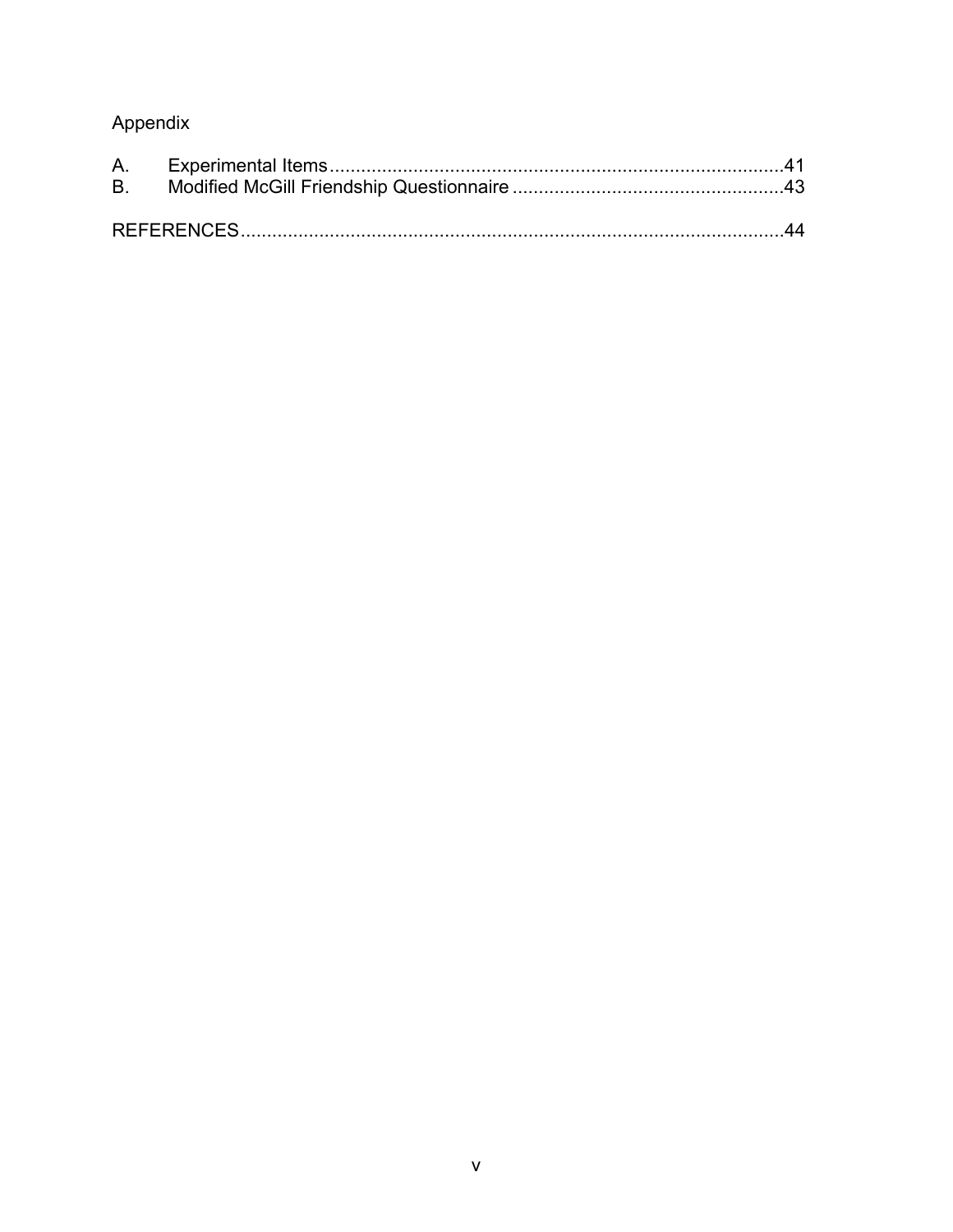## LIST OF TABLES

| Table   |                                                                      | Page |
|---------|----------------------------------------------------------------------|------|
| $1_{-}$ | Means and Standard Deviations of McGill Friendship Questionnaire     |      |
| 2.      | Analysis of a Cross-Lagged Panel Model of Initiated Laugh Production | .30  |
| 3.      | Analysis of a Cross-Lagged Panel Model of Subsequent Laugh           |      |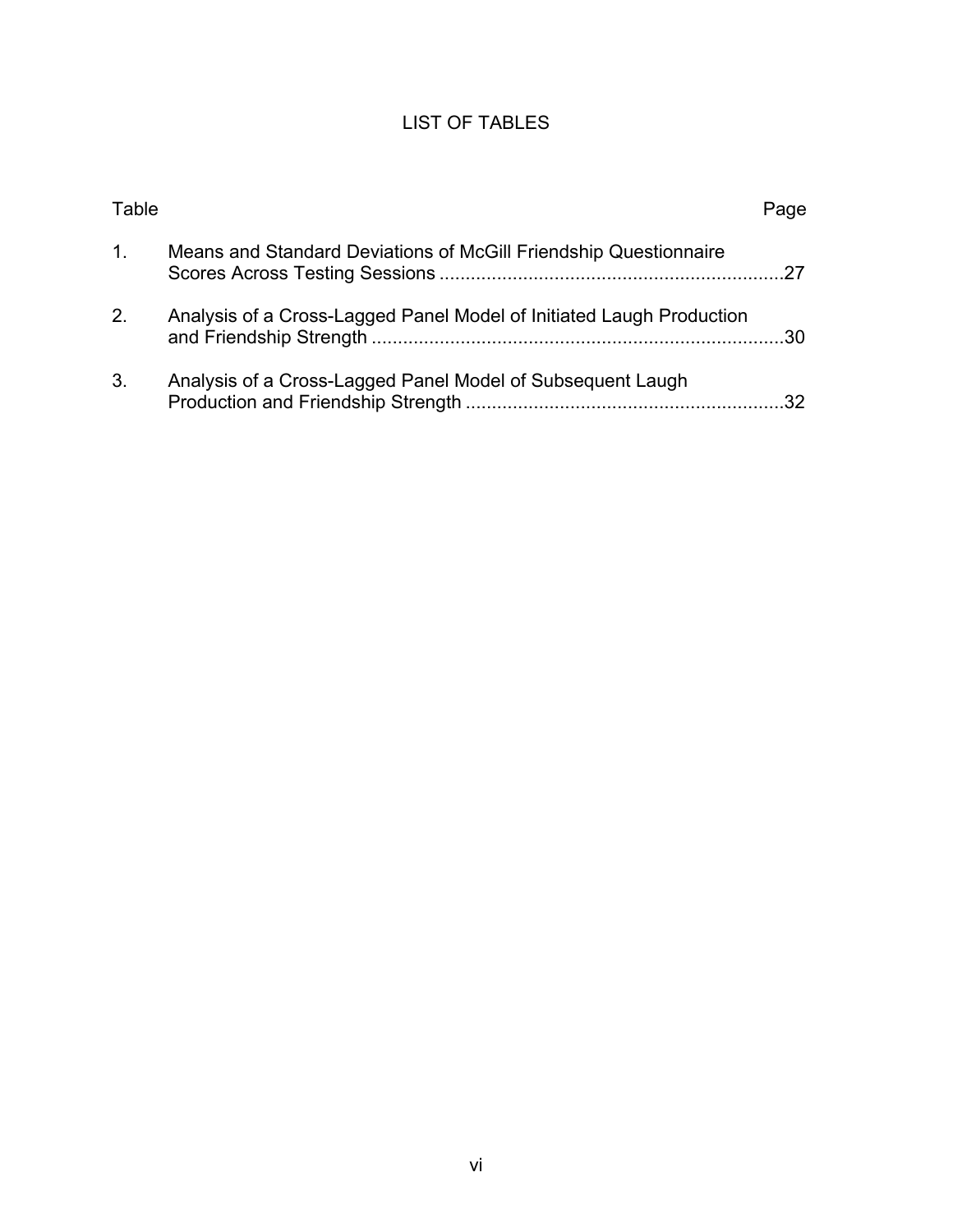## LIST OF FIGURES

| Figure         |                                                                | Page |
|----------------|----------------------------------------------------------------|------|
| $\mathbf{1}$ . | Frequency Distribution of Latencies between Initial Laughs and | 19   |
| 2.             |                                                                | .24  |
| 3.             | Average Number of Voiced, Unvoiced, and Total Laughs per       | .25  |
| 4.             | Cross-Lagged Panel Model of Initiated Antiphonal Laughter and  | 29   |
| 5.             | Cross-Lagged Panel Model of Subsequent Antiphonal Laughter     | 31   |

.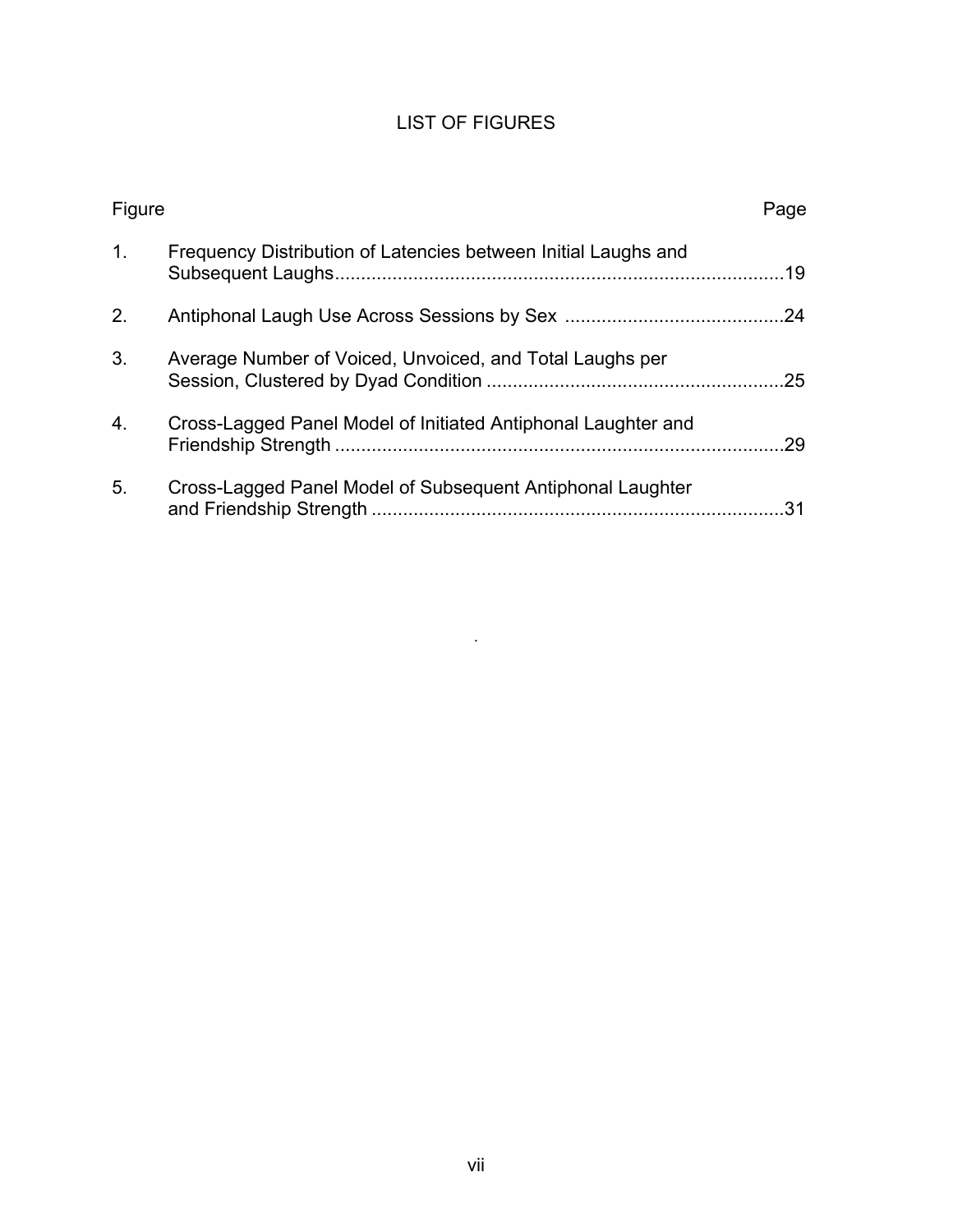#### CHAPTER I

#### **INTRODUCTION**

Laughter is a highly common form of human vocal production that occurs in a wide variety of social circumstances. Given everyday experiences with laughter, it is not surprising to find that this signal is often theoretically linked to pleasurable states and circumstances. Specific hypotheses in this vein variously consider laughter to be an expression of positive internal emotional states (e.g., Darwin, 1872/1998; van Hooff, 1972), a signal of playful intent (e.g., Glenn, 1991/1992; Grammer & Eibl-Eibesfeldt, 1990), or a response to humor (e.g., Apte, 1985; Deacon, 1989; Weisfield, 1993). In addition to indicating internal state, laughter is also considered to induce arousal and affect in listeners (Bachorowski & Owren, 2001). The ensuing hedonic tone is thought to vary as a function of the listener's sex, current affective state, and relationship to the laugher (Owren & Bachorowski, 2003). In light of evidence that such induction effects do indeed occur (Bachorowski & Owren, 2001), I became interested in examining the temporal pattern of laughter between social partners. I more specifically wanted to determine whether the production of this affect-inducing signal is more closely timelocked between friends than between strangers.

#### *Social Functions of Laughter*

In thinking about laughter's functional significance, it is important to bear in mind that laughter is decidedly a social signal, as it is far more likely to be produced in the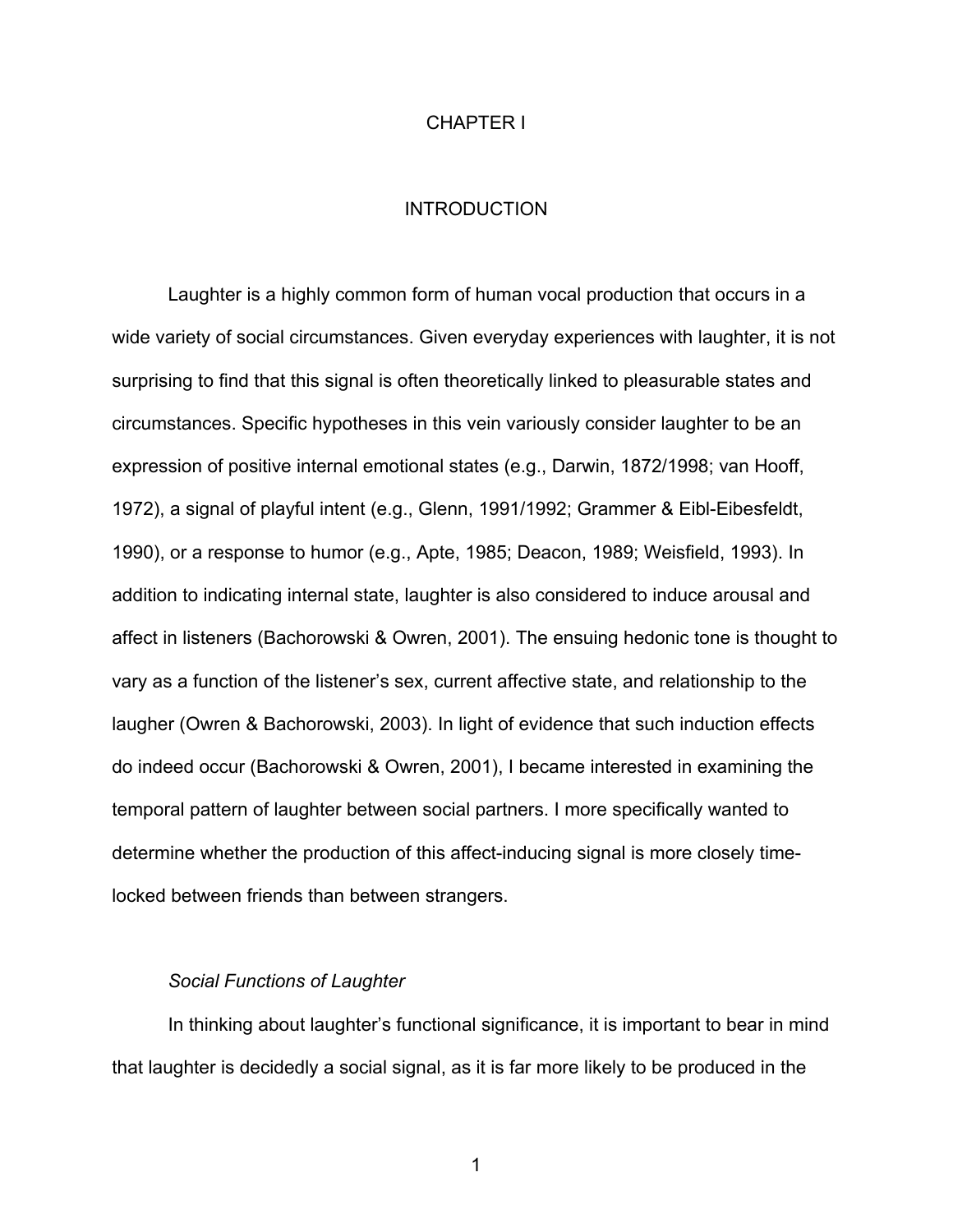presence of another individual than when alone. This basic effect has been observed in both naturalistic (Provine & Fischer, 1989) and laboratory settings (Bachorowski, Smoski, Tomarken, & Owren, 2004; Brown, Dixon, & Hudson, 1982; Devereux & Ginsburg, 2001; Young & Frye, 1966). The type of social partner also moderates both the rate of laugh production and the types of laughs produced. Males produce more laughs and more acoustically extreme laughs with their friends, especially their male friends. Females, on the other hand, produce more laughter with males than with other females, and more acoustically extreme laughs with stranger males (Bachorowski et al., 2004). One characteristic of laughter that has received little empirical attention is the *temporal* sequence of laugh production, or the degree to which social partners laugh together. Temporal association is an inherently social characteristic of laughter, as by definition it requires at least two laughers. Previous investigators have indicated that the laughs produced by two social partners can have differential temporal associations based on social partner characteristics. For example, mothers and toddlers show increasing temporal association of the laughter as the toddler enters the second year of life (Nwokah, Hsu, Dobrowolska, & Fogel, 1994). Additionally, temporal association in laughter correlates with the degree to which social partners endorse a desire to interact with one another (Grammer & Eibl-Eibesfeldt, 1990). However, there have been few attempts to rigorously quantify or understand such temporal associations.

One challenge in examining temporal associations in laughter is in defining and operationalizing the temporal relationship. Previous studies have likened the temporal relationship between social partners' laughs to a process of "contagion" (e.g., Provine, 1992, 2000). Rather than relying on either the term contagion, which suggests that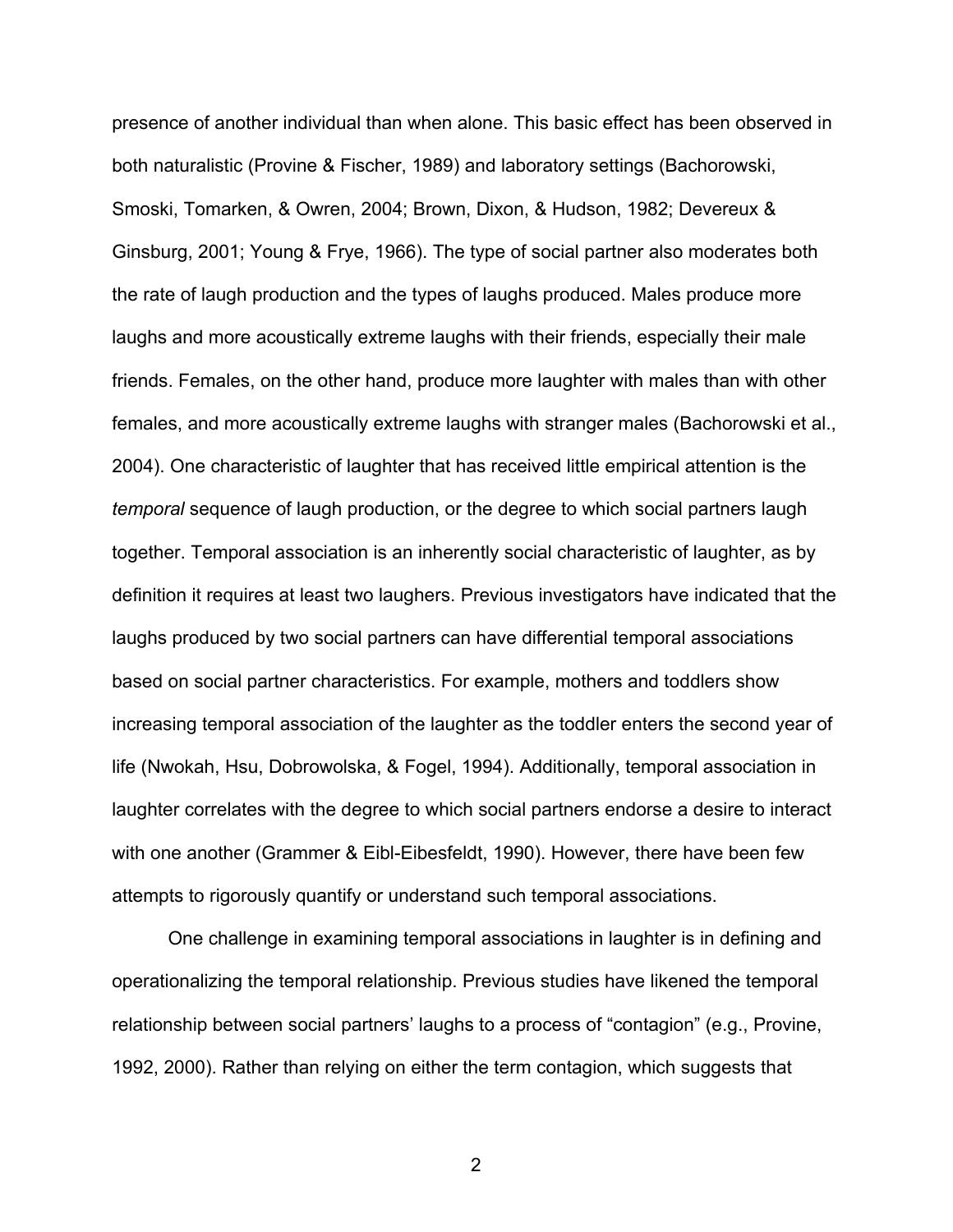some behavior or agent has been unwittingly caught, or "reciprocal" (Nwokah et al., 1994), which can imply conscious intent, the term "antiphonal" laughter is used in this paper. Used in the animal literature to refer to co-occurring vocal signals (e.g., Biben, 1993; Snowdon & Cleveland, 1984), the application of the term to laughter refers to instances in which the laughter of one social partner co-occurs or is immediately followed by the laughter of another partner. I will use the term "antiphonal laughter" to refer to the full episode of dyadic laughter, including the initial laugh and the subsequent partner laugh. Within that two-laugh episode, I will refer to the first laugh as the "initial laugh" and the second laugh as the "subsequent laugh."

#### *Affect Induction Model*

Antiphonal laughter is conceptualized as a form of affect induction that promotes affiliative, cooperative behavior between social partners (Owren & Bachorowski, 2003; Owren, Rendall & Bachorowski, 2003; see also Dimberg & Öhman, 1996; Keltner & Kring, 1998; Owren & Rendall, 1997; 2001). From this perspective, laughter has a twopronged impact on listener affect. First, the acoustic properties of laughter themselves can have a direct impact on listener arousal and affect. In support of this direct-effect hypothesis, empirical evidence shows that particular kinds of laughs have acoustic properties that readily elicit positive affect in listeners (Bachorowski & Owren, 2001). Provine (1992, 2000) likened the impact of one laugh on another person's behavior to a process of "contagion" and proposed that contagious laughter occurs due to the activation of a laugh-specific auditory feature detector and subsequent triggering of a "laugh-generator," although the affective implications of this mechanism are unclear.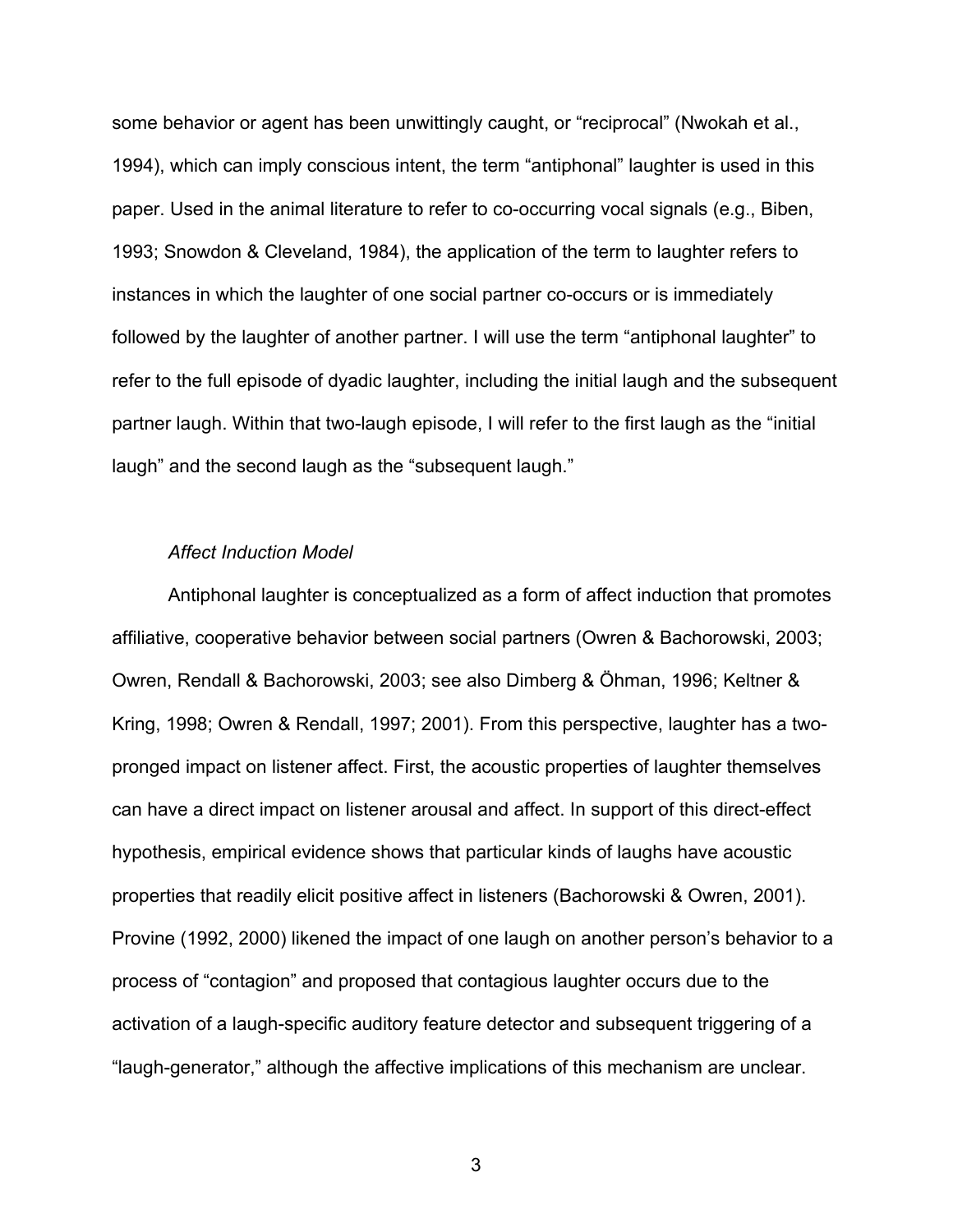The direct effects of laughter may in some ways be comparable to the effects of facial expressions such as smiling and anger, which have been shown to elicit complementary responses in individuals viewing the expressions—even when perception is considered to be nonconscious (Dimberg, Thunberg, & Elmehed, 2000; see also Neumann & Strack, 2000).

Laughter is a highly variable acoustic signal that involves multiple vocalproduction modes (Bachorowski, Smoski, & Owren, 2001). One of the most salient distinguishing features among production modes is the presence or absence of voicing. Voiced laughs are quasi-periodic and therefore have a fundamental frequency and a perceptible pitch. Unvoiced laughs are aperiodic and are perceived as sounding gruntlike or snort-like. The direct impact of a laugh on listener affect has been shown to be influenced by production mode. When listening to laugh sounds over headphones, listeners rated themselves as feeling significantly more positive in response to voiced versus unvoiced laughter. In comparison to laughers who produced unvoiced laughs, listeners also rated the producer of the laugh friendlier and sexier, and expressed more interest in meeting the producers of voiced laughs (Bachorowski & Owren, 2001; see also Bradley & Lang, 1999). Grammer & Eibl-Eibesfeldt (1990) found that individual male interest in further contact with his study partner was correlated with the amount of vocalized (but not unvocalized) laughter on the part of his female partner (here, vocalized laughter is presumed to be equivalent to voiced laughter). Thus, all laughs are not equal in their impact on listener response systems. In terms of laugh production, the ratio of voiced to unvoiced laughter is related to laugher sex, with females producing more voiced laughs than males (Bachorowski et al., 2001). The relative production of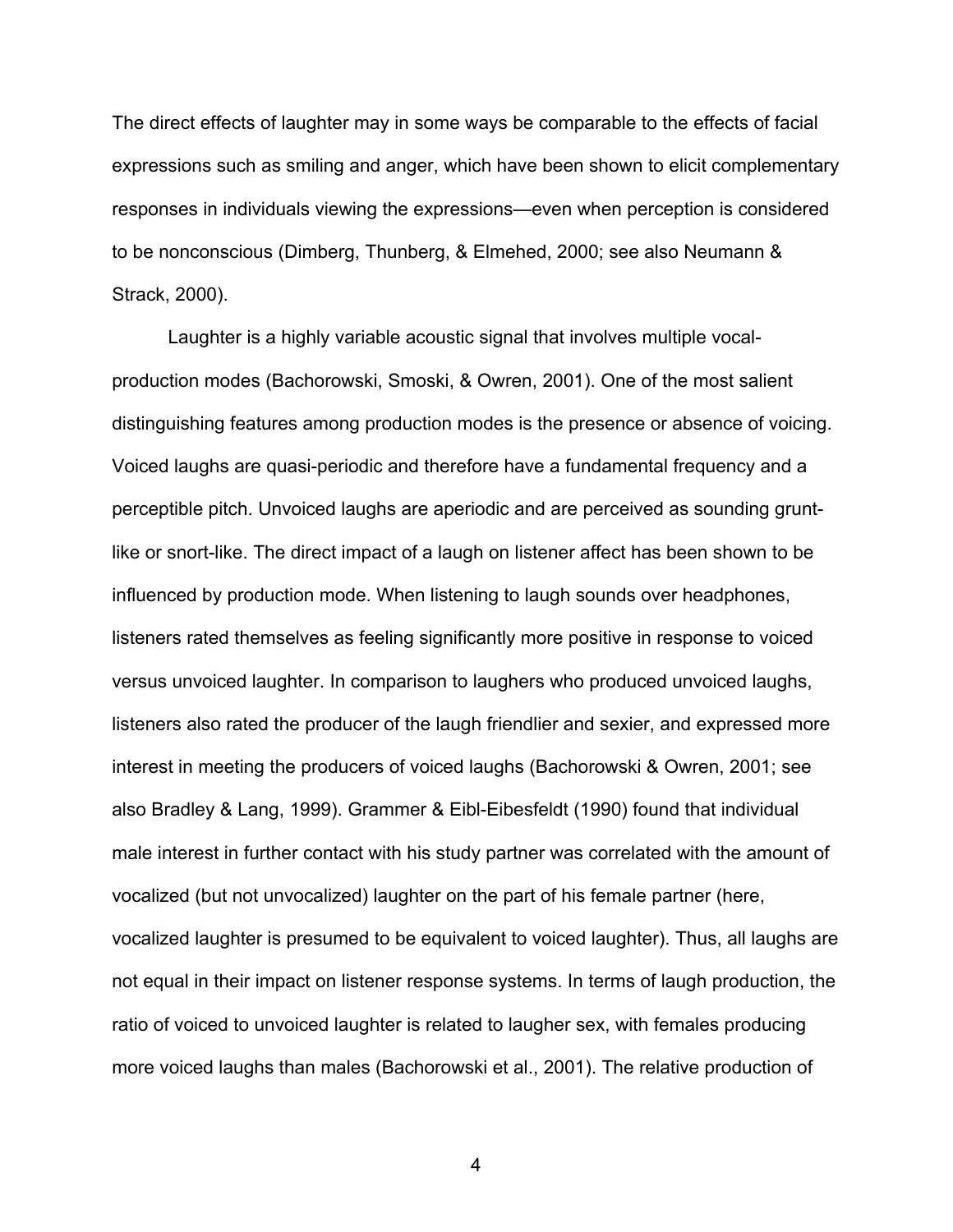voiced versus unvoiced laughs does not appear to be influenced by the affiliative status of laugh partners, with friends and strangers not found to differ in either the overall number of voiced or unvoiced laughs produced (Bachorowski et al., 2004). It is unknown, however, whether voiced or unvoiced laughter occurs more frequently in antiphonal laughter.

The second way that laughter is hypothesized to impact listener response systems is through comparatively indirect processes. In addition to the ability to directly impact listener affect, the acoustic properties of laughter contain perceptual cues to the individual identity of the laugher (Bachorowski et al., 2001). Given repeated pairings between individually distinctive acoustic properties and affect on the part of listeners, learned affect-related responses may occur in reaction to those individually distinctive acoustics. For example, a person may be repeatedly irritated in the presence of a boorish co-worker. Over time, simply hearing this co-worker's individually distinctive laugh may evoke annoyance. Likewise, repeatedly hearing a friend's laugh in the context of enjoyable social interactions may result in positive affect from simply hearing that friend laugh in the next room. The production of a subsequent laugh can be understood as a learned, positive affective response to the initiating laugh produced by an individual with whom one shares an ongoing positive relationship. Individuals who routinely laugh together in positive circumstances, such as friends, have the opportunity to associate the idiosyncratic acoustic features of a given friend's laugh with a positive emotional state.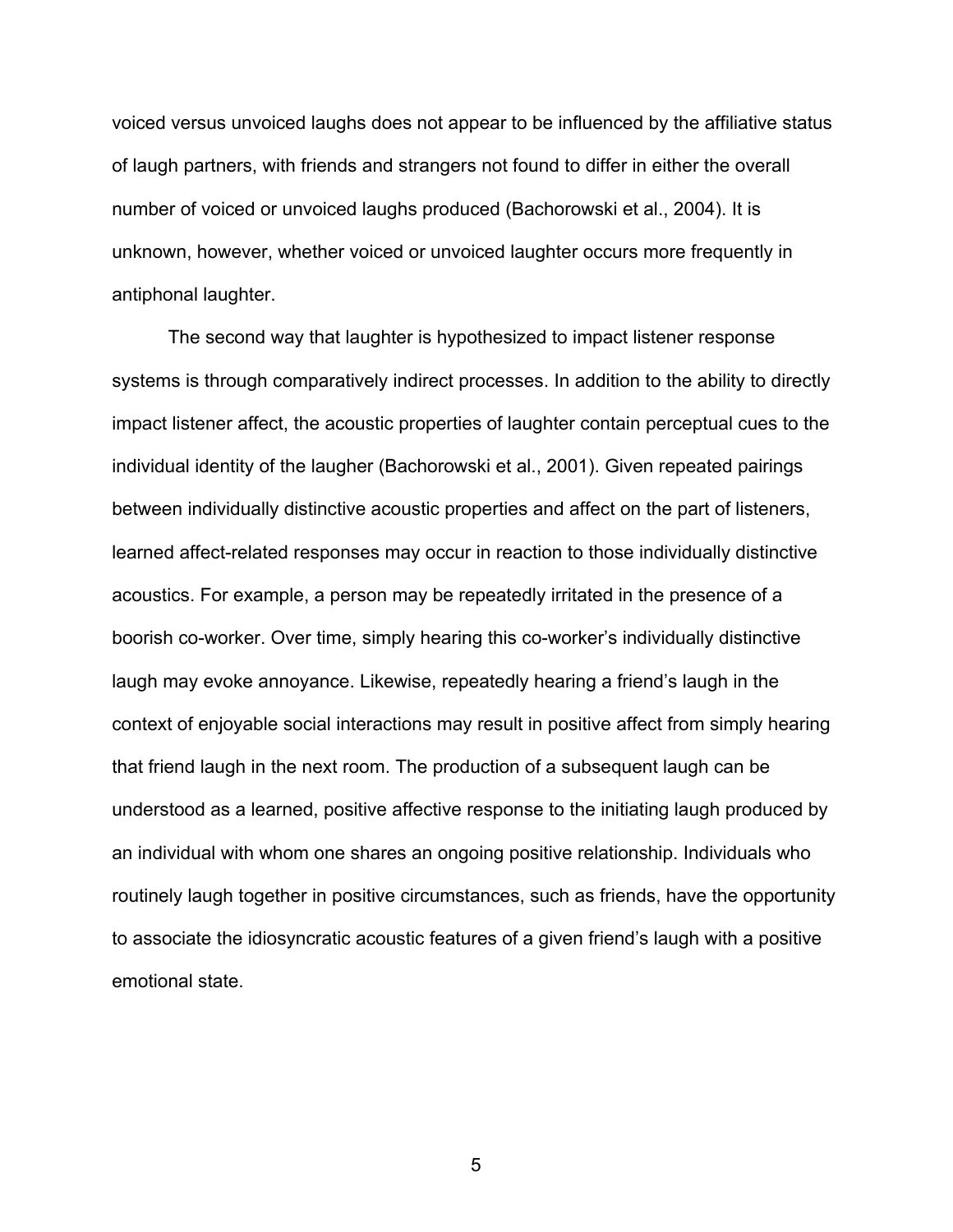#### *Laughter and Affiliation*

Laughter, and especially antiphonal laughter, has been linked to greater satisfaction and desire for affiliation among social partners. In a "strangers meet" paradigm, Grammer & Eibl-Eibesfeldt (1990) recorded stranger dyads as they interacted with one another while ostensibly waiting for an experiment to begin. Participants then rated the degree to which they would like subsequent contact with their testing partner. The amount of laughter produced by a female partner, as well as the degree to which the dyad laughed together, predicted individual male interest in future contact with his partner. Individual female interest correlated with the degree to which she produced subsequent laughs following a laugh by her male partner. As only strangers were tested in this paradigm, it is unknown if antiphonal laughter also predicts interest in continued contact among friend or acquaintance dyads. Antiphonal laughter is also more frequent during pleasant and satisfying interactions. For example, antiphonal laughter occurred more frequently during doctor visits that were subsequently rated by patients as highly versus less satisfying (Sala, Krupat, & Roter, 2002). In addition, male business associates produced the highest ratio of subsequent laughs to single laughs when conversation members were discussing pleasant topics, such as what they did in their free time (Adelswärd & Öberg, 1998). In my previous work, friend and stranger dyads were audiorecorded while they played games together. Across both same- and mixed-sex dyads, friends produced significantly more antiphonal laughter than did strangers (Smoski & Bachorowski, 2003). Thus, affiliative status affects the degree to which social partners laugh together.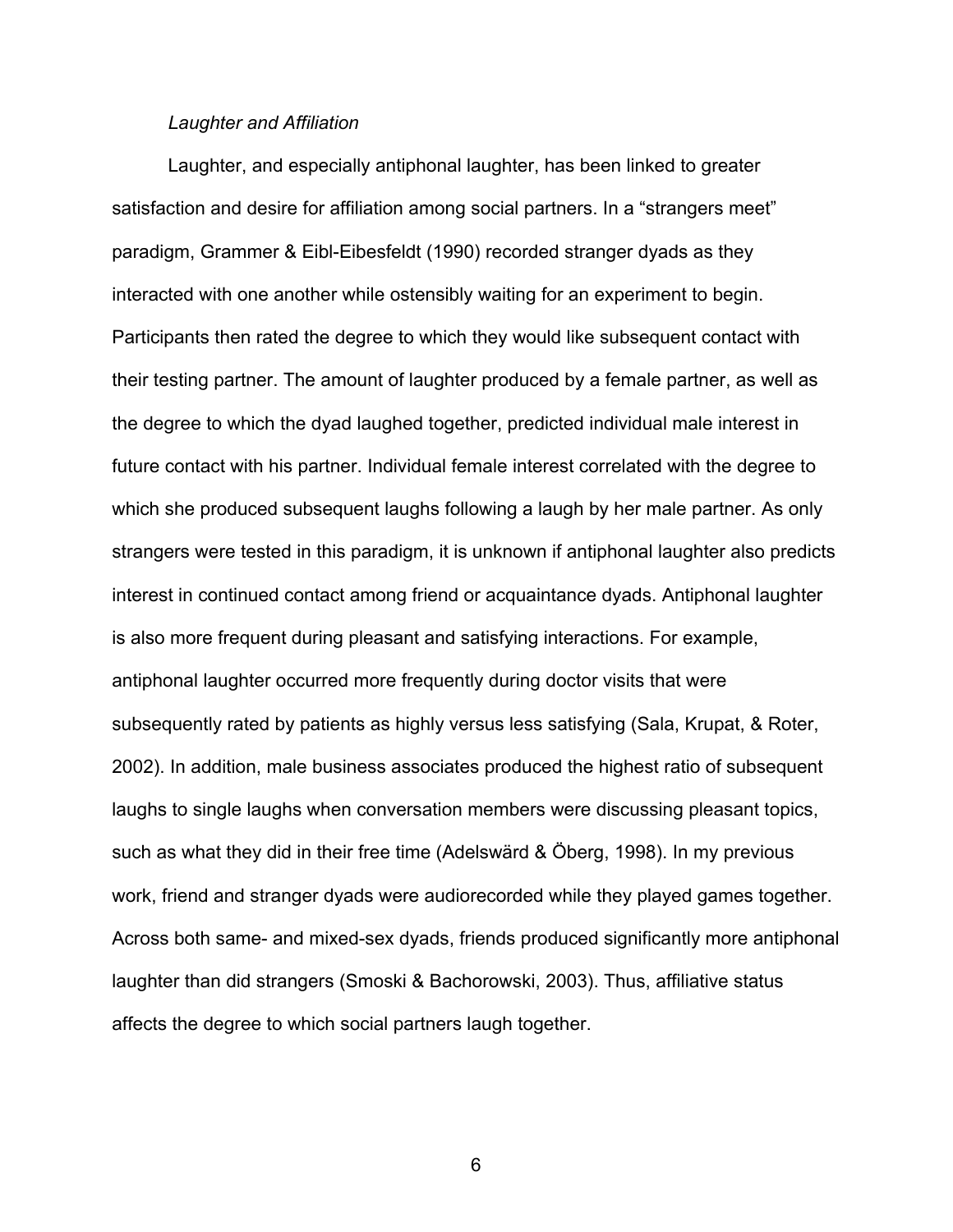Although the association between laugh production and affiliative behavior has been shown in multiple contexts, the mechanism that links the two is in need of clarification. One possibility is that laughter is a by-product of a desire to affiliate. For example, interest in a partner could promote positive emotions or increased arousal, thus lowering the threshold at which laughter occurs. Empirical evidence to date does not, however, support this mechanism. If increased rates of laugh production were caused by a desire to affiliate, an individual's rate of laugh production should correlate with that individual's interest in his or her social partner. In the Grammer and Eibl-Eibesfeldt (1990) experiment, this was not the case: the amount of laughter produced did not correlate with the laugher's interest in his or her partner. This null effect was replicated in another experiment in which participants "interacted" with a videotaped opposite-sex confederate and rated their interest in future contact with the confederate (Simpson, Gangestad, & Biek, 1993). Participants who produced higher rates of laughter did not indicate greater interest in dating the confederate. Thus, it does not appear that social interest in a partner drives increased laugh production, at least among strangers.

Given that the overall rate of laugh production is not secondary to social interest, the possibility remains that laughter itself plays a causal role in relationship initiation and development. By promoting positive affect in listeners via direct and indirect induction effects, laughter may dispose a social partner to react positively. From a "broaden-andbuild" perspective, this shared experience of positive affect builds and reinforces social relationships (Fredrickson, 1998, 2001). Likewise, an individual's laugh may indicate something about that person's attitudes or preferences. For example, if a person laughs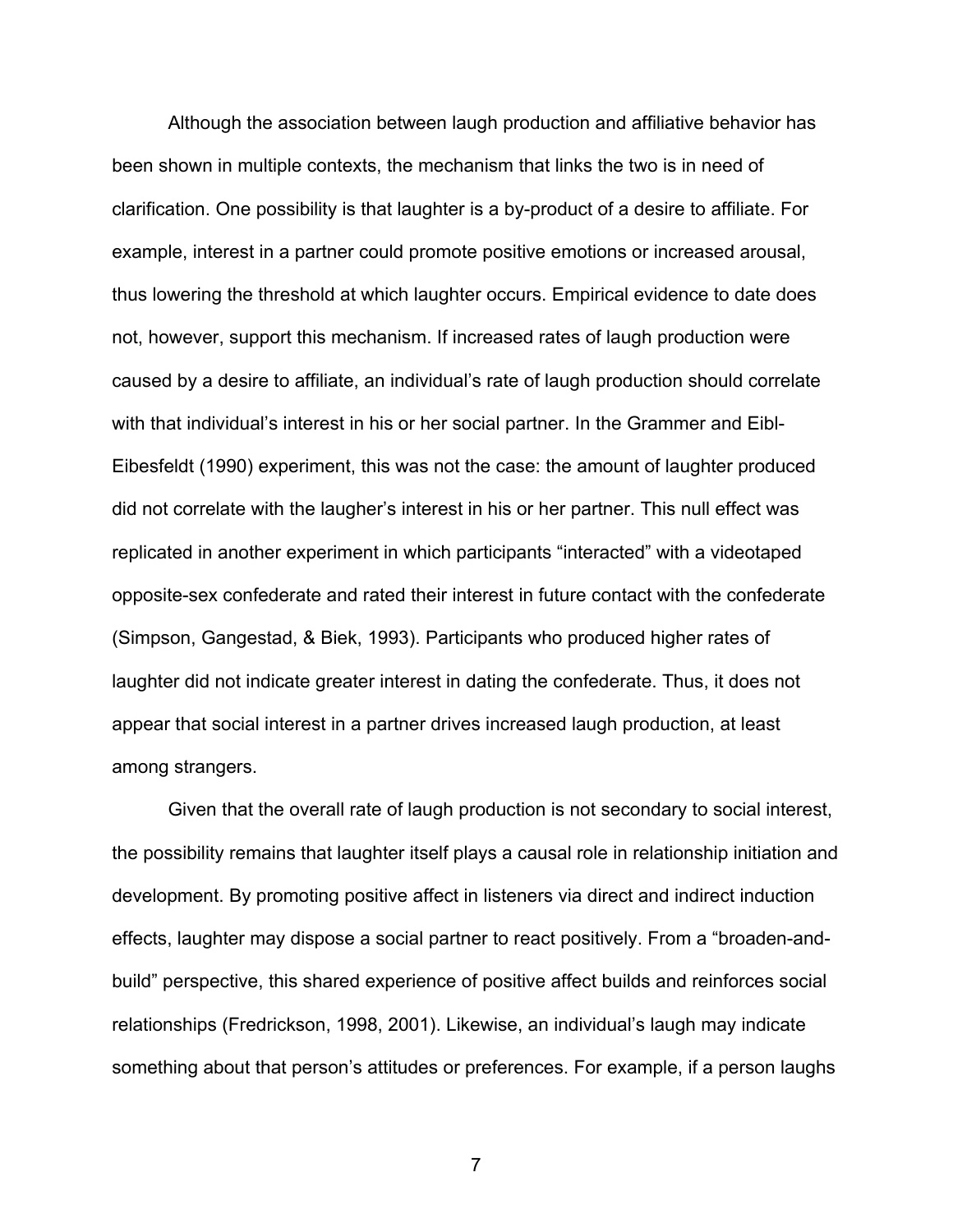in response to something their partner also finds funny, laughter may serve to mark or tag a point of agreement between the partners. Empirical support for the notion of laughter as a marker of agreement is meager, but one study did attempt to test the relationship between cognitive similarity and laughter. Wolosin (1975) used a self-report measure to test participants for their cognitive similarities on a particular topic. Participants were scheduled in same-sex groups of four individuals, and asked to tell each other jokes and funny stories for ten minutes. For males, the total amount of group laughter correlated with the cognitive similarity score for the group. For females, however, the correlation between group laughter and group cognitive similarity was nonsignificant. It is possible that individuals who hold similar attitudes are more likely to laugh at the same stimulus, thus reinforcing their cognitive similarities. This phenomenon could also be interpreted as another instance of indirect effects of laugh acoustics. If a person experiences repeated pairings of feeling pleasant (due to an external stimulus) and another person's laughter (due to the same external stimulus), this could promote a learned positive response to the laughter of their social partner. In summary, although laughing with a social partner is linked to liking and wanting to affiliate with that social partner, the mechanism explaining that link still requires examination. It does not appear that people laugh more simply because they like their partner more, but it is uncertain if partners laugh together because of acoustic properties of laughter, cognitive similarities, or a combination of factors.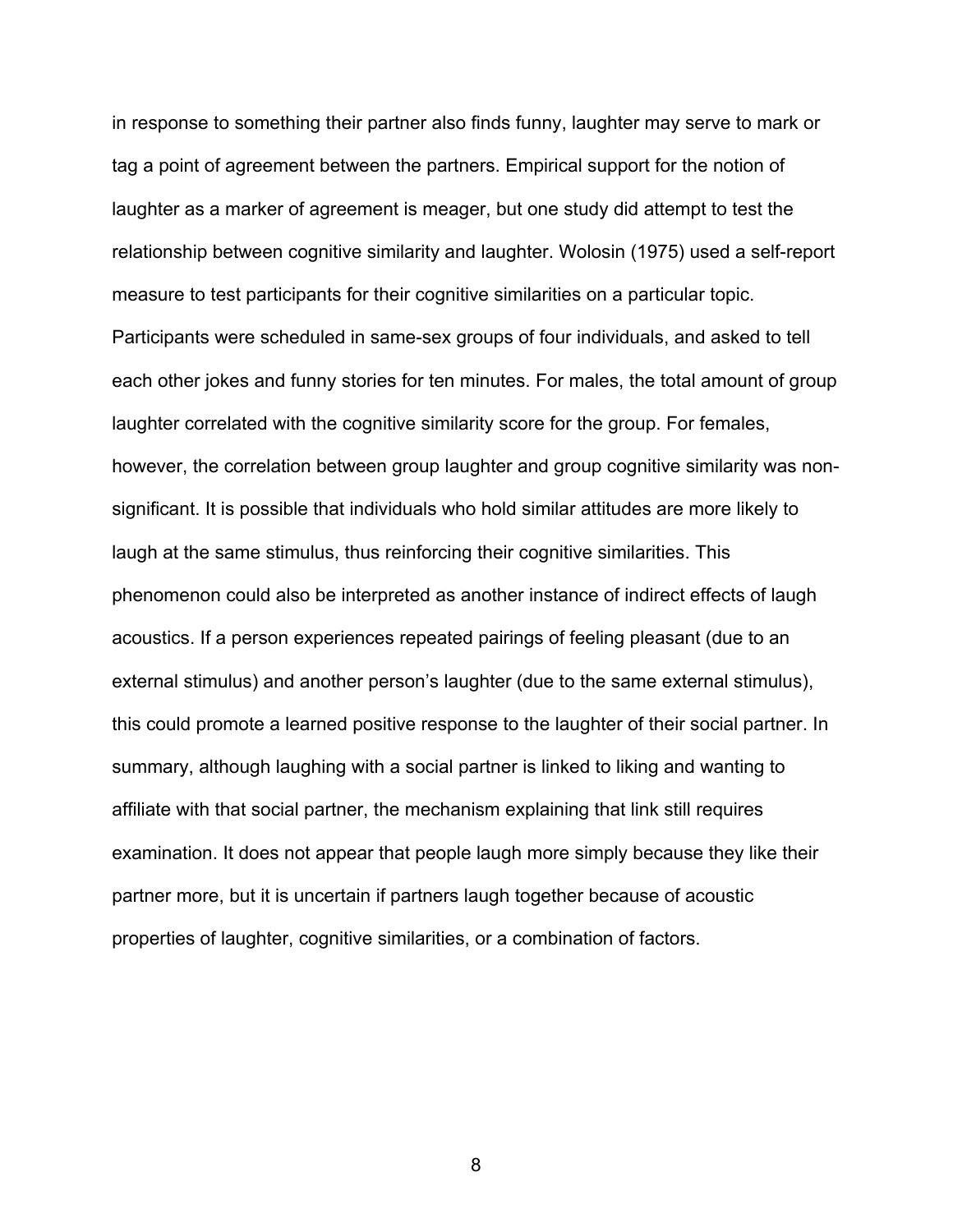#### *Laughter and Personality*

A final factor that could influence laugh production is individual differences among laughers. Several personality characteristics have the potential to influence the rate and type of laugh production. Extraversion, a trait characterized by sociability, talkativeness, and cheerfulness, is a prime candidate for influencing laugh production. In fact, laughter is sometimes considered to be an indicator of extraversion: "I laugh easily" is an extraversion item on the NEO Personality Inventory (Costa & McRae, 1992), and Eysenck described extraverts as likely to "laugh and be merry" (Eysenck & Eysenck, 1975). Empirical support for a link between laughter and extraversion is equivocal, however. Across multiple studies, the correlation between laugh production and extraversion has been inconsistent (Ruch & Deckers, 1993). Ruch attributes the lack of consistent results to the measurement of laughter. He has found that when laughter is operationalized as involving symmetrical contraction of zygomatic major (associated with lip raising) and obicularis oculi (associated with eye crinkling) muscles, laugh production does correlate strongly with self-report measures of extraversion (Ruch, 1994, 1997). This facial configuration has been dubbed a "genuine" or "Duchenne" smile, and is postulated by Ruch to be an indicator of intense enjoyment. This operationalization reflects only a small subset of everyday conversational laughter, however, and was specifically selected to disregard laughter used as "social signals" as opposed to "emotional displays" (Ruch, 1994).

Another individual characteristic that may relate to laugh production is emotional expressivity. Regardless of internal state, individuals may vary in the extent to which they display their emotions through facial, vocal, or gestural channels. People who are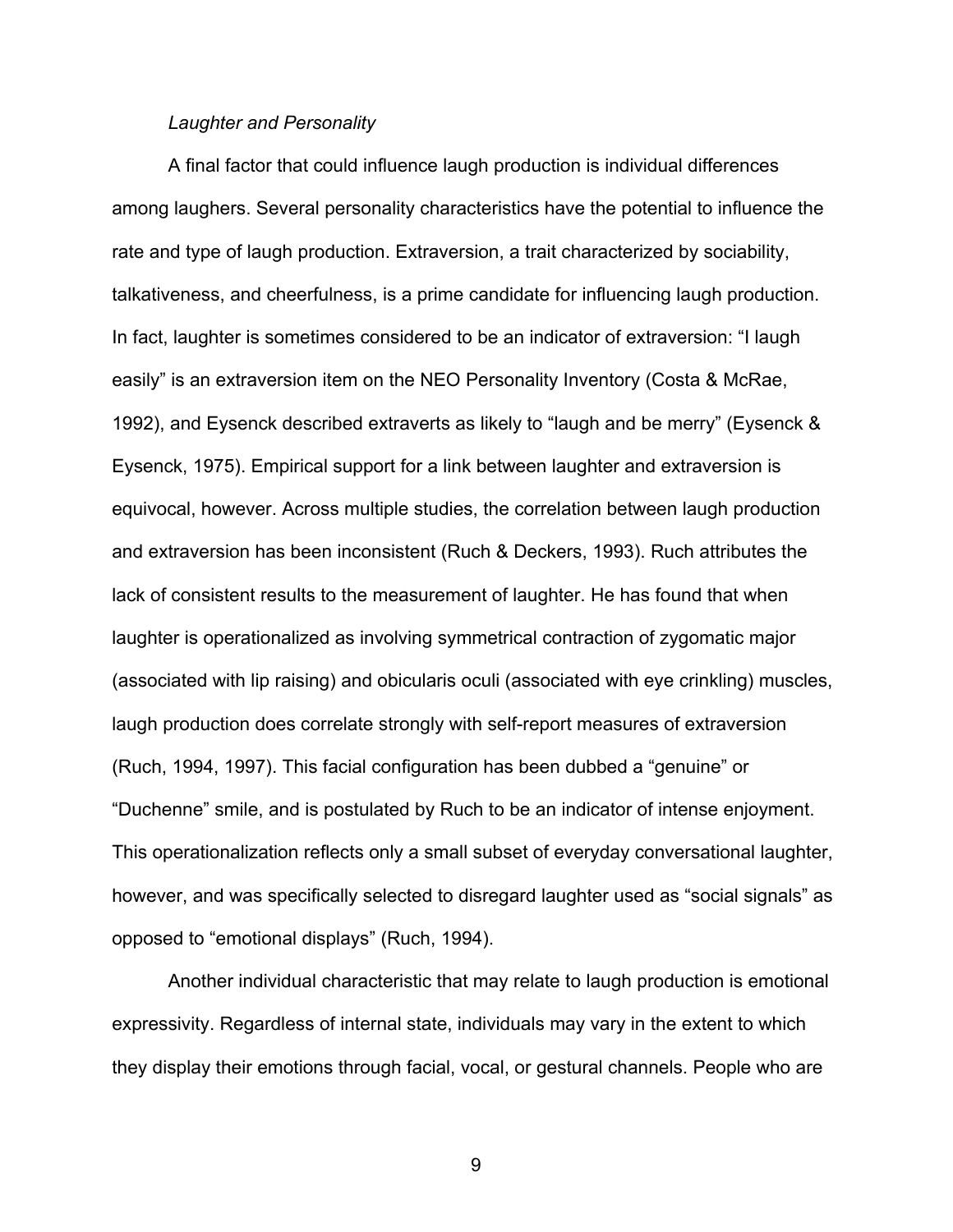high in emotional expressivity may have a lower threshold for laugh production, resulting in a higher rate of laugh production. The relationship between laugh production and emotional expressivity has not yet been tested empirically, although emotional expressivity has been shown to affect the production of positive facial expressions. For instance, self-reported emotional expressivity was found to correlate with the number, duration, and intensity of positive facial expressions when watching a happy film clip (Kring, Smith, & Neale, 1994). Emotional expressivity may correlate with increased laugh production across the board, or like extraversion, may be related solely to certain types of laughs.

#### *The Present Study*

In the present study, stranger and acquaintance dyads were audiorecorded in three game-playing sessions over the course of their first semester of college. The study was designed to test several hypotheses concerning antiphonal laughter. It has been previously demonstrated that friends produce more antiphonal laughter than do strangers (Smoski & Bachorowski, 2003), but the strength and duration of the friendships in that study were not measured. The present study was designed to test the hypothesis that individuals produce increasing rates of antiphonal laughter during the development of new friendships. I predicted that the use of antiphonal laughter would increase over the three testing sessions, especially among dyads that were familiar with each other at the beginning of the study. Laugher sex is a second factor that might moderate the occurrence of antiphonal laughter. As measured by self report (Doherty, Orimoto, Singelis, Hatfield, & Hebb, 1995; Eisenberg & Lennon, 1983), behavioral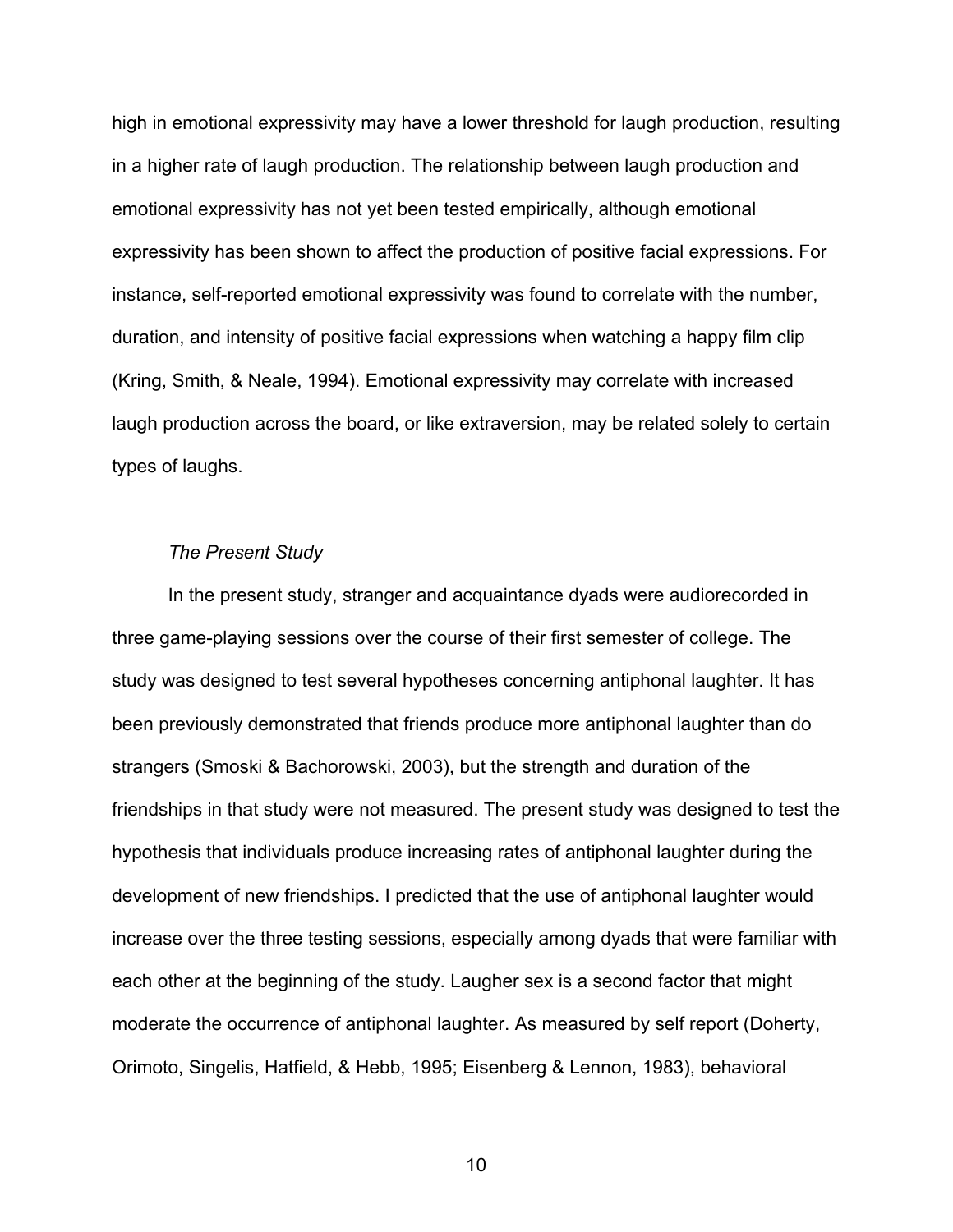ratings (Doherty et al., 1995), and facial EMG (Dimberg & Lundquist, 1990), females have been shown to be more influenced than males by the emotional expressions of others. Females also produce more antiphonal laughter than males in mixed-sex dyads (Smoski & Bachorowski, 2003). Therefore, sex-based changes in antiphonal-laugh production over time was tested. Finally, the moderating effects of individual differences in key personality and affective characteristics on laugh production were examined.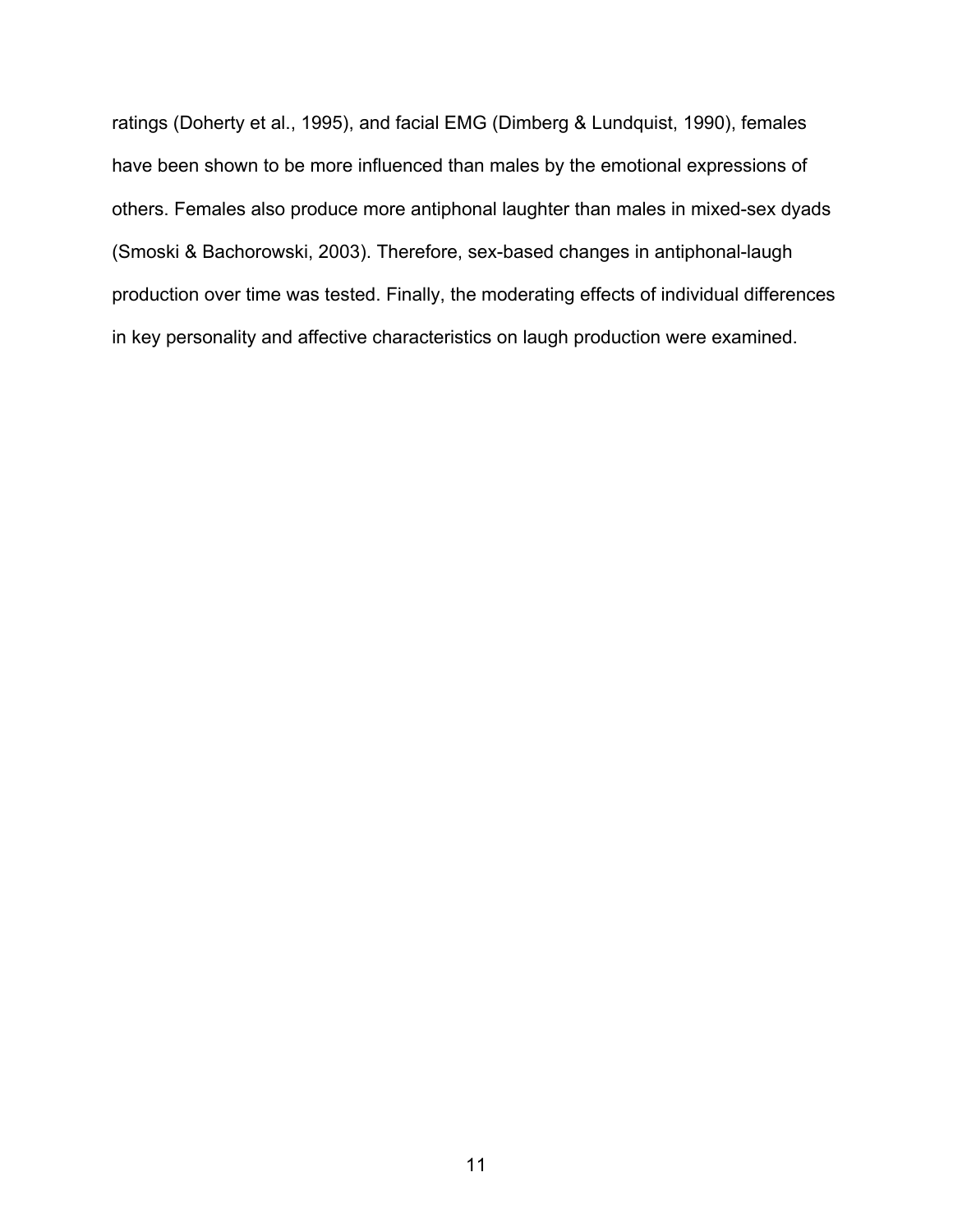#### CHAPTER II

#### **METHODS**

#### *Participants*

Data were collected in two consecutive waves, each beginning at the start of an academic year. A total of 108 Vanderbilt University undergraduates were recruited for participation, with 52 tested in Wave 1 and 56 in Wave 2. These individuals were tested as part of either a same- or mixed-sex acquaintance or stranger dyad. Participants primarily came from sections of General Psychology and received research credit towards that course. Those tested as part of a stranger pair were matched with an unfamiliar student by the experimenter, and verification that the two were indeed unfamiliar to each other occurred when they were introduced in the laboratory. Those tested as part of a same-sex acquaintance dyad were asked to bring a hallmate (not roommate) to the testing session. Hallmates were requested because they were thought to spend less overall time together than roommates, but would still have frequent exposure to one another as the semester progressed. Due to the single-sex structure of first-year housing at Vanderbilt, those tested as mixed-sex acquaintances could not be hallmates. Participants in that category were asked to bring a friend of the opposite sex, without housing restrictions. Acquaintances participating at the request of another participant received a total of \$20, but had the option of receiving General Psychology credit if they were enrolled in that course.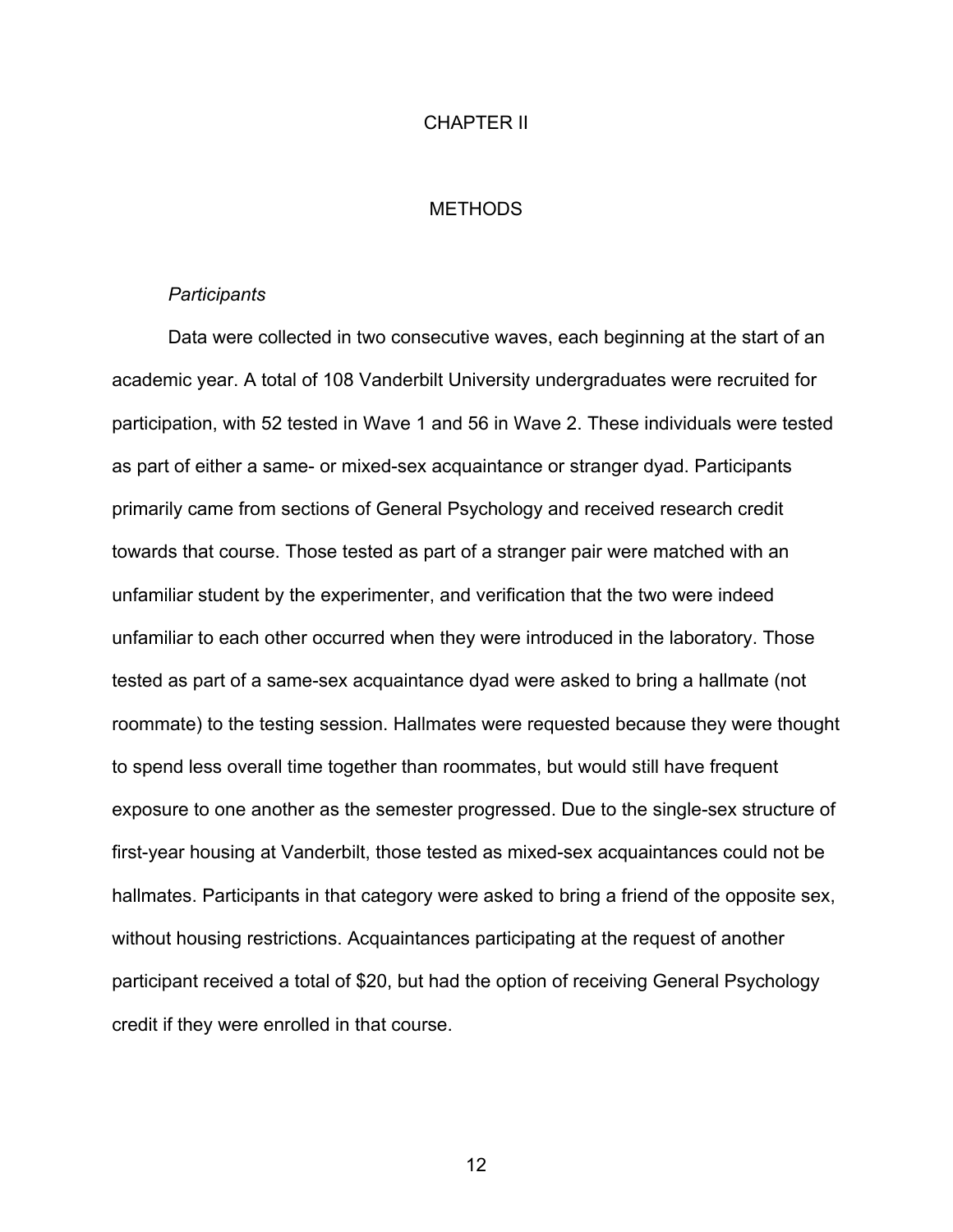Participants were tested over three sessions, each one month apart. Complete three-session data is available for 45 of the 54 dyads tested. Each of the six dyadic contexts (e.g., male-male acquaintances) is represented by between 6 and 10 dyads with complete three-session data, and between 7 and 11 with at least two sessions of data. Session 1 data for 3 dyads were lost due to experimenter error. Session 2 data are missing for 3 dyads (due to experimenter error, *n* = 1; and participant attrition, *n* = 2.) Session 3 data is missing for 5 dyads (due to equipment failure, *n* = 1; and participant attrition, *n* = 4).

Participants had a mean age of 18.04 years (*SD* = .40) and primarily identified themselves as White (*n* = 87). The remaining participants identified themselves as Black (*n* = 10), Asian (*n* = 3), Hispanic (*n* = 2), subcontinent Indian (*n* = 1), and of mixed decent (*n* = 3). Two individuals declined to provide race information. Informed consent was obtained prior to testing, and participants were debriefed regarding the experimental focus on laughter after the third testing session. At that time, all participants gave written consent for the use of their laughter data.

#### *Stimuli and Apparatus*

Twelve potential game items were tested in a pilot study, and the nine items that promoted the most laughter among pilot participants were used in the present study. A "warm-up" question (e.g., "If you could be romantic with any cartoon character, who would it be and why?") was included before the game items to help accustom participants to the procedure. Laughs from the warm-up questions were not examined. Three game items were played in each session (see Appendix A). An example of a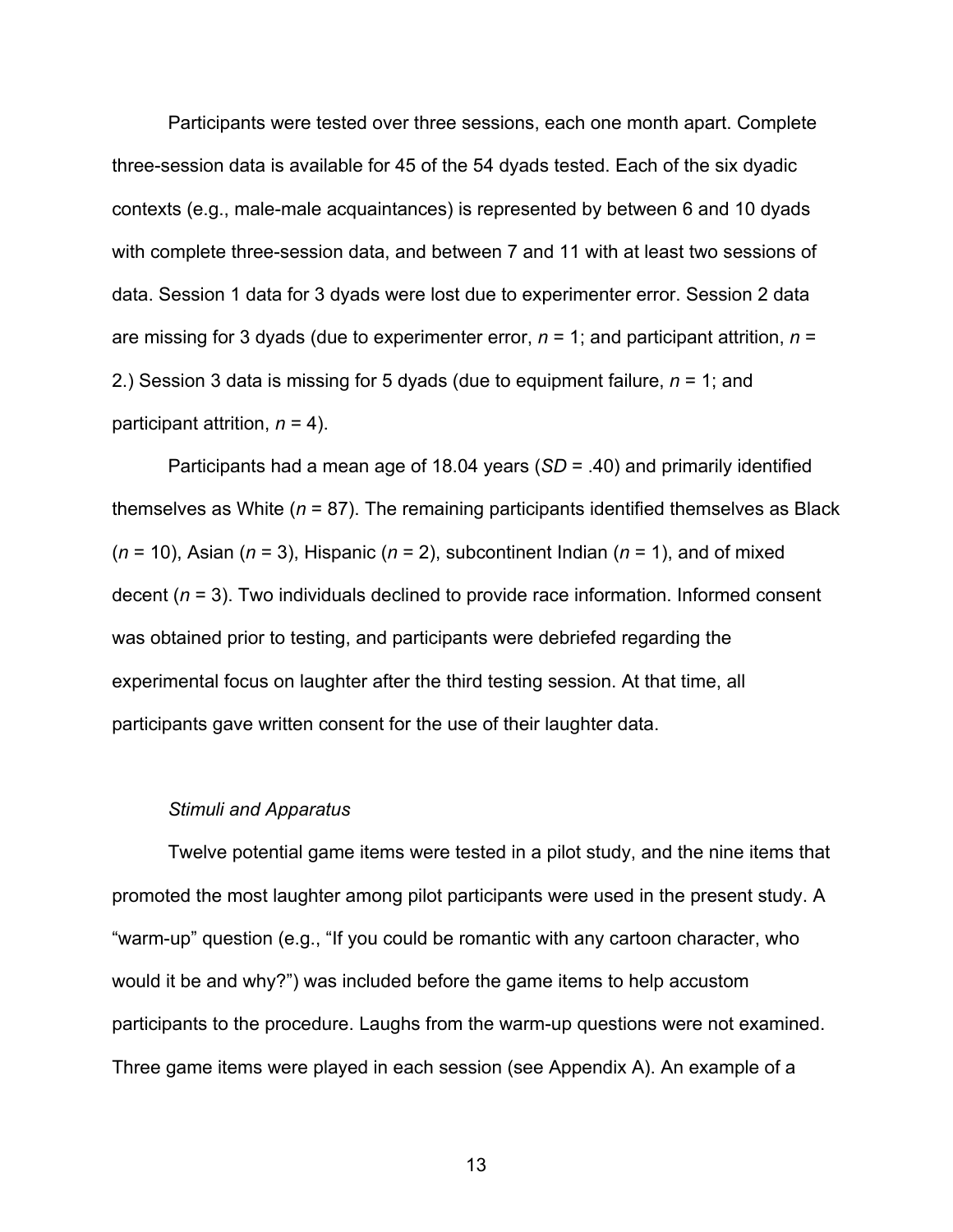game item is "Draw a picture of each other using the paper and crayons provided." Instructions for the items were printed separately on index cards. Participants were instructed to work on each item for the full duration of a 3-min timer, although some dyads worked a bit longer than the designated interval.

Recordings were made using Audio-Technica Pro 8 headworn microphones (Stow, OH), which were connected through a wall conduit to separate inputs of an Applied Research Technology 254 preamplifier (Rochester, NY) located in a control room. Each signal was amplified by 20 dB and then recorded on separate channels of a Panasonic Professional SV-4100 digital audiotape (DAT) recorder (Los Angeles, CA).

#### *Self-Report Measures*

Participants completed a background-information form and two personality measures at the beginning of Session 1. The background-information form requested information about factors that could affect acoustic features of the participant's speech, such as smoking habits, history of speech or hearing disorders, and native language. The NEO Five Factor Inventory (NEO-FFI; Costa & McCrae, 1992), a 60-item self-report measure, was used to assess the personality domains of Neuroticism, Extraversion, Openness to Experience, Agreeableness, and Conscientiousness. Internal consistency coefficients for the domain scales range from .68 to .86, and normed means for collegeage samples are available. The Emotional Expressivity Scale (Kring et al., 1994) is a 17-item scale that measures the extent to which individuals outwardly express their positive and negative emotions. It has been shown to have high internal consistency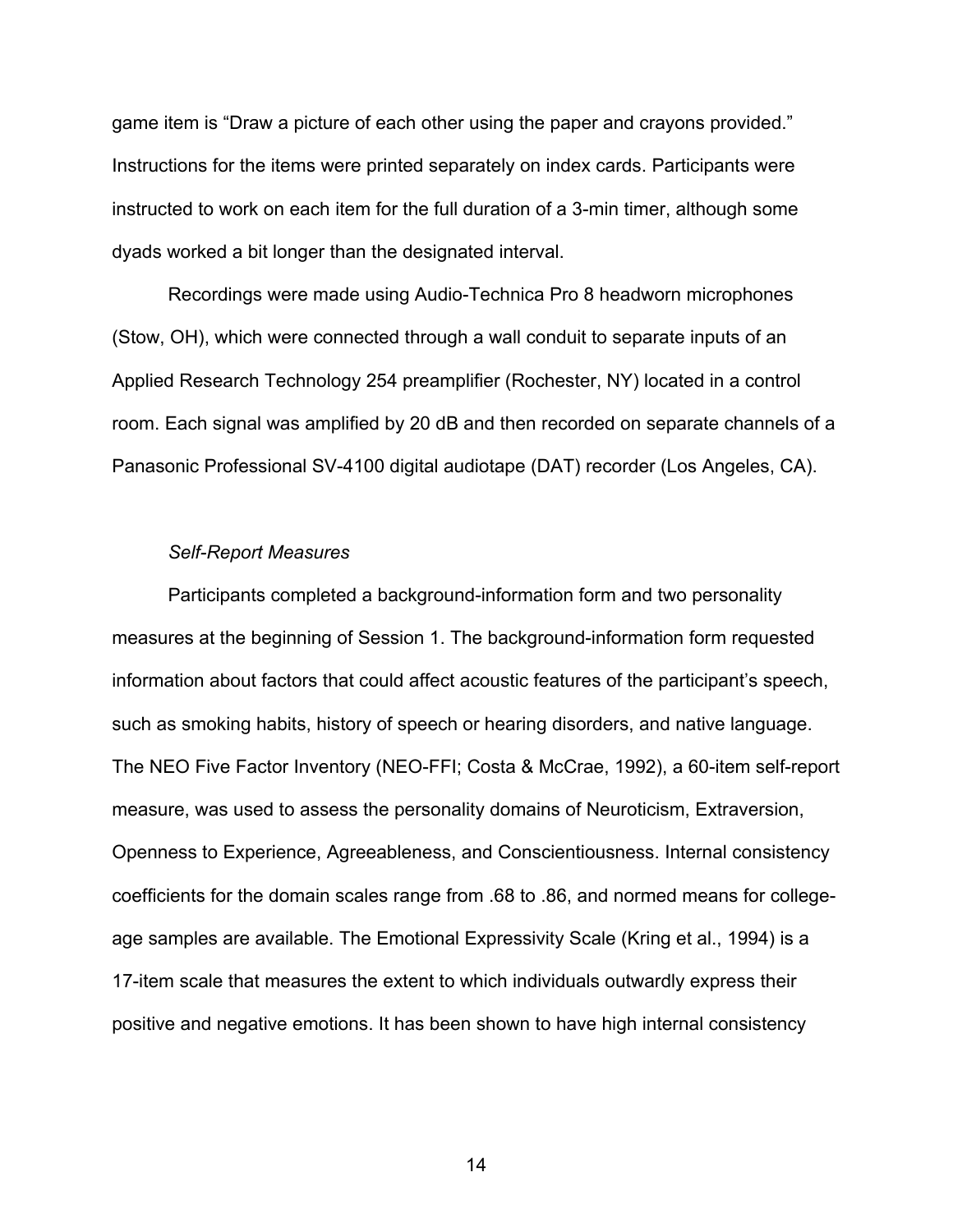(Cronbach's alpha = .91) and to correlate with the duration, frequency, and intensity of facial expressions.

At the end of each session, participants completed the McGill Friendship Questionnaire-Respondent's Affection (MFQ-RA; Mendelson & Aboud, 1999). This 16 item questionnaire has two subscales. One subscale measures positive feelings for a friend, and the other provides an index of friendship satisfaction. The factor structure of the MFQ-RA has been validated on two separate samples of undergraduates, and the measure has been found to correlate with friendship duration. In addition to the MFQ-RA, participants were asked if they were currently or had ever been in a romantic relationship with their partner, and were asked to rate their emotional state and perception of relative social dominance during the game session.

#### *Design and Procedure*

Testing occurred in a comfortably furnished laboratory room. Participants were told that the study concerned social communication. Participants were seated in futon chairs positioned 0.9 m apart and separated by a low footstool. Game materials were located in a cart positioned next to the footstool. Participants were instructed to "Take turns reading the card instructions out loud to your partner, and follow the cards' instructions." The experimenter then left the room and monitored participants through the headphone output of the digital audiotape recorder. The experimenter did not communicate with participants during the games, and did not re-enter the testing room until the games had ended.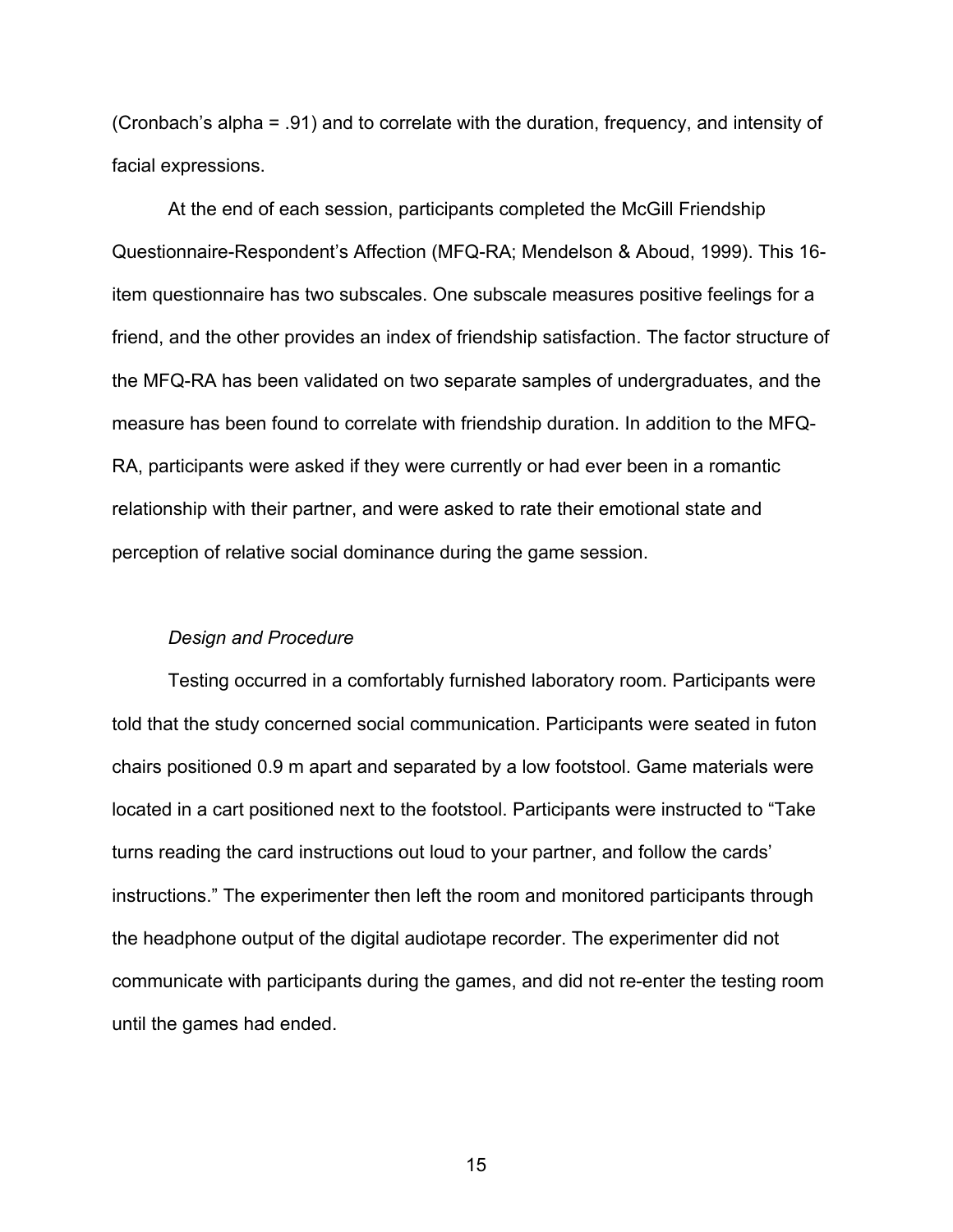#### *Laugh Selection and Behavioral Coding*

Laughter is broadly defined as being any sound that would be considered a laugh if heard under everyday circumstances (Bachorowski et al., 2001; Bachorowski et al., 2004). Laugh sounds thus include comparatively stereotypical, song-like laughs, as well as noisier grunt- and snort-like laughs. Laughs are further coded as being voiced or unvoiced. Voiced laughs are identifiable by a quasi-periodic waveform structure and an identifiable harmonic structure on a narrowband spectrogram. Unvoiced laughter is identifiable by a noisier waveform structure and the absence of harmonic structure in a spectrographic representation.

An instance of antiphonal laughter is defined as the production of a laugh by one member of a dyad that begins within a specified period following the onset of laugh production by the other member of the dyad. The antiphonal window of between 300 ms and 2800 ms was determined by examining the distribution of laugh latencies in the present study (see Results). Laugh-free periods are coded as "No Laughter." Five behavioral codes were thus used: Participant 1 Voiced Laugh (V1), Participant 2 Voiced Laugh (V2), Participant 1 Unvoiced Laugh (U1), Participant 2 Unvoiced Laugh (U2), and No Laughter (N). These five categories comprise a mutually exclusive and exhaustive set in which codes cannot repeat. Codes were then concatenated into a behavioral sequence for each dyad. For example, a "V2-U1-U2-N-V1" sequence could mean that Participant 2 first produced a voiced laugh, Participant 1 began an unvoiced laugh 500 ms following Participant 2's laugh, Participant 2 began an unvoiced laugh 2000 ms following Participant 1's laugh, neither person laughed for more than 2800 ms, and the sequence concluded with a voiced laugh produced by Participant 1. Both the "V2-U1"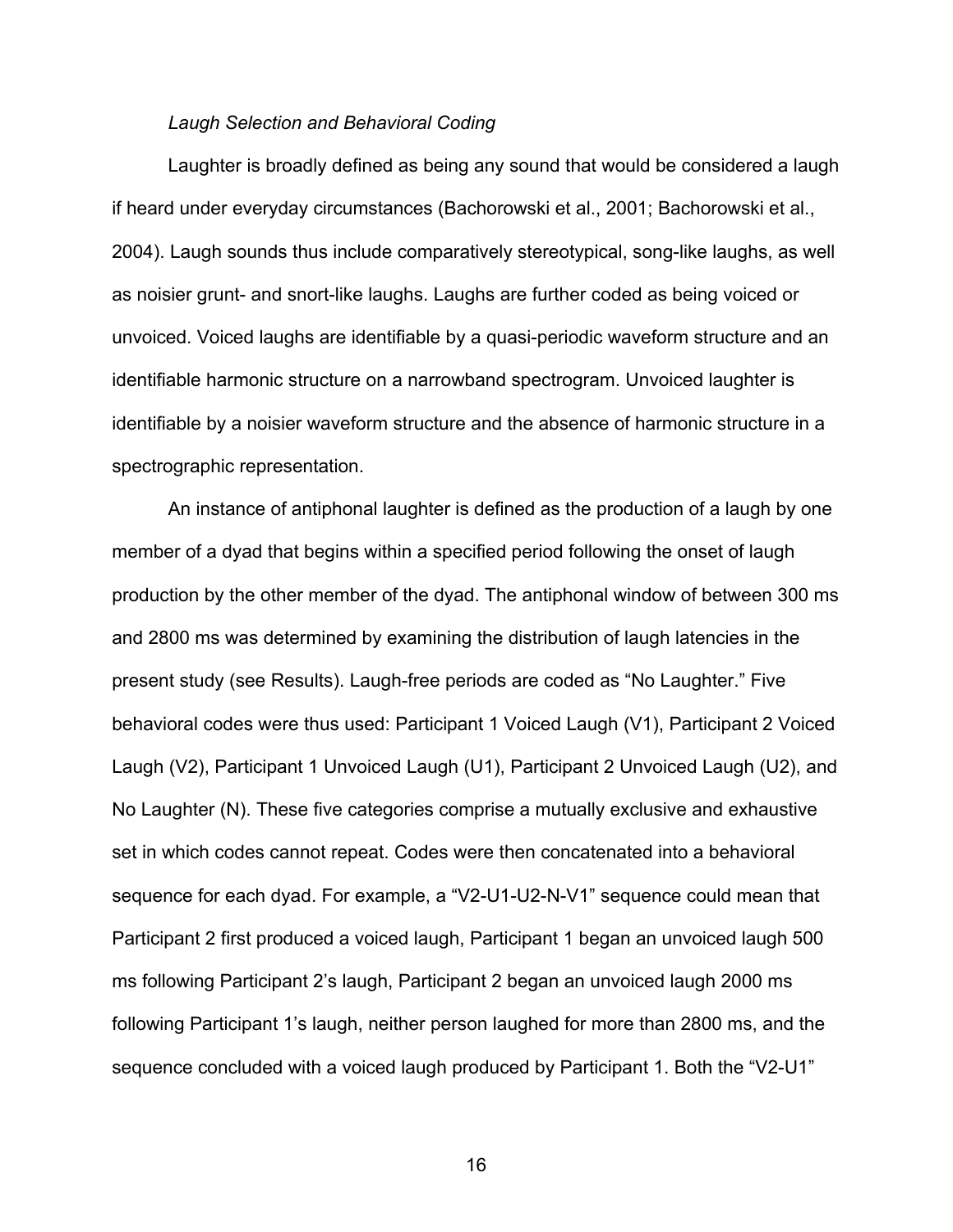sequence and the "U1-U2" sequence in this example are instances of antiphonal laughter, with the first reflecting antiphonal laughter on the part of Participant 1, and the second reflecting antiphonal laughter on the part of Participant 2.

Coding was performed using ESPS/waves+ 5.3.1 digital signal processing software (Entropics, Washington, DC). Audio waveforms for both participants in a given dyad were viewed time-locked both to each other and to a labeling window. This procedure permits visual representation of the time-locked vocal utterances to within  $10^{-5}$ -s accuracy.

An index of antiphonal laughter was determined for each dyad using sequential analysis techniques implemented in the General Sequencer (GSEQ) for Windows version 4.1 (Bakeman & Quera, 2002). Yule's Q was used as an index statistic to quantify the sequential association (Bakeman & Gottman, 1997; Bakeman, McArthur, & Quera, 1996; Yoder & Feurer, 2000). Unlike transitional probabilities (i.e., the probability of one partner laughing given the occurrence of the other partner's laugh), Yule's Q is not confounded with base rates of behavior. Yule's Q meets the assumptions underlying the general linear model, including an approximately normal distribution with a mean of zero (Bakeman et al., 1996). As such, it is appropriate for use in parametric inferential statistics. Possible values of Yule's Q range from -1.0 to +1.0, with a value of 0.0 reflecting no sequential association. In the present application, significant positive Yule's Q values indicate more antiphonal laughter than expected by chance, whereas significant negative values indicate less antiphonal laughter than expected by chance.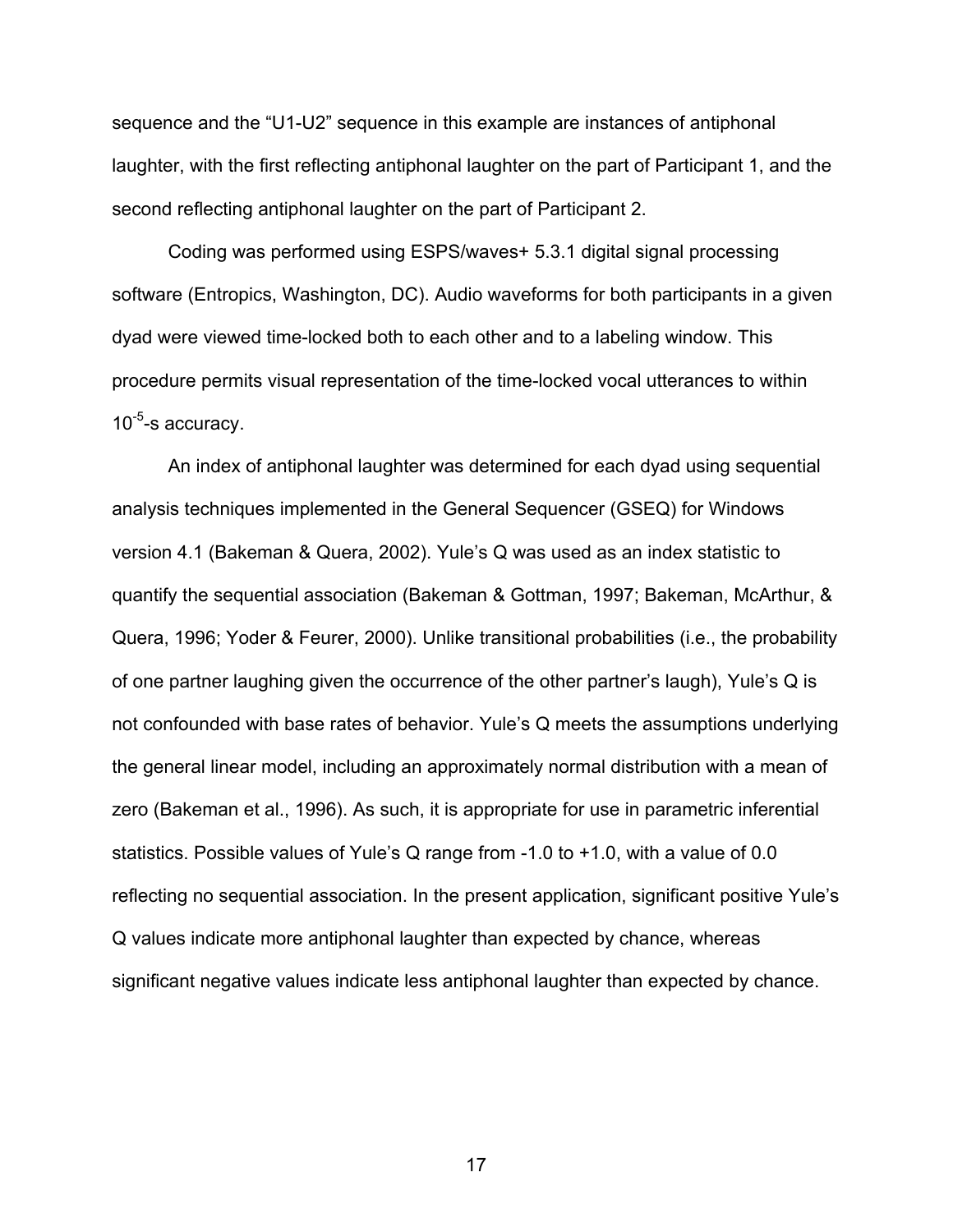#### CHAPTER III

#### RESULTS

#### *Antiphonal Laughter Timing Baseline*

The operational definition of antiphonal laugher requires a specified latency window in which a subsequent laugh must fall in order to be considered antiphonal. In previous studies, this window has ranged from 1 to 4 s (Provine, 1993; Nwokah et al., 1994; Smoski & Bachorowski, 2003; Wolosin, 1975), while others do not specify a window (e.g., Grammer & Eibl-Eibesfeldt, 1990; Sala et al., 2002). In order to best characterize the temporal range in which a following laugh occurs, I examined the distribution of laugh onset latencies from 300 ms to 4300 ms following the onset of a partner laugh. In order to reduce the possibility that a subsequent laugh was prompted by factors other than the partner's laugh (e.g., both laughing at the same external stimulus), subsequent laughs were excluded if they occurred too soon following an initial laugh to have been in response to that laugh's acoustic properties. A cut-off value of 300 ms was selected, as reaction times to produce non-word syllables following a stimulus average around 300 ms (e.g., Klapp, 2003). The 4300 ms limit was used because no previous study had examined an onset latency longer than 4 s, and delays longer than 4 s were deemed unlikely to be connected to the previous laugh. The limit was extended from 4 s to 4300 ms in order to allow for equal division into 500 ms groups.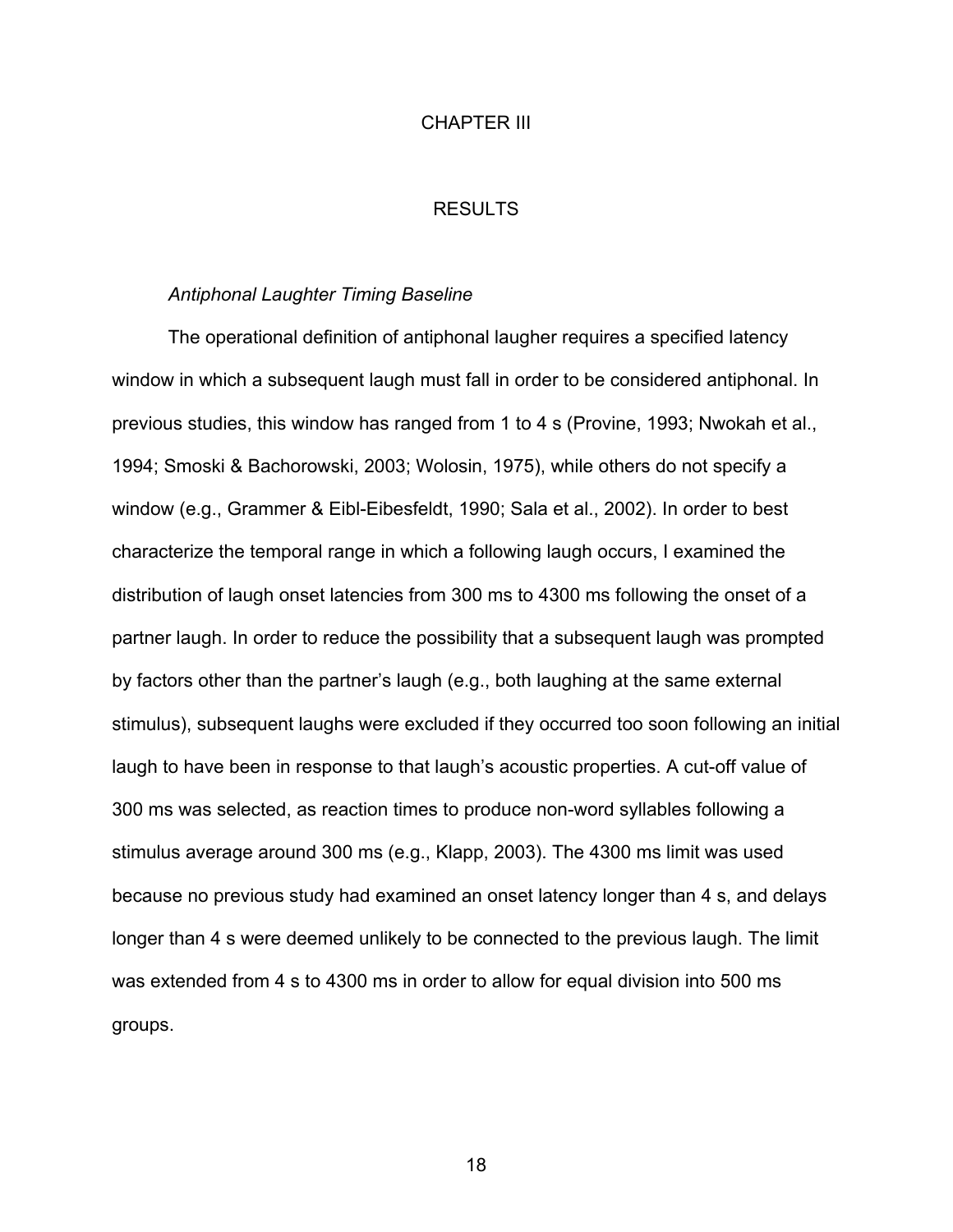The onset latency for each laugh was calculated for all participants. In other words, for each laugh, I first determined if there was an initial partner laugh, and then calculated the duration between the onset of the initial laugh and the onset of the target subsequent laugh. This was accomplished via custom-written computer scripts. Laughs were excluded from analysis if there was no initial partner laugh, or if the initial laugh occurred less than 300 ms or more than 4300 ms before the target laugh. A total of 631



Figure 1*. Frequency Distribution of Latencies between Initial Laughs and Subsequent Laughs.*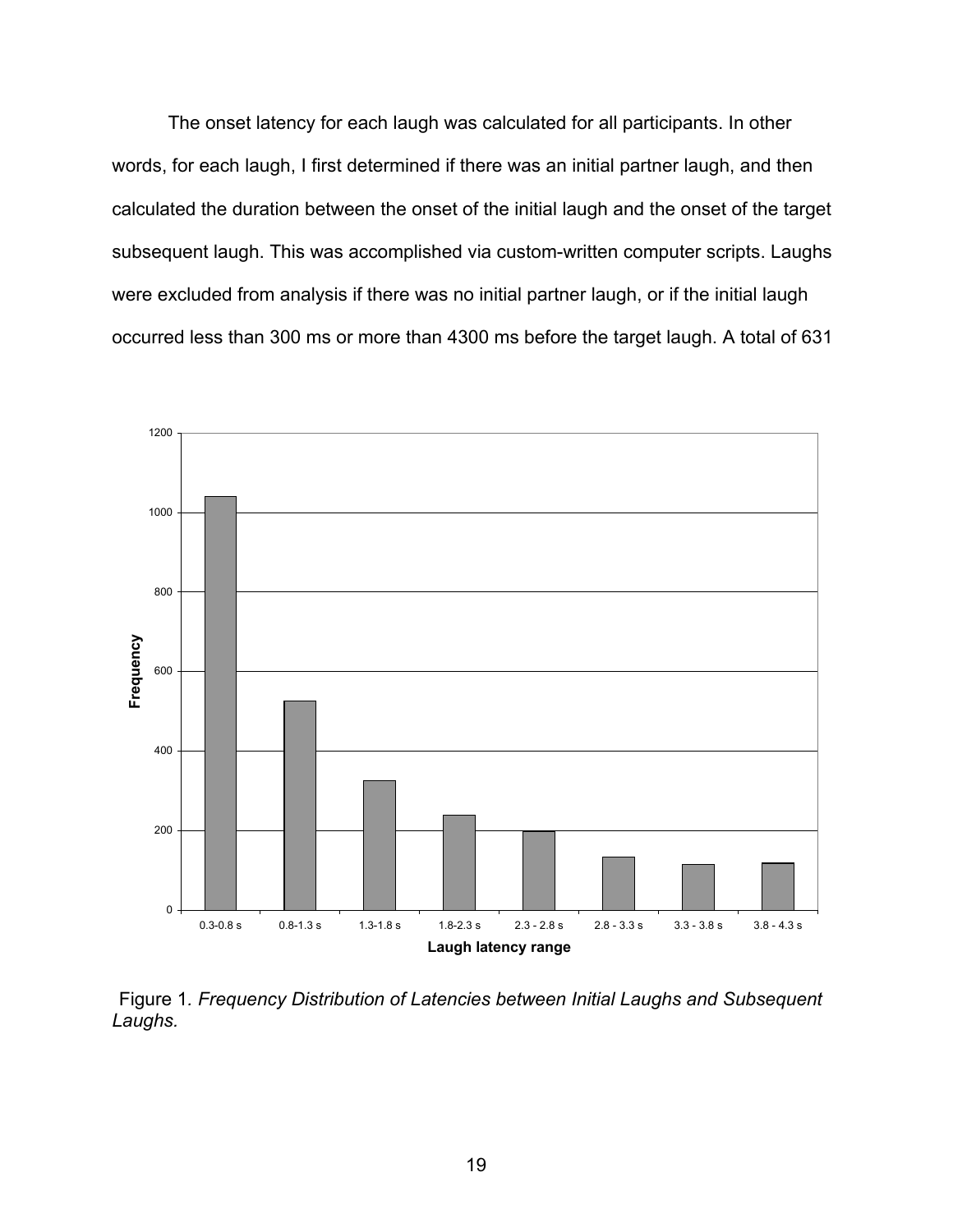laughs were excluded for occurring less than 300 ms before the target laugh. The 2694 remaining eligible laughs were then sorted into eight 500 ms bins, resulting in a frequency count of the number of laughs occurring between 300 - 799 ms, 800 - 1299 ms, 1300 - 1799 ms, etc., following a partner laugh. The frequency distribution is shown in Figure 1.A Kolmogorov-Smirnov test confirmed that the frequency distribution is not normal ( $z_{KS}$  = 7.37,  $p$  < .001). Visual examination of the distribution suggested that laugh latencies were concentrated close to the initial laugh, with an eventual tapering of frequency in the right tail of the distribution. The criterion for antiphonal laughter was established as subsequent laugh onset between 300 ms and 2800 ms following the onset of an initial laugh. This criterion represents 86.4% of potential antiphonal laughs within the preliminary window of 4.3 seconds following onset of a partner laugh. The 500 ms bins beyond the 2800 ms bin each contain less than 5% of the sample of potential antiphonal laughs.

#### *Analytical Approach*

The effects of sex, experimental condition, participant characteristics, and change over time were analyzed with mixed-model analysis of variance implemented via SAS PROC MIXED (Singer, 1998). Linear mixed-model techniques were used in order to provide greater flexibility in accounting for the potential covariance of laugh behavior between dyad members. Sex, condition (same- or mixed-sex friend or stranger), and the interaction between sex and condition were modeled as fixed effects. Dyad membership was modeled as a repeated factor, with error terms modeled with a compound symmetrical structure to allow for correlation between dyad members.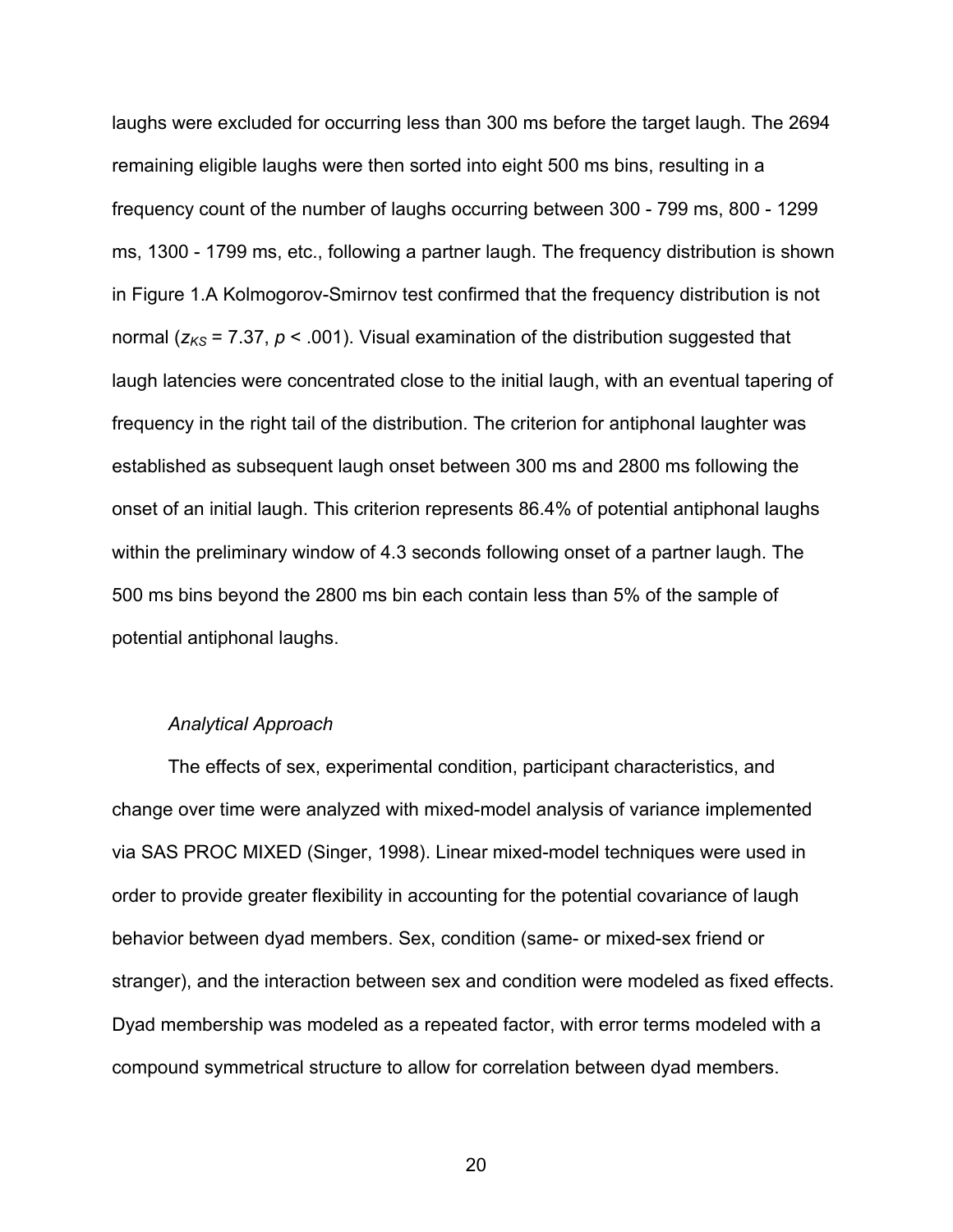Restricted maximum likelihood was used to estimate all parameters. All fixed effects were tested using the Satterthwaite degrees of freedom, which provides a more accurate approximation of the correct degrees of freedom than residual or between- and within-subject degrees of freedom. (Please note that the Satterthwaite degrees of freedom are not necessarily whole numbers.) In modeling change over time, experimental session was modeled as a repeated factor. One benefit of a mixed-model approach in analyzing longitudinal data is that mixed models are more robust with regard to missing data than traditional repeated-measures ANOVA. Observations at each time point influence the estimates at every other time point, meaning that even incomplete data from a subject is used in creating models.

#### *Sex and Familiarity Differences*

The antiphonal index for all participants was calculated, collapsing across "voiced" and "unvoiced" categories. Yule's Q values were then averaged across sessions. A linear model testing the fixed effects of sex (male or female), condition (same-sex stranger, same-sex friend, mixed-sex stranger, or mixed-sex friend) and the Sex x Condition interaction on the production of antiphonal laughter was tested. A planned acquaintance versus stranger contrast was tested as well. No significant effects were found for sex, condition, the Sex x Condition interaction, *F*(1,100) = 1.26, *p* = .26; *F*(3,100) = 1.66, *p* = .18; and *F*(3,100) = .28, *p* = .84, respectively), or the acquaintance versus stranger contrast, *F*(1,100) = 2.15, *p* = .15.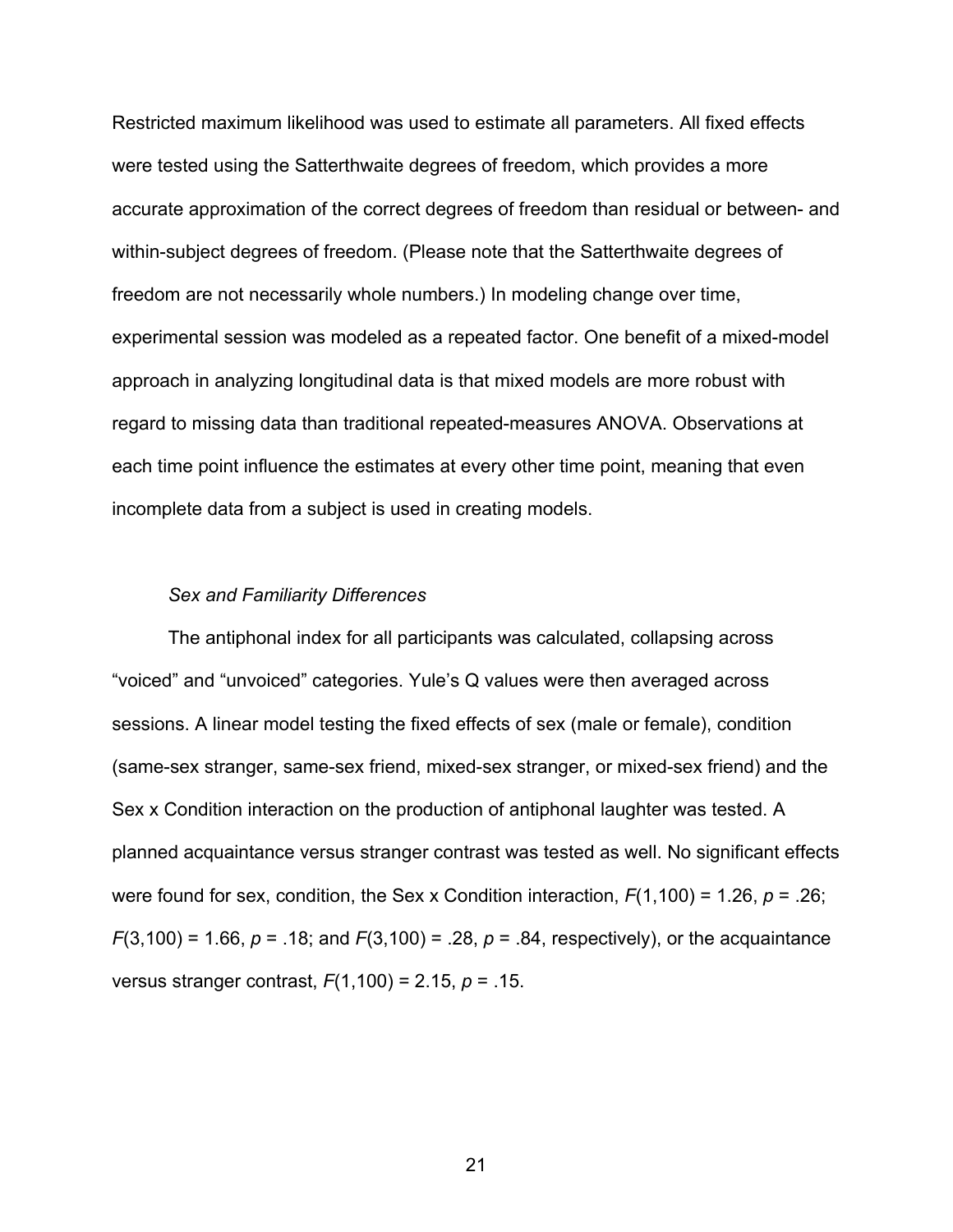#### *Antiphonal Laughter and Voicing*

The influence of laugh type on antiphonal laugh production was tested. Separate Yule's Q values were calculated for voiced and unvoiced initiating laughs (e.g., V1  $\rightarrow$ [V2 or U2] for preceding voiced laughs). Likewise, Q values were calculated for subsequent laugh type (e.g.,  $[V1 \text{ or } U1] \rightarrow V2$  for voiced antiphonal laughs). Separate models were tested for each of the four conditions (voiced initial, unvoiced initial, voiced subsequent, and unvoiced subsequent laughs.) As in the previous analysis, fixed effects included sex, condition, and the interaction between sex and condition. Planned contrasts between acquaintances and strangers were also tested. Two additional models were tested to determine if voiced or unvoiced laughter is used more frequently as either an initial laugh or a subsequent laugh.

Different results were found for voiced versus unvoiced initial laughs. For voiced initial laughs, there was a trend for a main effect of sex, *F*(1,100) = 3.02, *p* = .085. Fixed effects of condition and the Sex x Condition interaction were nonsignificant, *F*(3,100) = 2.06,  $p = 0.11$  and  $F(3,100) = 0.34$ ,  $p = 0.79$ , respectively. The acquaintance versus stranger contrast was nonsignificant, *F*(1,100) = .54, *p* = .46. Examination of the trend suggests that voiced female laughs are more likely to initiate antiphonal laughter than voiced male laughs, regardless of testing condition or acquaintanceship status. For unvoiced initial laughs, the fixed effects of sex, condition, and the Sex x Condition interaction were all nonsignificant, *F*(1,100) = .92, *p* = .34; *F*(3,100) = 1.96, *p* = .13; and  $F(3,100) = .09$ ,  $p = .96$ , respectively). However, the acquaintance versus stranger contrast was significant, *F*(1,100) = 5.47, *p* = .02. Acquaintances were more likely to laugh following an unvoiced laugh than strangers were.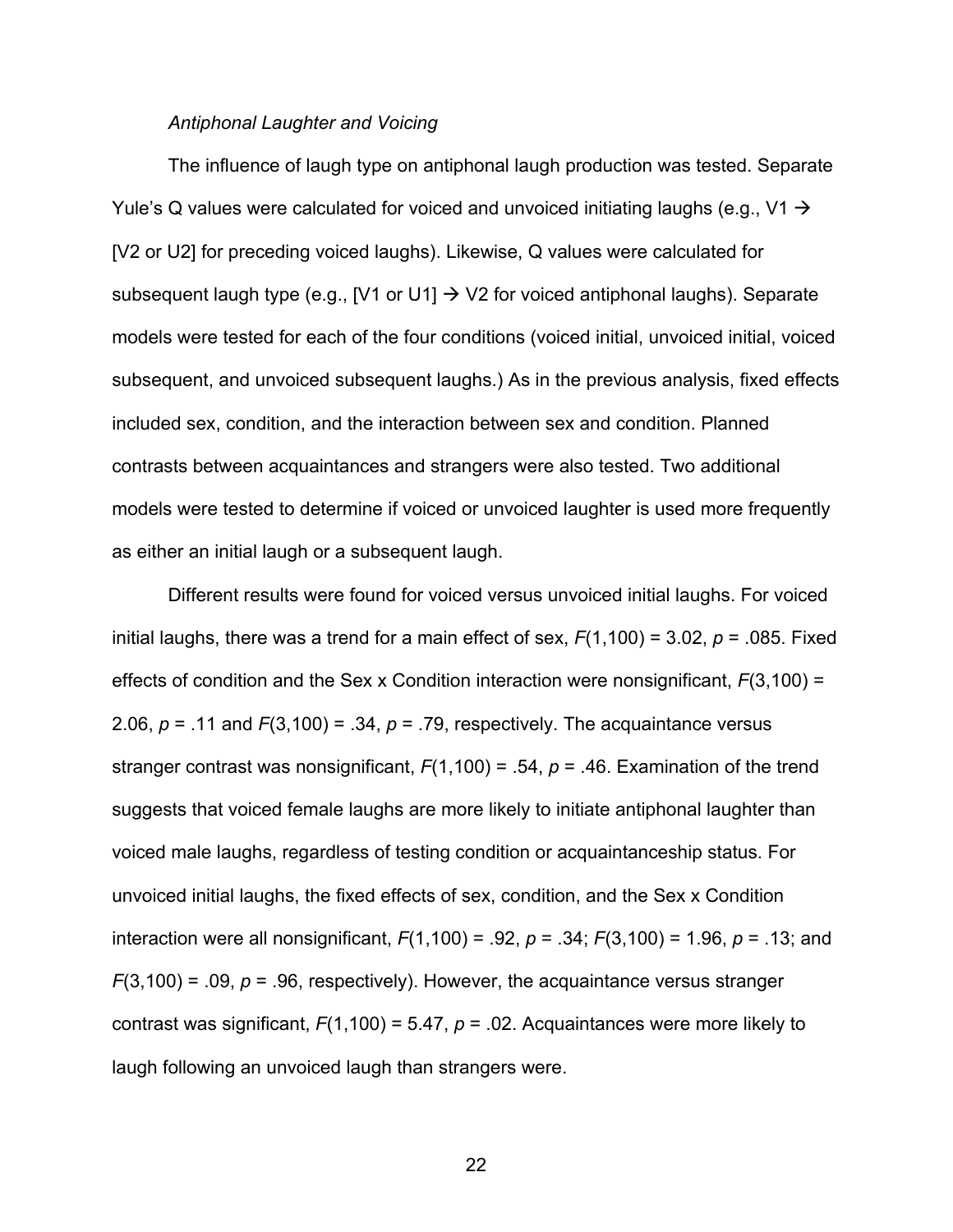Likewise, different results were found for voiced versus unvoiced subsequent laughs. For voiced subsequent laughs, no significant effects were found for sex, condition, Sex x Condition, or the acquaintance versus stranger contrast. For unvoiced subsequent laughs, there was a main effect of condition, *F*(3,100) = 2.74, *p* = .05, and a significant acquaintance versus stranger contrast, *F*(1,100) = 4.89, *p* = .03. Acquaintances are more likely to use an unvoiced laugh following an initial partner laugh than strangers are.

Finally, models were fit to test if voiced or unvoiced laughter is more common as either an initial laugh or as a subsequent laugh. In the first model, voicing (voiced versus unvoiced laughter) was used as both a fixed effect and as a repeated effect in predicting antiphonal laugh index values. The antiphonal values were calculated based on the voicing qualities of the initial laugh. Covariance terms were blocked by dyad. The fixed effect of voicing was significant,  $F(1,161) = 29.11$ ,  $p < .0001$ , indicating that voiced laughs were more effective in prompting a subsequent laugh than unvoiced laughs were. The second model again used voicing as both a fixed and a repeated effect, this time predicting antiphonal-index values based on the voicing quality of the subsequent laugh. Again, there was a significant effect of voicing, *F*(1,161) = 40.38, *p* < .0001, with voiced laughs used more commonly as subsequent laughs than unvoiced laughs.

#### *Antiphonal Laughter over Time*

Linear growth models were used to test changes in antiphonal laughter use across the three sessions. sex, condition, and the interaction between sex and condition were specified as fixed effects, with session as a repeated effect. The covariance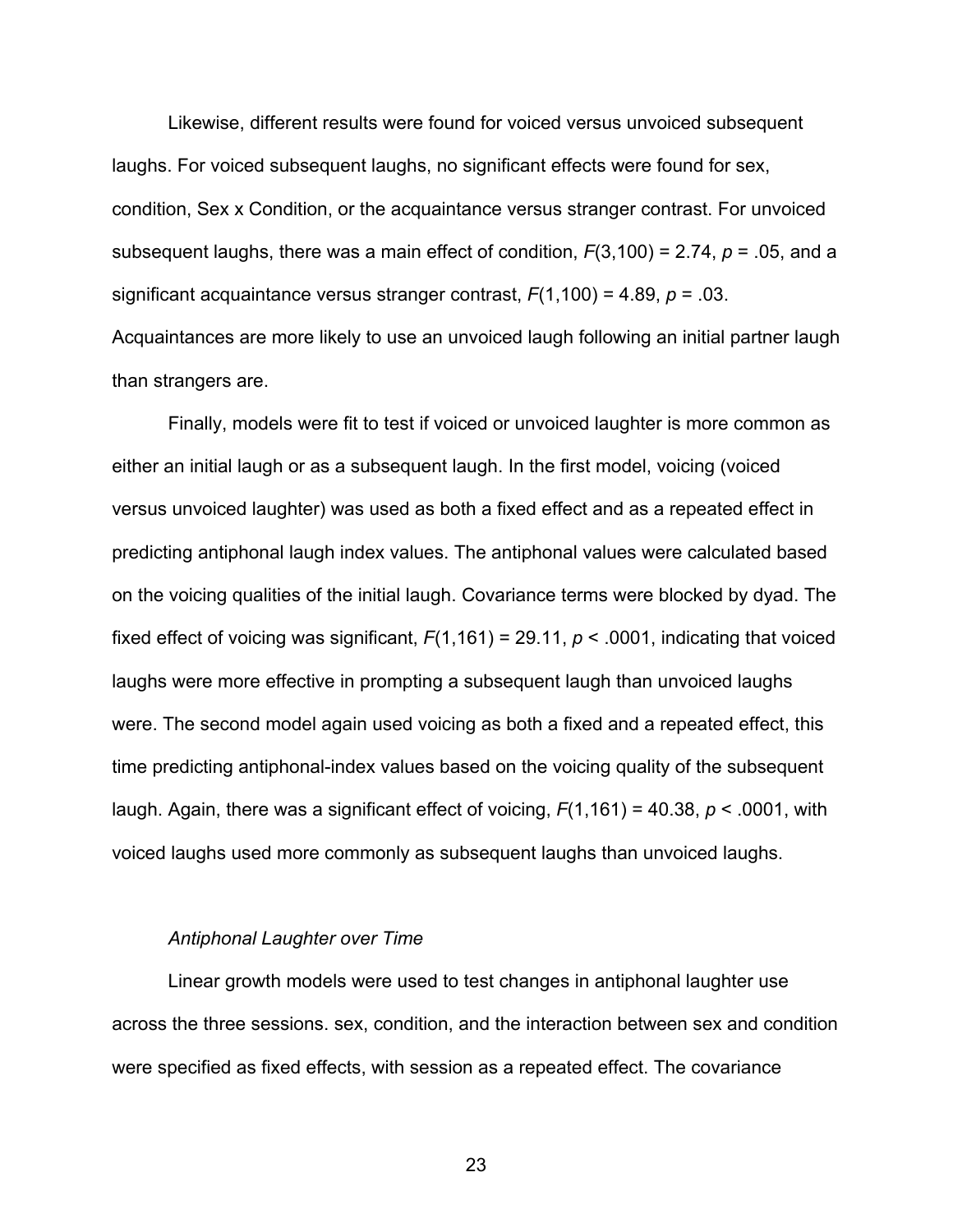pattern for the residual matrix was blocked by dyad, meaning that a common covariance value was estimated for all observations within a dyad. There was a significant interaction between sex and session, *F*(2, 236) = 3.61, *p* = .03. Males appeared to increase their use of antiphonal laughter over time, while females reduced their antiphonal laugh production over time. No other main effect or interaction was significant.



Figure 2. *Antiphonal Laugh Use Across Sessions by Sex*. Error bars represent standard error of the mean.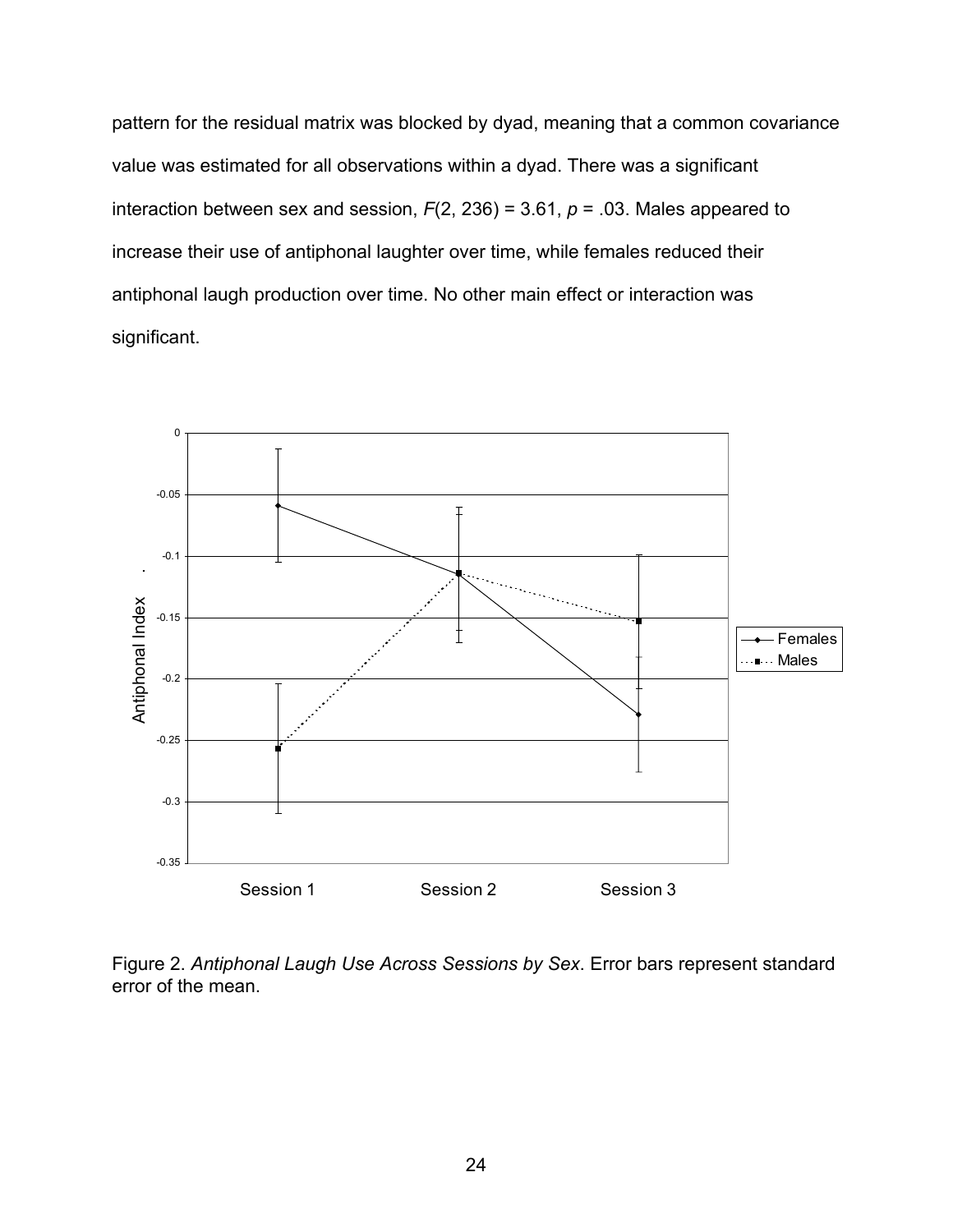### *Total Laugh Production*

In addition to the study's primary focus on antiphonal laughter, it is of interest to examine the total amount of laughter produced by participants. The average number of laughs per session was tabulated for each participant, and is represented in Figure 3. Kolmogorov-Smirnov tests indicated that the count of laughs per session fit a normal distribution, and were thus appropriate for parametric tests. Separate mixed models were fit predicting voiced laughs per session, unvoiced laughs per session, and total laughs per session. Sex, condition, and the interaction of sex and condition were fitted



Figure 3. *The Average Number of Voiced, Unvoiced and Total Laughs per Session, Clustered by Dyad Condition.* Error bars represent standard error of the mean.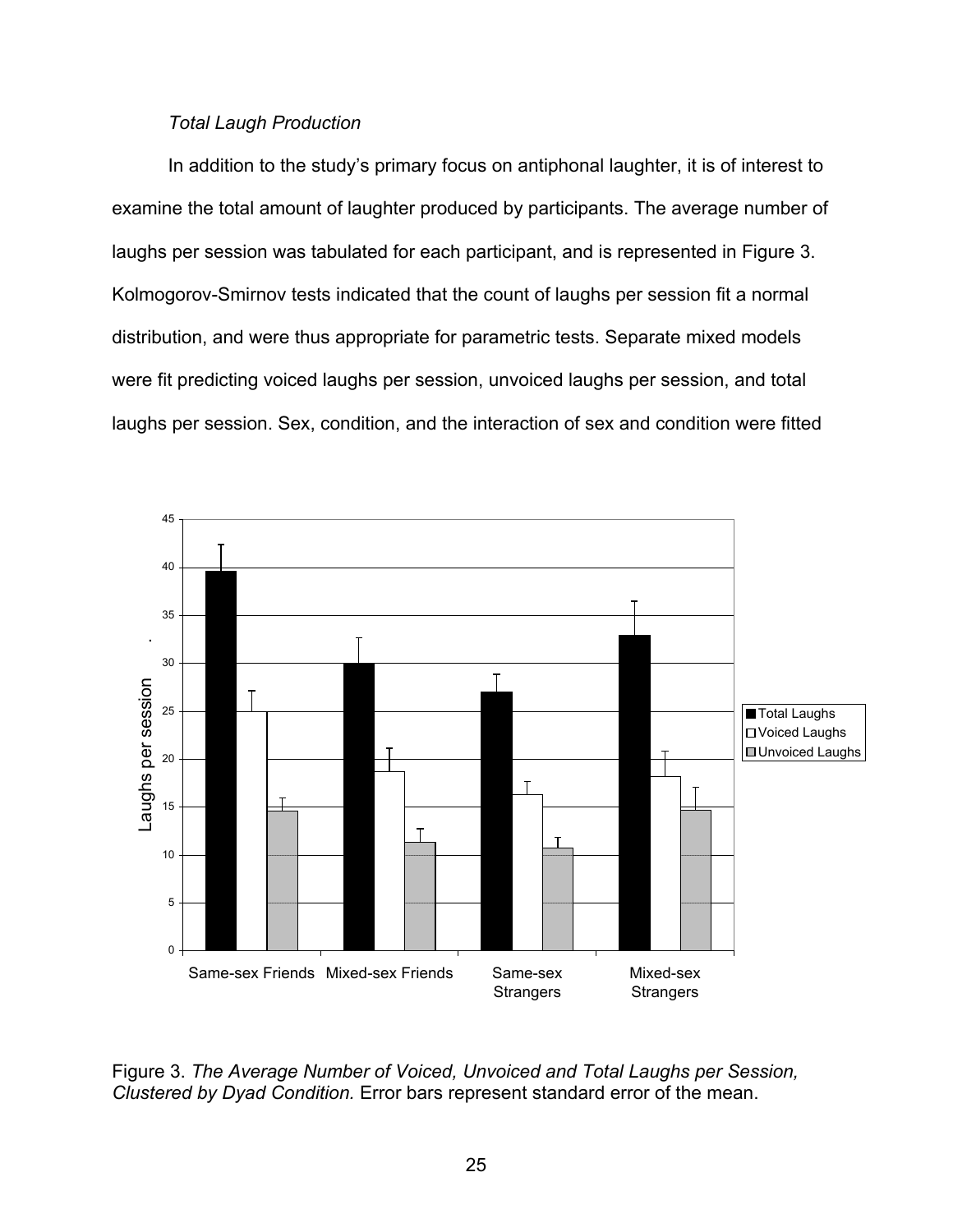as fixed effects, with a common covariance term between dyad members. For total laughter, there was a significant effect of condition, *F*(3,100) = 4.91, *p* = .003. A planned contrast between acquaintances and strangers revealed a trend for acquaintances to produce more laughter than strangers, *F*(1,100) = 2.80, *p* = .098. Females and males appeared to produce equivalent amounts of laughter, as indicated by a non-significant main effect of sex, and the interaction of sex and condition was not significant. For voiced laughter, the main effects of both sex and condition were significant, *F*(1,100) = 10.78, *p* = .001 and *F*(3,100) = 3.69, *p* = .01, respectively. Their interaction was not significant. Again, there was a trend for acquaintances to produce more laughter than strangers, *F*(1,100) = 3.79, *p* = .054. For unvoiced laughs, sex and condition were again significant, *F*(1,100) = 10.90, *p* = .001 and *F*(3,100) = 2.88, *p* = .04, respectively. The directions of the main effects of sex differed between voiced and unvoiced laughter, with females producing more voiced laughter than males, and with males producing more unvoiced laughter than females.

#### *Measurement of Friendship Strength*

Changes in friendship strength over time were assessed using growth curve models in which sex, condition, and session were fit as fixed effects and session as a repeated factor in predicting MFQ scores. Dyad members shared a common covariance value across sessions. Mean MFQ scores are presented in Table 1. There was a significant effect of condition,  $F(3,46.2) = 30.35$ ,  $p < .0001$ , as well as a significant effect of session,  $F(2,231) = 5.64$ ,  $p = .004$ . No other main effects or interactions were significant. Planned contrasts indicated that acquaintances rated each other more highly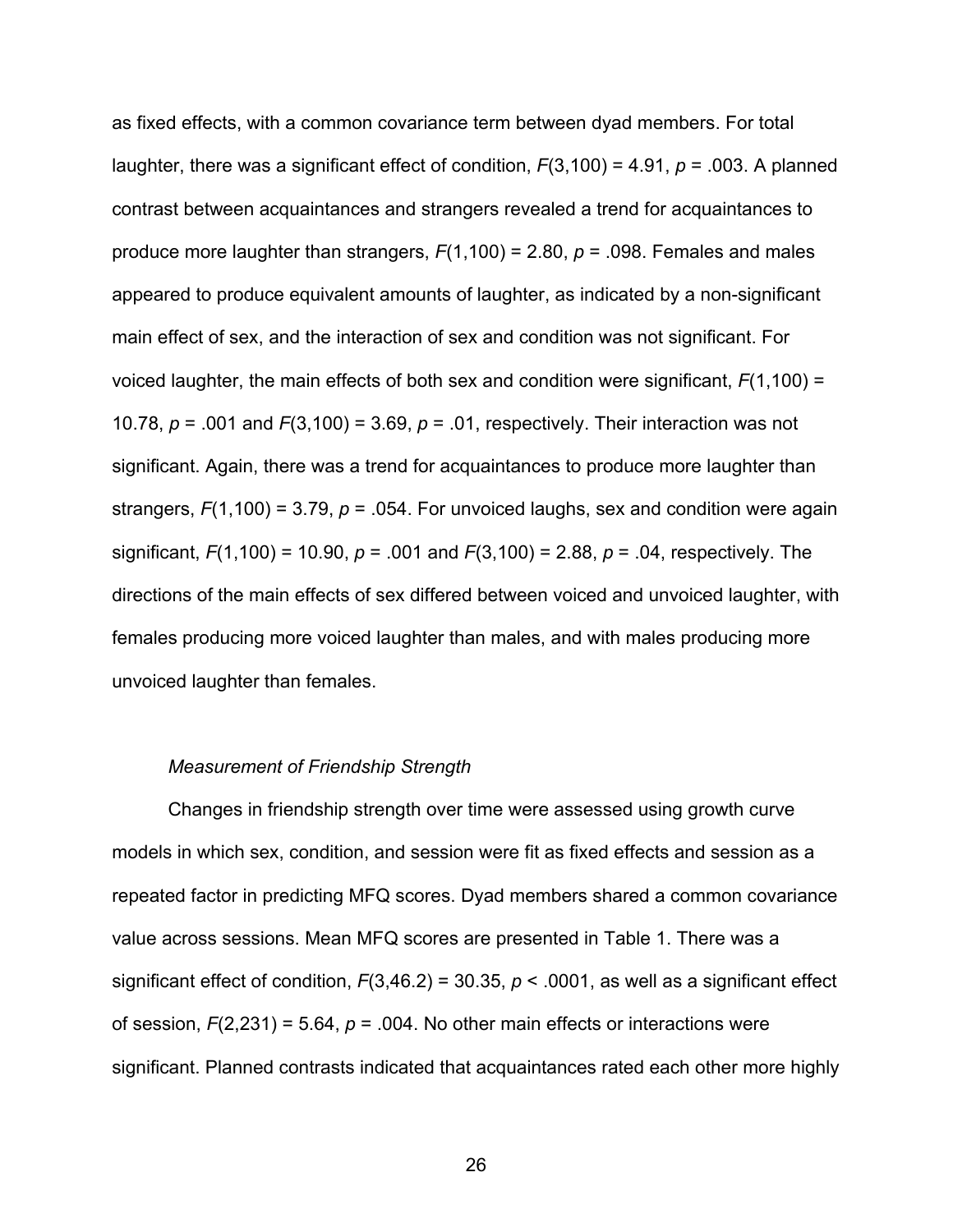than strangers did when averaged across all time points, *F*(1,46.1) = 63.83, *p* < .0001, and that all ratings increased linearly over time, *F*(1,231) = 11.24, *p* = .0009. There was a trend for same-sex dyad members to rate each other more highly than members of mixed-sex dyads.

|                           | Session 1 | Session 2 | Session 3 |
|---------------------------|-----------|-----------|-----------|
| Acquaintances             |           |           |           |
| Mean                      | 34.11     | 37.87     | 40.75     |
| <b>Standard Deviation</b> | 18.74     | 17.67     | 16.70     |
| Sample Size               | 52        | 48        | 48        |
| <b>Strangers</b>          |           |           |           |
| Mean                      | 8.82      | 9.96      | 13.58     |
| <b>Standard Deviation</b> | 17.03     | 16.69     | 18.69     |
| Sample Size               | 56        | 55        | 52        |

Table 1. *Means and Standard deviations of McGill Friendship Questionnaire Scores Across Testing Sessions*

## *Antiphonal Laughter and Friendship Strength*

It was of interest to test if the increased use of antiphonal laughter precedes, corresponds with, or follows friendship development. Two cross-lagged panel models (Finkel, 1995) were tested using AMOS structural equation modeling software. The general structure of the models is shown in Figures 4 and 5. Antiphonal laughter index scores and MFQ scores were specified as lagged endogenous variables at each of the three time points. Variables were standardized to check for outliers, and the MFQ score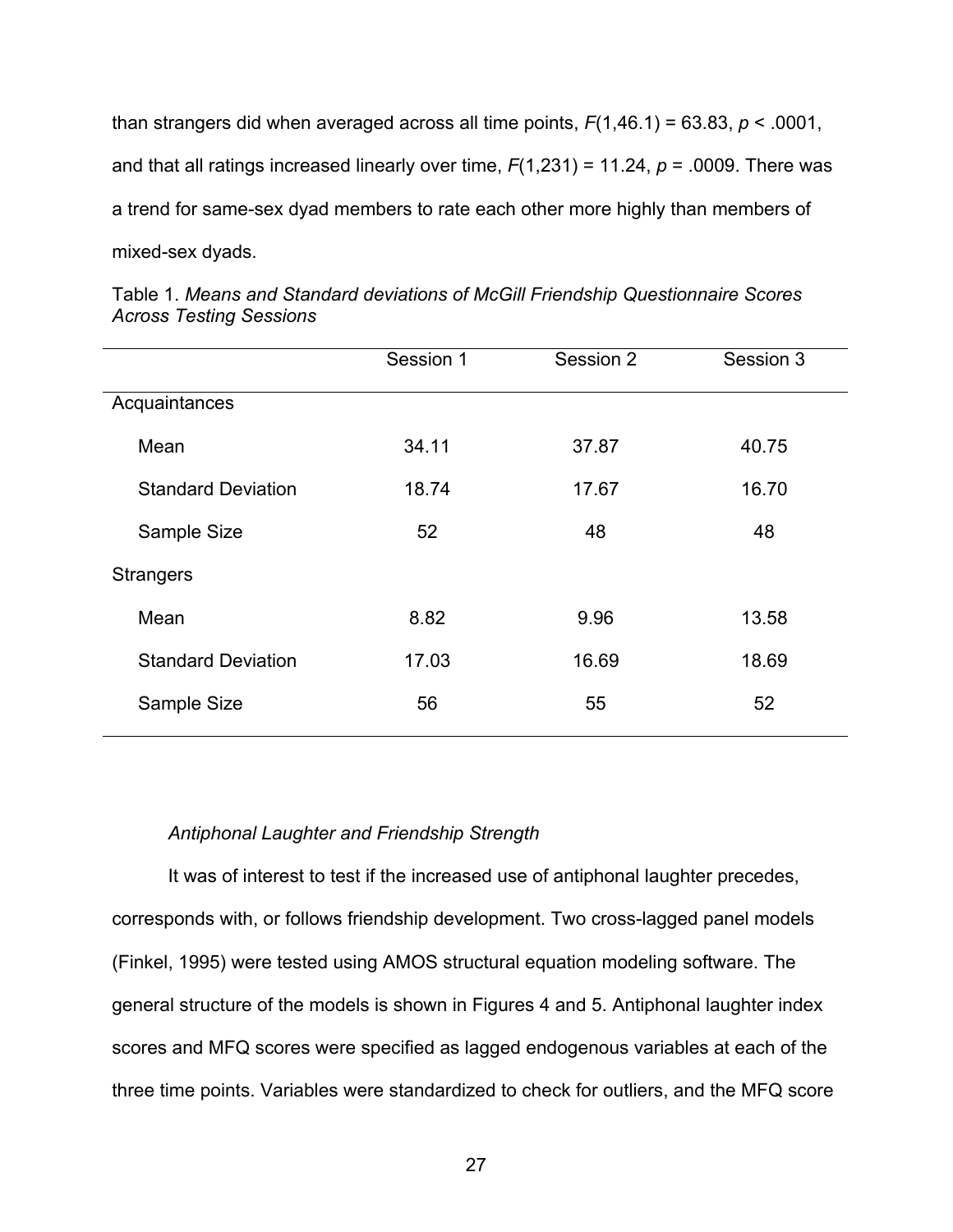for one participant at Session 2 was found to lie more than three standard deviations below the sample mean. This score was removed from the dataset for subsequent analyses. Mean centered scores were used in the model specification. Four measures were used to assess the overall fit of the models. The generalized likelihood ratio tests whether an over-identified model (i.e., a model with specified paths) is a worse representation of the data than a just-identified version of the model (i.e., a model in which all variables are allowed to covary). A significant chi-square value indicates that the over-identified model is a worse model than the just-identified model. The Comparative Fit Index (CFI) indicates the proportion of improvement of the specified model over an independence model, in which all observed variables are assumed to be uncorrelated. The Tucker-Lewis Index (TLI) also indicates a proportion of improvement, but includes a correction to minimize the bias towards more complex models having a better fit. CFI and TLI values closest to 1 are an indication of good fit (Kline, 1998). Finally, the root mean square error of approximation (RMSEA) was estimated, which measures differences between the model estimate and the data per model degree of freedom. Values of .05 or less are considered a good fit, and values of .1 or above are considered an unacceptable fit (Browne & Cudeck, 1993).

The first model examined the relationship between friendship strength and initial laugh production. In other words, does the degree to which a person initiates antiphonal laughter predict the degree to which that person considers their friendship to be strong (and vice-versa)? Path regression weights and fit index values are shown in Table 1. The overall fit of the model was acceptable, with all fit index values falling in the good to acceptable range. As indicated by significant path regression weights, the degree to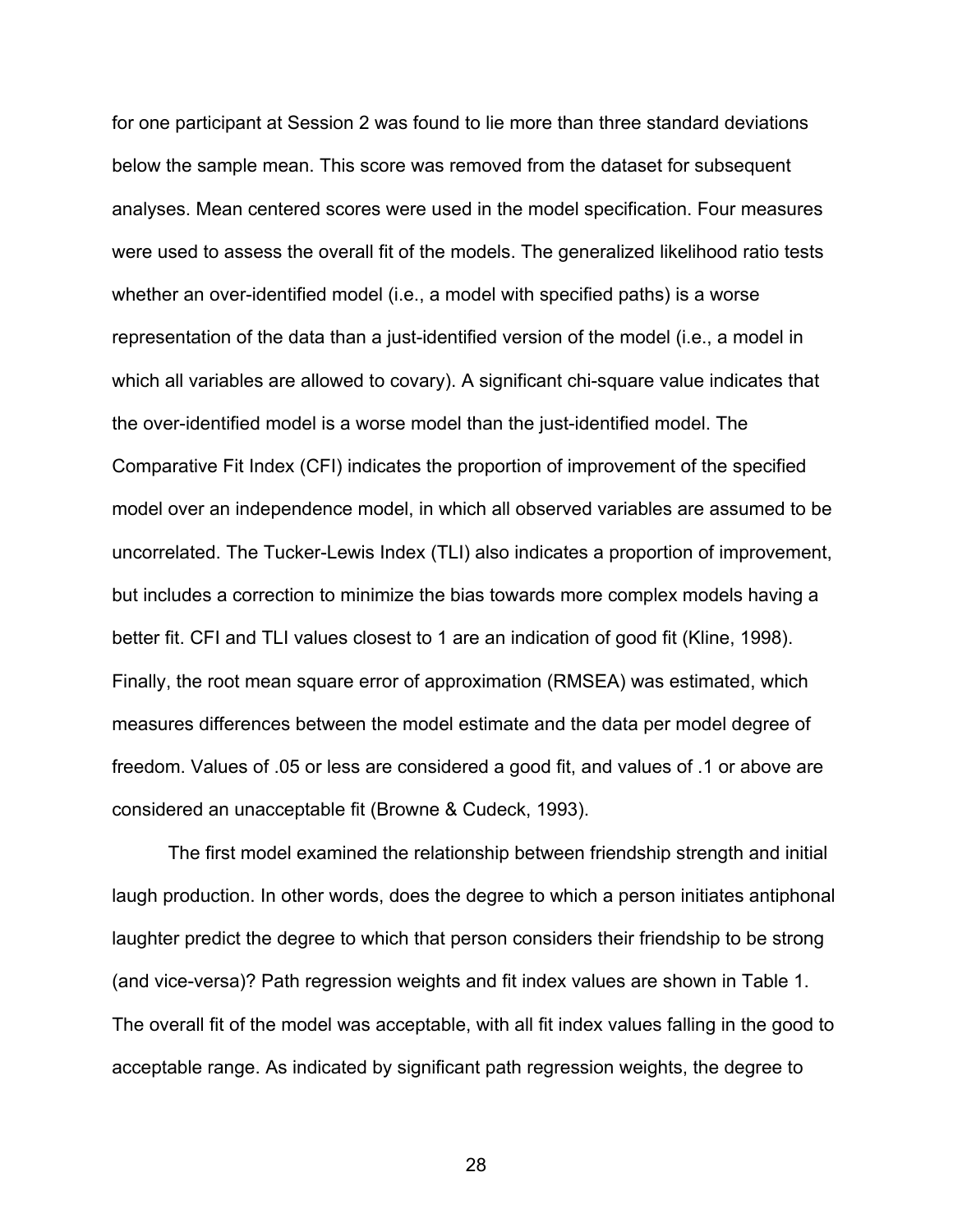which a participant rated the friendship as strong was predictive of friendship strength at the next time point. Likewise, the degree to which a person initiated antiphonal laughter in the first session predicted initial laugh production in the second session. However, initial laugh production in Session 2 did not predict initial laugh production in Session 3. Friendship strength did not predict antiphonal laugh initiation at any time point, but initial laugh production in Session 2 did negatively predict ratings of friendship strength in Session 3.



Figure 4. *Cross-Lagged Panel Model of Initiated Antiphonal Laughter and Friendship Strength.* Values are standardized regression weights and correlations. MFQ = McGill Friendship Questionnaire scores at Sessions 1, 2, and 3, respectively. Laugh = Antiphonal laughter index values. e1, etc. = error terms.

\*Significant at p < .05. \*\*Significant at p < .001.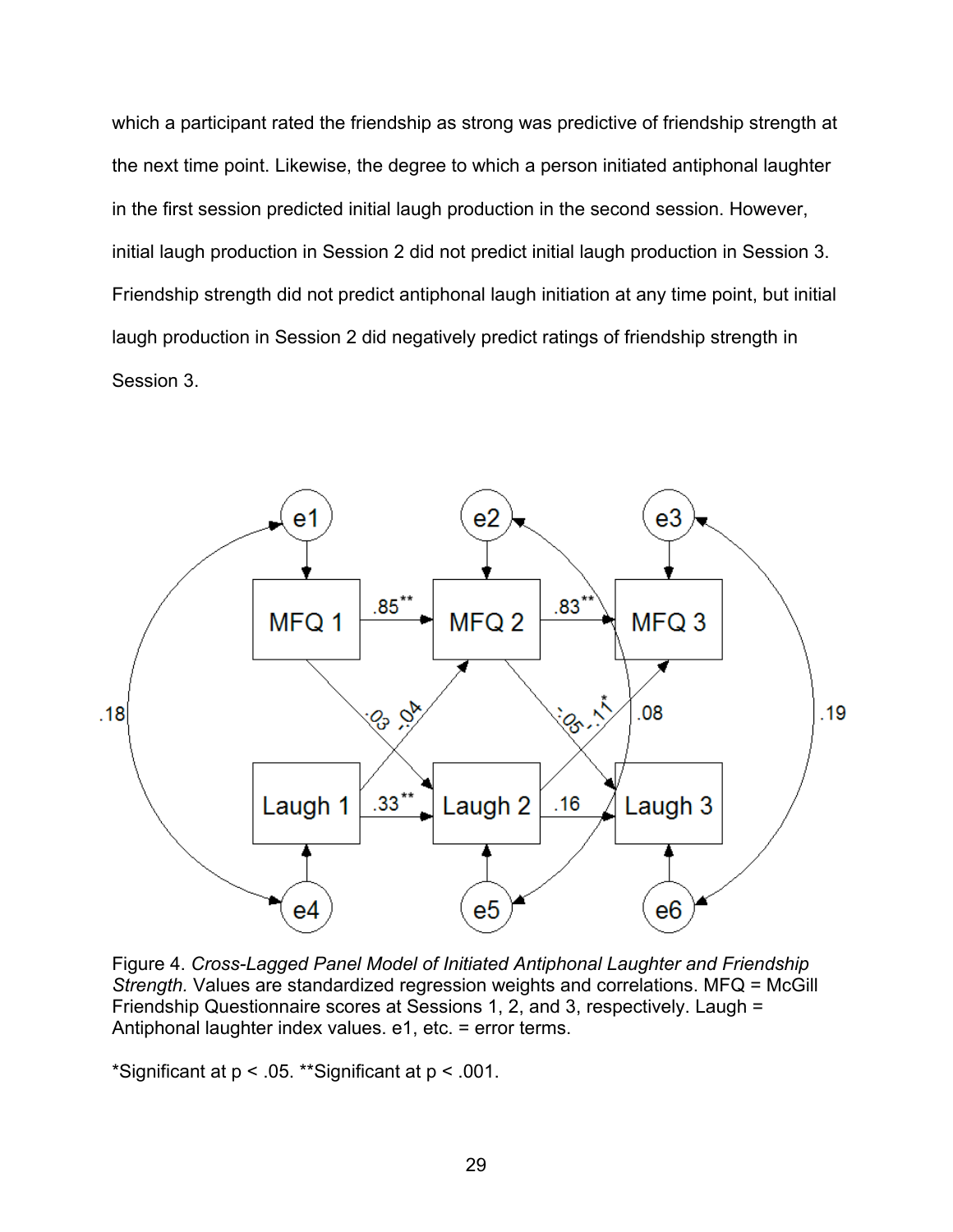| Correlations |              |                |                         |                |            |              |  |
|--------------|--------------|----------------|-------------------------|----------------|------------|--------------|--|
| Variable     | $\mathbf{1}$ | $\overline{2}$ | 3                       | $\overline{4}$ | 5          | 6            |  |
| 1. MFQ 1     | $\mathbf 1$  |                |                         |                |            |              |  |
| 2. MFQ 2     | .84          | 1              |                         |                |            |              |  |
| 3. MFQ 3     | .76          | .82            | $\mathbf 1$             |                |            |              |  |
| 4. Laugh 1   | .18          | .14            | .08                     | $\mathbf 1$    |            |              |  |
| 5. Laugh 2   | .10          | .12            | $-02$                   | .33            | 1          |              |  |
| 6. Laugh 3   | .00          | $-.01$         | .06                     | .14            | .15        | $\mathbf 1$  |  |
| М            | 21.93        | 24.48          | 27.71                   | $-.15$         | $-11$      | $-19$        |  |
| SD           | 21.91        | 21.89          | 22.26                   | .37            | .37        | .35          |  |
|              |              |                | Goodness of Fit Summary |                |            |              |  |
|              | $\chi^2$     | df             | $\boldsymbol{p}$        | TLI            | <b>CFI</b> | <b>RMSEA</b> |  |
|              | 5.8          | 4              | .23                     | .961           | .993       | .065         |  |

Table 2. *Analysis of a Cross-Lagged Panel Model of Initiated Laugh Production and Friendship Strength*

Note: MFQ values represent McGill Friendship Questionnaire scores at each session. Laugh values represent antiphonal laugh indices to each individual's initial laugh production.

The second model examined the relationship between friendship strength and subsequent laugh production. In other words, does the degree to which a person laughs following a partner laugh predict the degree to which that person considers their friendship to be strong (and vice-versa)? Path regression weights and fit index values are shown in Table 2. The overall fit of this model was less strong, but generally fell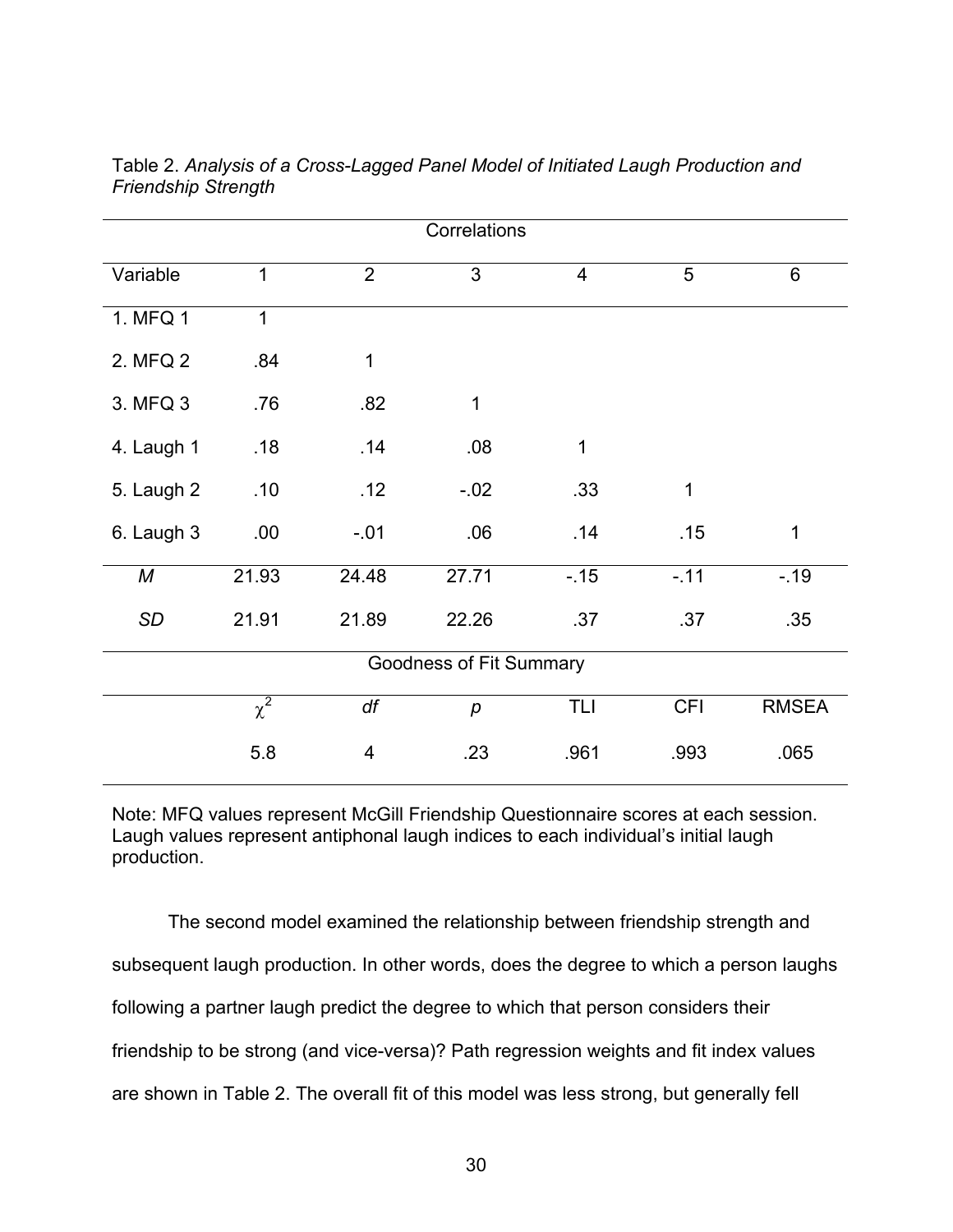within the acceptable range. As in the initial laugh model, the degree to which a participant rated the friendship as strong was predictive of friendship strength at the next time point. Likewise, the degree to which a person produced subsequent laughter in the first session predicted subsequent laugh production in the second session, but Session 2 laugh production did not predict Session 3 laugh production. Subsequent laugh production in Session 2 predicted higher ratings of friendship strength in Session 3.



Figure 5. *Cross-Lagged Panel Model of Subsequent Antiphonal Laughter and Friendship Strength.* Values are standardized regression weights and correlations. MFQ = McGill Friendship Questionnaire scores at Sessions 1, 2, and 3, respectively. Laugh = Antiphonal laughter index values. e1, etc. = error terms.

\*Significant at p < .05. \*\*Significant at p < .001.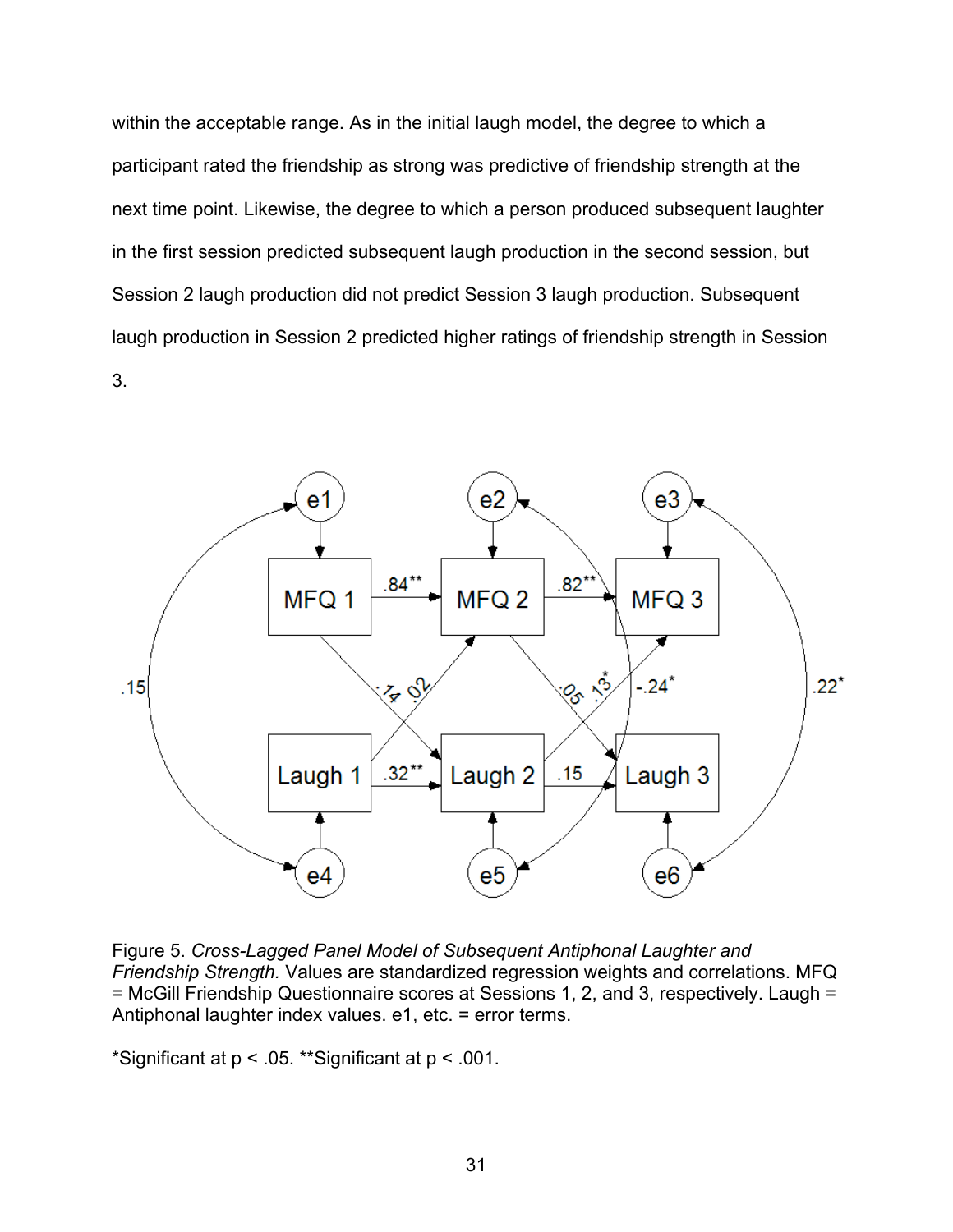| Correlations |                                                 |     |                         |      |             |              |  |
|--------------|-------------------------------------------------|-----|-------------------------|------|-------------|--------------|--|
| Variable     | 3<br>5<br>$\overline{2}$<br>$\overline{4}$<br>1 |     | 6                       |      |             |              |  |
| 1. MFQ 1     | 1                                               |     |                         |      |             |              |  |
| 2. MFQ 2     | .84                                             | 1   |                         |      |             |              |  |
| 3. MFQ 3     | .76                                             | .82 | 1                       |      |             |              |  |
| 4. Laugh 1   | .15                                             | .15 | .08                     | 1    |             |              |  |
| 5. Laugh 2   | .15                                             | .05 | .17                     | .33  | $\mathbf 1$ |              |  |
| 6. Laugh 3   | .00                                             | .09 | .19                     | .14  | .15         | 1            |  |
|              |                                                 |     | Goodness of Fit Summary |      |             |              |  |
|              | $\overline{\chi^2}$                             | df  | p                       | TLI  | <b>CFI</b>  | <b>RMSEA</b> |  |
|              | 7.7                                             | 4   | .11                     | .925 | .983        | .092         |  |

Table 3. *Analysis of a Cross-Lagged Panel Model of Subsequent Laugh Production and Friendship Strength*

Note: MFQ values represent McGill Friendship Questionnaire scores at each session. Laugh values represent antiphonal laugh indices to each individual's initial laugh production. Means and standard deviations are identical to Table 2.

## *Antiphonal Laughter and Personality*

The effect of extraversion (as measured by the NEO-FFI) and emotional expressivity (as measured by the EES) on both overall and antiphonal laugh production was tested via a series of linear mixed models. Likewise, the effect of extraversion on friendship strength was examined.

Self-reported extraversion did not predict total laugh production, *F*(1,106) = 1.21,

*p* = .27, nor did it predict voiced or unvoiced laugh production, *F*(1,106) = 2.02, *p* = .16,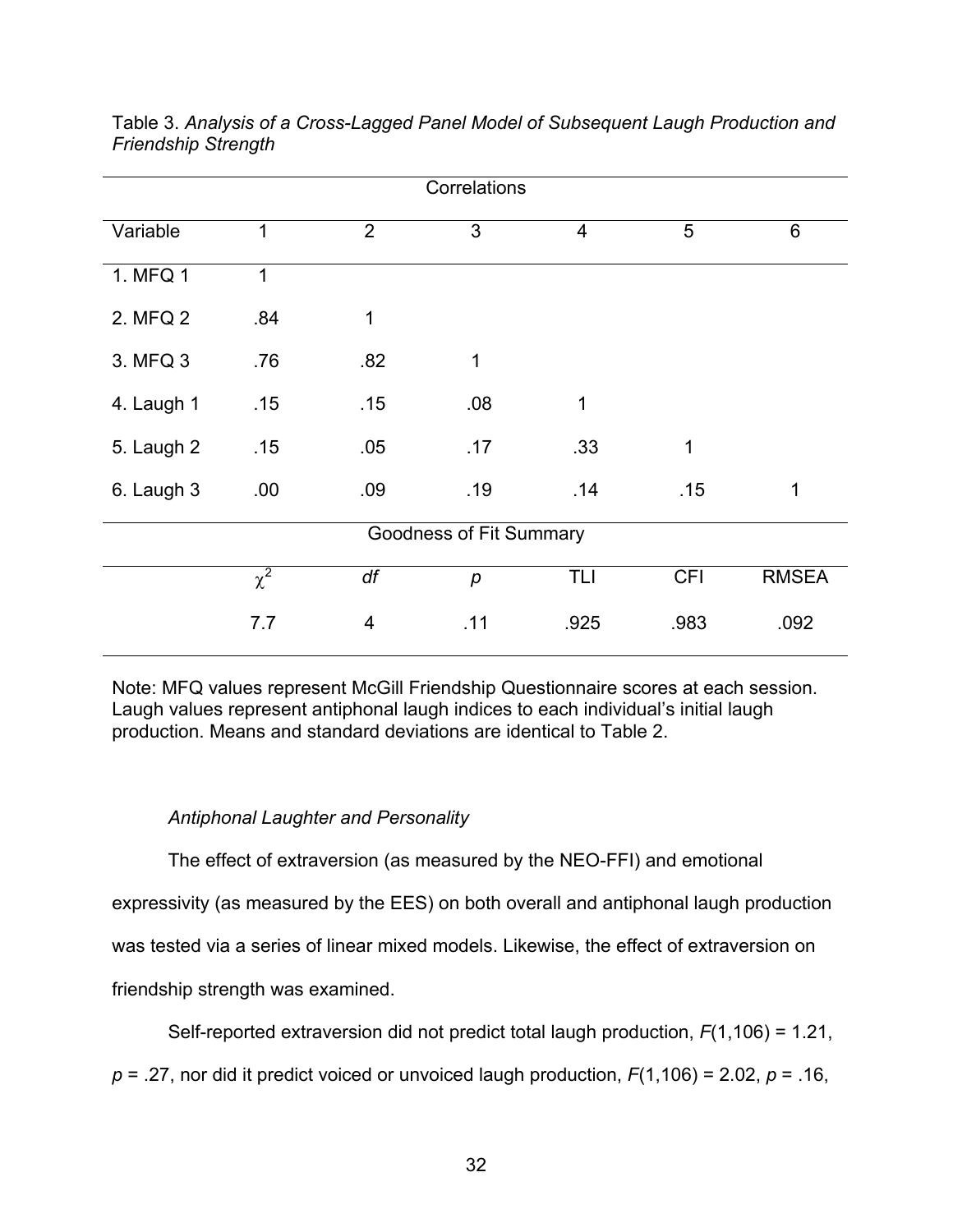and *F*(1,106) = 0.00, *p* = .99 respectively. It was originally hypothesized that extraversion might mediate a link between voiced laugh production and the rate of antiphonal laughter. Voiced laugh production does, in fact, predict antiphonal laughter, *F*(1,106) = 17.40, *p* < .0001. However, the addition of extraversion to the model did not reduce the significant relationship between voiced laughter and antiphonal responding,  $F(1,105)$  = 16.50,  $p < .0001$ , nor was the fixed effect of extraversion significant,  $F(1,105)$  $= 0.15, p = .70.$ 

Extraversion was more strongly related to friendship strength. Voiced laugh production and self-reported extraversion were used as fixed effects in a model predicting the partner's rating of friendship strength. Both effects were significant, *F*(1,105) = 6.97, *p* = .01 for voiced laugh production and *F*(1,105) = 5.02, *p* = .03 for extraversion. Thus both extraversion and voiced laugh production provide independent contributions to the prediction of friendship strength.

Self-reported emotional expressivity was tested as a fixed effect in predicting total laugh production. The effect was not significant,  $F(1,106) = 0.02$ ,  $p = .89$ . Likewise, emotional expressivity did not predict antiphonal laugh production, *F*(1,106) = 0.05, *p* = .82. Separate analyses were performed for acquaintance pairs and stranger pairs, but no significant effects of emotional expressivity emerged. Moreover, emotional expressivity did not predict partners' perception of friendship strength, *F*(1,106) = 0.11, *p* = .75.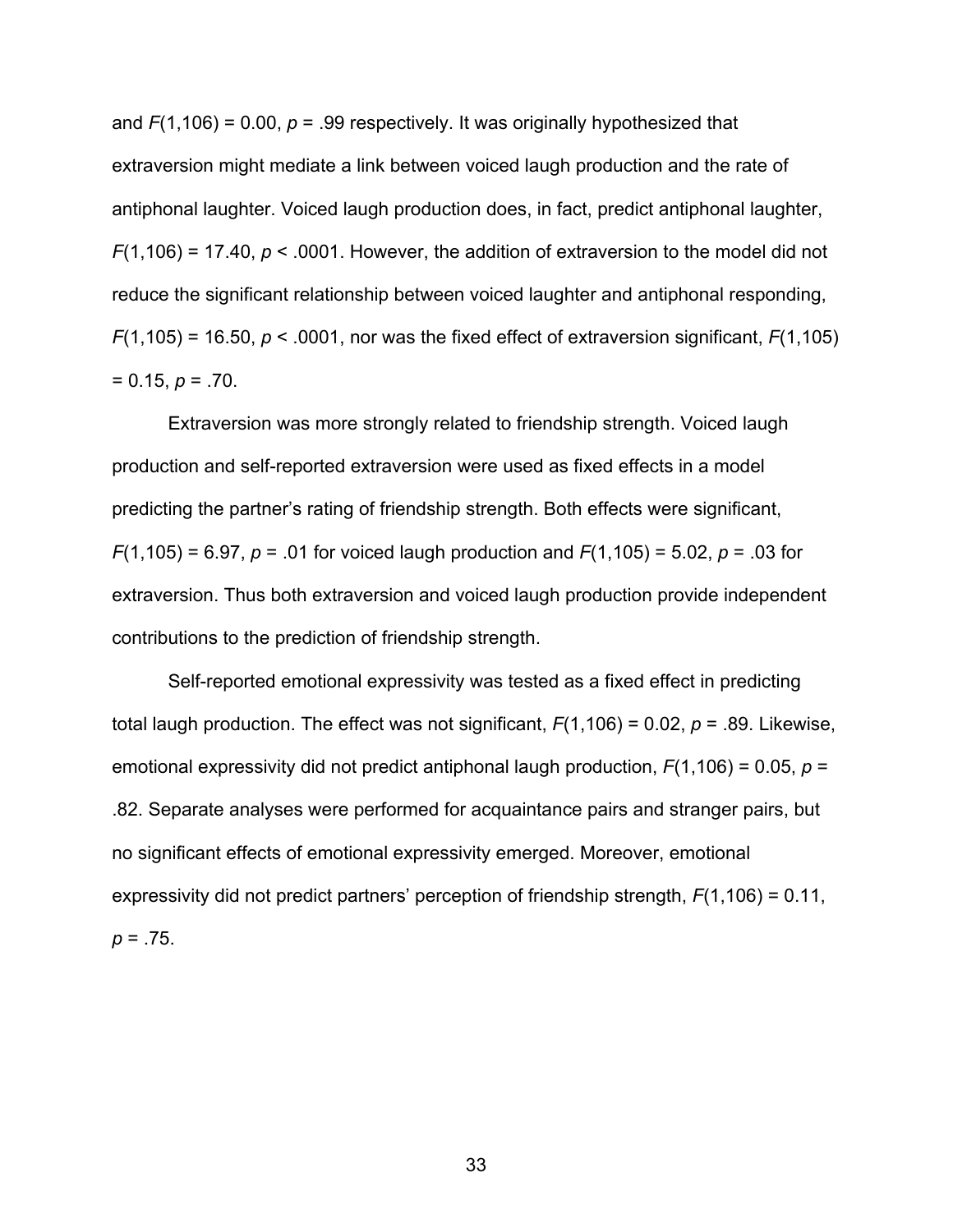#### CHAPTER IV

#### **DISCUSSION**

Antiphonal laughter is thought to be one of the affect-related tools available to humans to help us negotiate the complex task of forming and maintaining cooperative relationships. Laughter itself is posited to promote positive affect in a social partner through direct and indirect effects on listener affect response systems. Laughing together with a partner may be mutually reinforcing, providing both members of a dyad with the opportunity to induce positive affect in a partner and to elicit a positive response to their own individually distinctive laugh acoustics. The present study demonstrates that an increased use of antiphonal laughter is present early in developing friendships, but only for unvoiced laughter. New acquaintances are more likely to produce a subsequent laugh following an unvoiced initial laugh than strangers are, and are also more likely to use unvoiced laughter as a subsequent laugh than strangers are. These results stand in contrast to previous work with presumably more established friendships, in which antiphonal laughter in general was more common in friends than in strangers (Smoski & Bachorowski, 2003).

The use of unvoiced laughs in antiphonal laughter by acquaintances may be related to indirect learning effects. Voiced laughs have been shown to have more direct effects on listener response systems than unvoiced laughs, promoting more positive affect and more positive ratings of the laugher (Bachorowski & Owren, 2001). This general effect is also apparent in the current study, as voiced laughs initiated antiphonal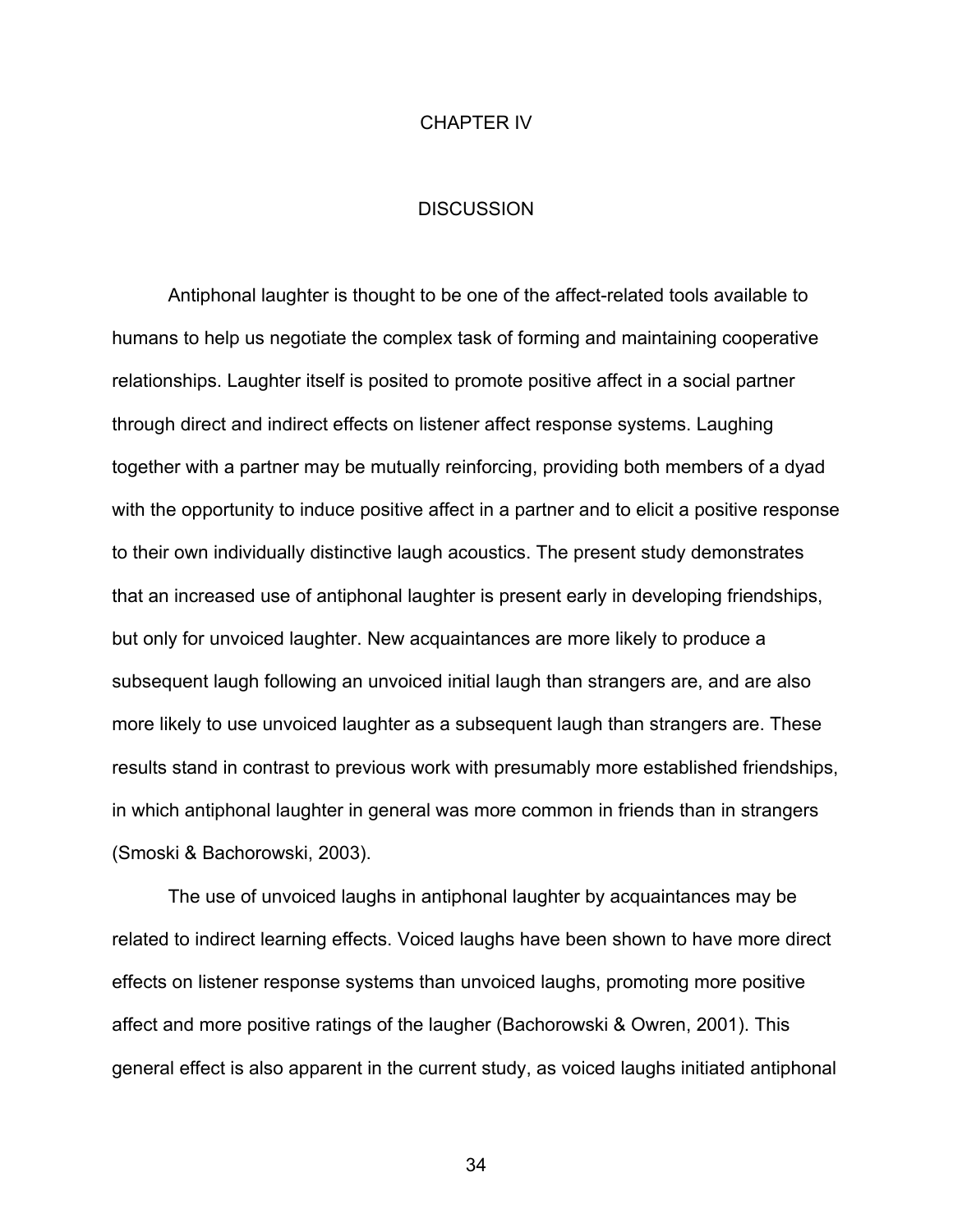laughter to a greater extent than did unvoiced laughs. Without a learning history in which the individual acoustic properties of an unvoiced laugh are associated with positive affect, unvoiced laughter may represent a weak affective stimulus. But with even a relatively brief learning history, unvoiced laughter may have increased value as an affect-related stimulus. It is unclear, however, why voiced laughs did not also show a benefit of indirect effects.

The timing of antiphonal laugh use in developing friendships remains somewhat of a mystery. Unlike a previous study (Smoski & Bachorowski, 2003), acquaintances in the present study did not produce more antiphonal laugher than strangers did at any of the three time points, implying that consistent use of antiphonal laughter may not develop until friendships are older or more established. In fact, the average antiphonal index in the study did not rise above 0, indicating that the use of antiphonal laughter was close to or below what one would expect given the base rate of laugh production from each partner. Statistically this would indicate that participants may have inhibited production of antiphonal laughter, with greater antiphonal laugh use indicating the lack of inhibition. Negative Yule's Q values are consistent with the behavior of strangers in a previous study (Smoski & Bachorowski, 2003). Changes in the use of antiphonal laughter initiated by either voiced or unvoiced laughs over the course of the study could not be determined because of sample restrictions: Not enough voiced or unvoiced laughter was produced in each session to derive a stable Yule's Q value. Given that acquaintances did produce more antiphonal laughter initiated by unvoiced laughs, increases in antiphonal laughter initiated by unvoiced laughter may occur earlier in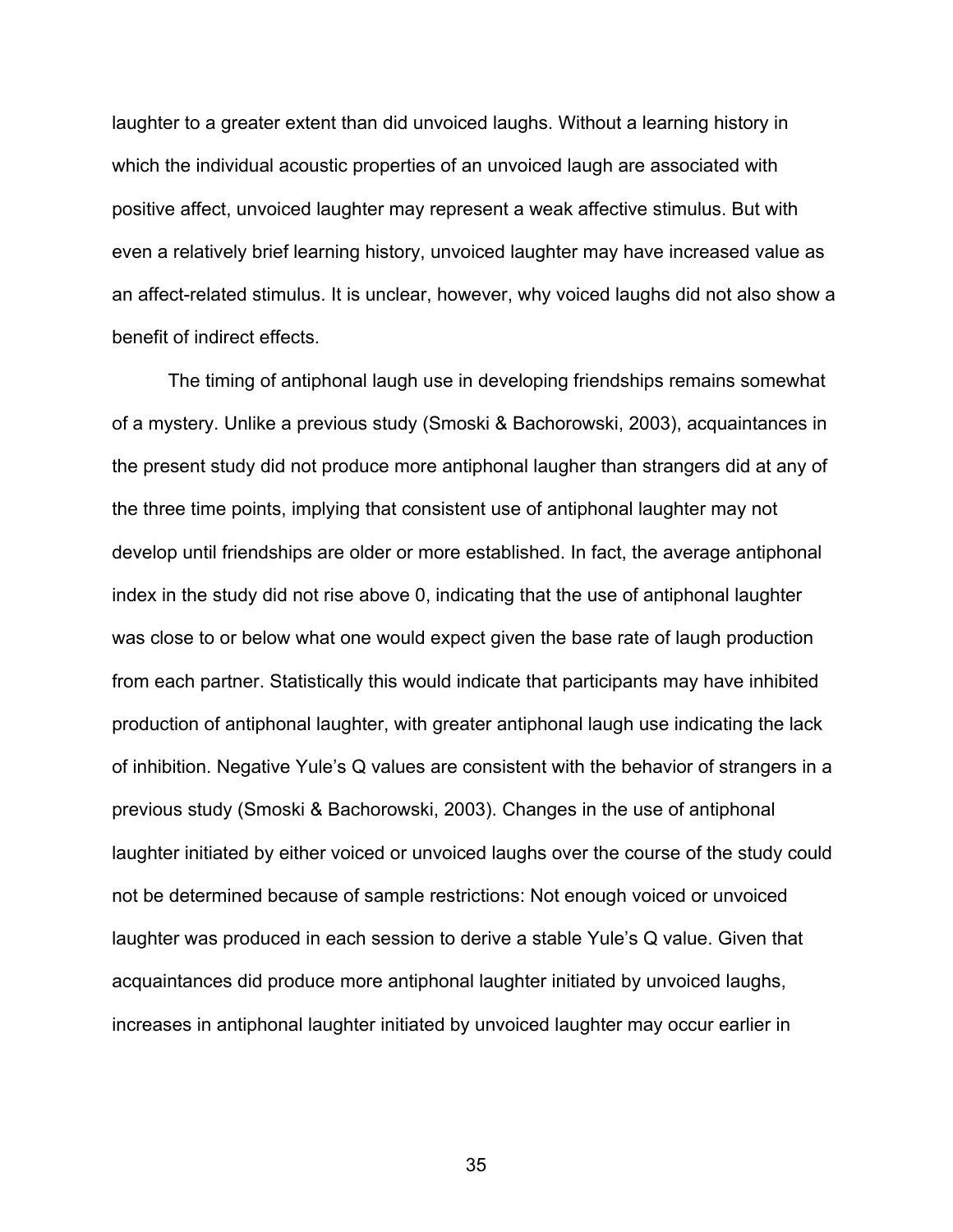friendship development, with antiphonal laughter initiated by voiced laughter occurring later in development.

Tangential support for the hypothesis that antiphonal laughter promotes affiliation by inducing positive affect was demonstrated by comparing the interrelationship between antiphonal laugh production and friendship strength ratings. As predicted, the perceived degree of friendship strength in either the first or second session did not predict antiphonal laugh use in later sessions. Thus, it is not the case that perceived affiliation drives subsequent antiphonal laugh use, at least within the time frame studied. The finding that initial laugh production in Session 2 predicts lowered friendship strength in Session 3 was unexpected. Previous research found no effect of initiating "synchronized laughter" on subsequent interest in spending time with a stranger (Grammer & Eibl-Eibesfeldt, 1990), although the time to rating interest was immediate, as opposed to one month after laughing together. It is possible that production of subsequent laughs can have an aversive effect in early relationships or perhaps can causes negative interpretations on the part of the initial laugher, especially if he or she was not intending to initiate antiphonal laughter. On the other hand, the finding that subsequent laugh production in Session 2 predicts stronger friendship ratings in Session 3 is consistent with learning-based hypotheses. Producing a laugh following an initial laugh may indicate successful positive mood induction by the initial laugh, and as positive mood is conditioned to the individually distinctive acoustic signature of the initial laugher, perception of friendship strength may increase.

Personality characteristics had remarkably little effect on antiphonal laugh production. Laugh rates were not related to extraversion in the present study. The lack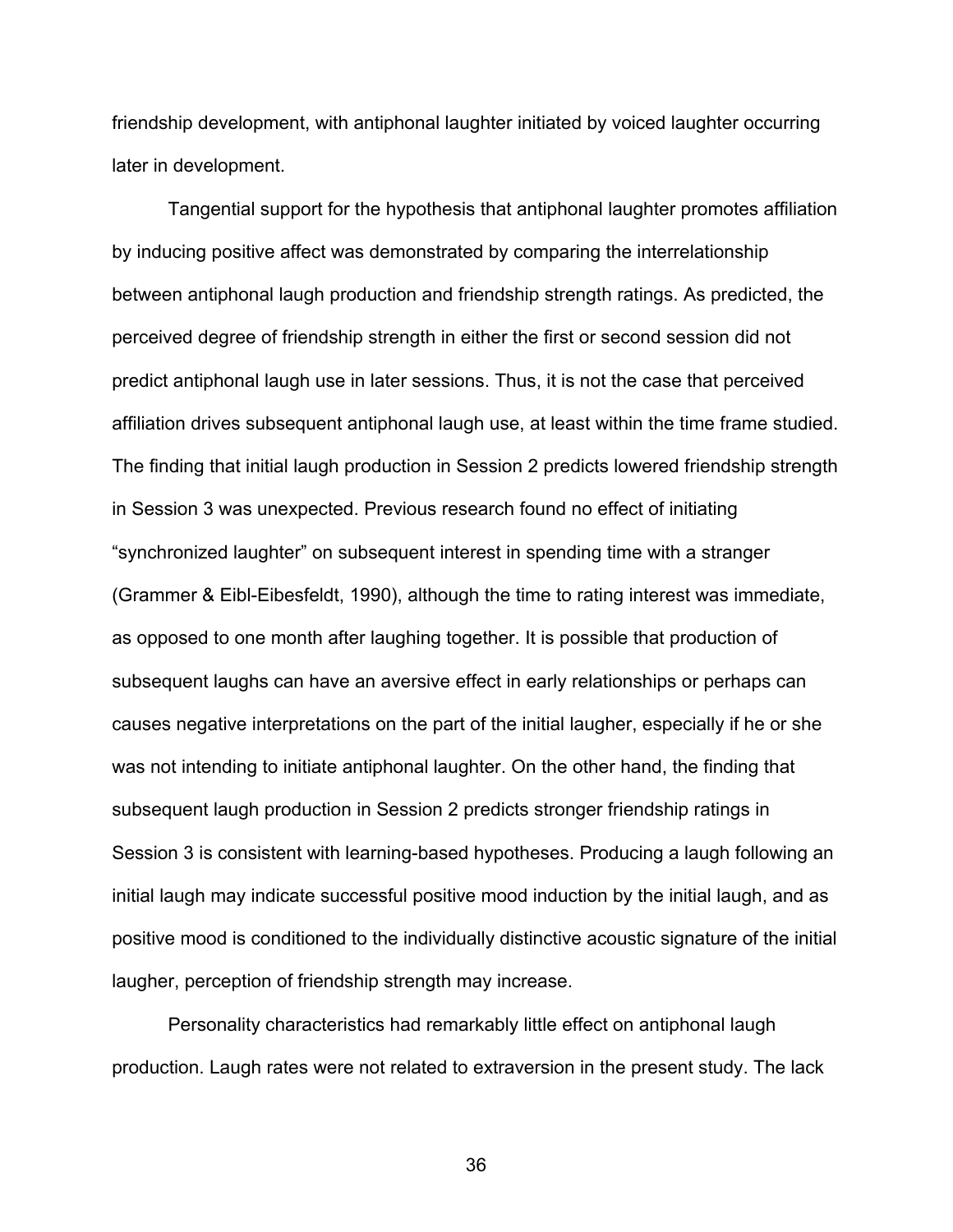of a relationship is not necessarily surprising, given the inconsistency of previous studies in demonstrating a laughter-extraversion link (see Ruch & Deckers, 1993, for a review). Likewise, extraversion did not predict antiphonal laugh production. As predicted, extraverts were rated more highly by their partners on the measure of friendship strength. However, the higher ratings for more extraverted participants was unrelated to laughter production on the part of extraverts, with extraversion and voiced laugh production both making independent contributions to greater friendship strength. Thus, it does not appear that extraverts are more likely than introverts to influence affiliation via laugh production. These findings are not necessarily in conflict with Ruch and colleagues (Ruch, 1994; Ruch & Deckers, 1993), who distinguished between laugh production that reflects a "social signal" versus an "emotional display." Ruch has found that extraversion is linked to the production of laughter accompanied by a Duchenne smile, which he believes indicates a genuine positive state on the part of the laugher. It may be that displays of trait positivity (as indexed by extraversion, and perhaps, by laughter-Duchenne-smile production) and the induction of positive affect (as indexed by voiced laugh production) are both important yet relatively unrelated means of promoting affiliative relationships. Following much the same pattern as extraversion, participants who rated themselves as more emotionally expressive did not laugh more, nor did they produce more antiphonal laughter. Although emotional expressivity has been found to predict increased rates of facial expressions (Kring et al., 1994), it was not related to laugh production in our sample, nor was it related to friendship strength.

The lack of relationship between personality characteristics and laugh production highlights the potential error in conventional thinking that laughter reflects an internal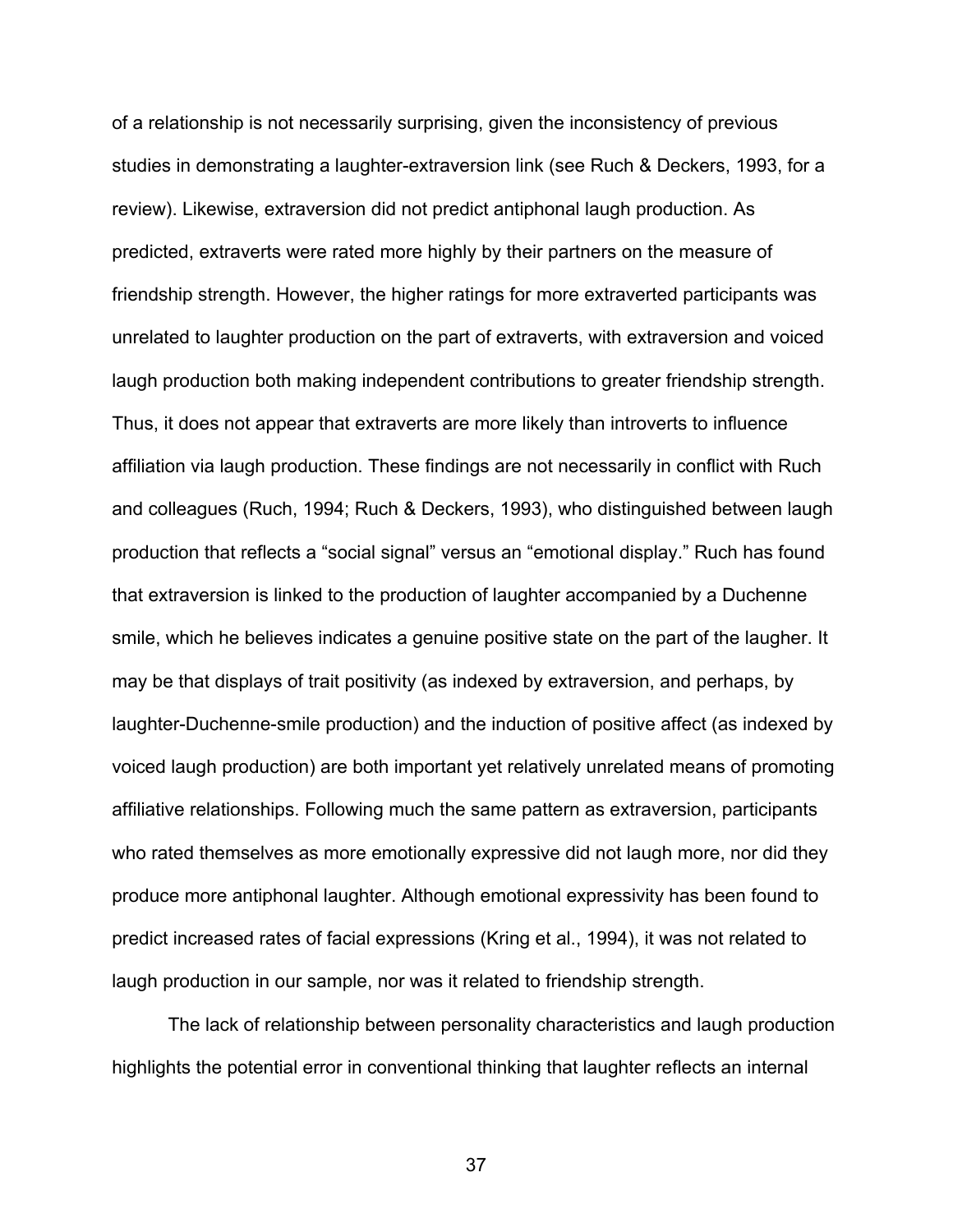positive state or some other veridical attribute of the laugher. As highlighted by Ruch (1994), laughs that are accompanied by other indicators of positive emotional state (i.e., Duchenne smile) make up only a small proportion of laughter. Likewise, Provine (1993) found that the vast majority of laughter was not related to humorous statements by conversational partners, but rather appeared to serve a social function. When individuals rate their trait positivity or trait levels of emotional expression, they may be essentially only rating themselves for the small percentage of laughs that are direct reflections of internal positive states. This may not reflect their overall tendency to produce laughter regardless of emotional state; in fact, a person might consider himself emotionally unexpressive and low in extraversion if he tends to laugh in all situations regardless of emotional state (e.g., "nervous" laughter).

The present study represents an advance in the measurement and analysis of temporal patterns of laughter among social partners. Unlike previous studies, the laughs of each participant were labeled on audio tracks independent of the other dyad member. Thus, there was less potential for the laughter of one dyad member to influence raters' identification of laughter by the other dyad member. In addition, this study reflects the first time an antiphonal laugh latency was empirically determined. The examination of the distribution of potential antiphonal laughs revealed the largest density of subsequent laughs occurring within 2.8 s of initial laugh onset. It is notable that this time range is similar to the time course of psychophysiological reactions to affective auditory stimuli, including peak heart rate deceleration (Bradley and Lang, 2000) and peak pupil size enlargement (Partala & Surakka, 2003). If future studies duplicate this distribution range, the 2.8 s criterion provides an empirical standard for the definition of antiphonal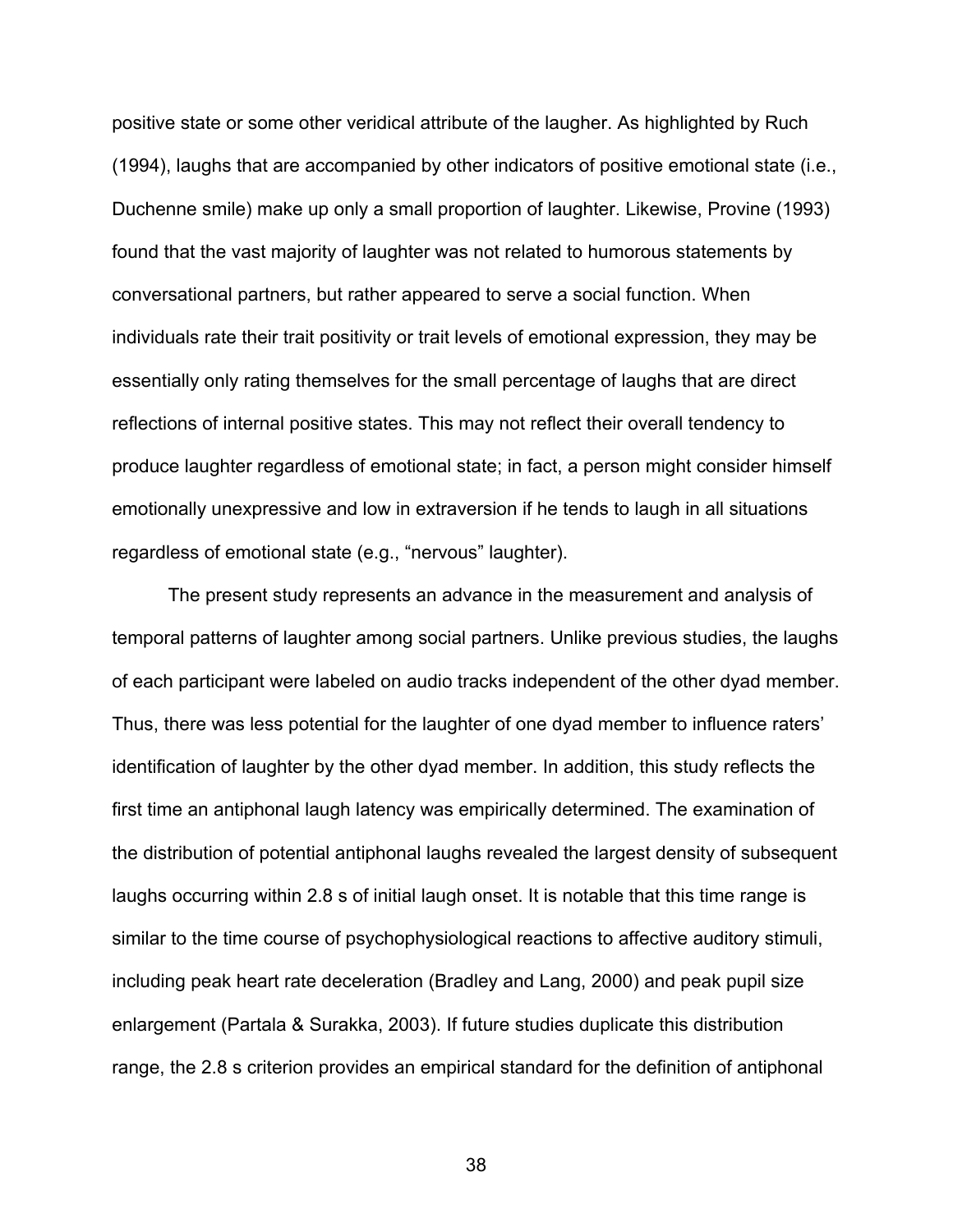laughter. Finally, the use of sequential analysis techniques to index antiphonal laugher independent of total laugh production removes one of the greatest confounds in distinguishing the specific effects of the temporal patterning of laugh production from the total amount of laugh production.

In addition to its methodological strengths, there were several limitations to the current study. It would have been ideal to test acquaintances even earlier in the course of their relationships to capture their earliest use of laughter together. For example, future studies might test participants at Freshman Orientation and track dyads who do or do not go on to develop strong friendships. In addition, more time recorded in each session (with additional game items) might permit estimation of voiced-initiated versus unvoiced-initiated antiphonal laughter in each session, as opposed to concatenating the values across sessions. Another potential limitation is the nature of the game stimuli. The stimuli were specifically designed to promote a high rate of laugh production. Although a large number of laughs was ideal for the calculation of Yule's Q, the higher laugh frequency may have overshadowed more subtle yet measurable effects. Finally, additional information about the nature of the relationships would be useful. Although the present study did query about current or past romantic relationships, it did not ask participants about romantic attraction or desire to form a relationship, which might have differential effects on the use of antiphonal laughter.

Analysis of dyad-based data presented unique statistical challenges. In general, dyad-based studies in psychology have focused on within-dyad differences, such as differences between husbands and wives or parents and children, which can be analyzed using traditional paired t-tests or repeated measures ANOVA. In the present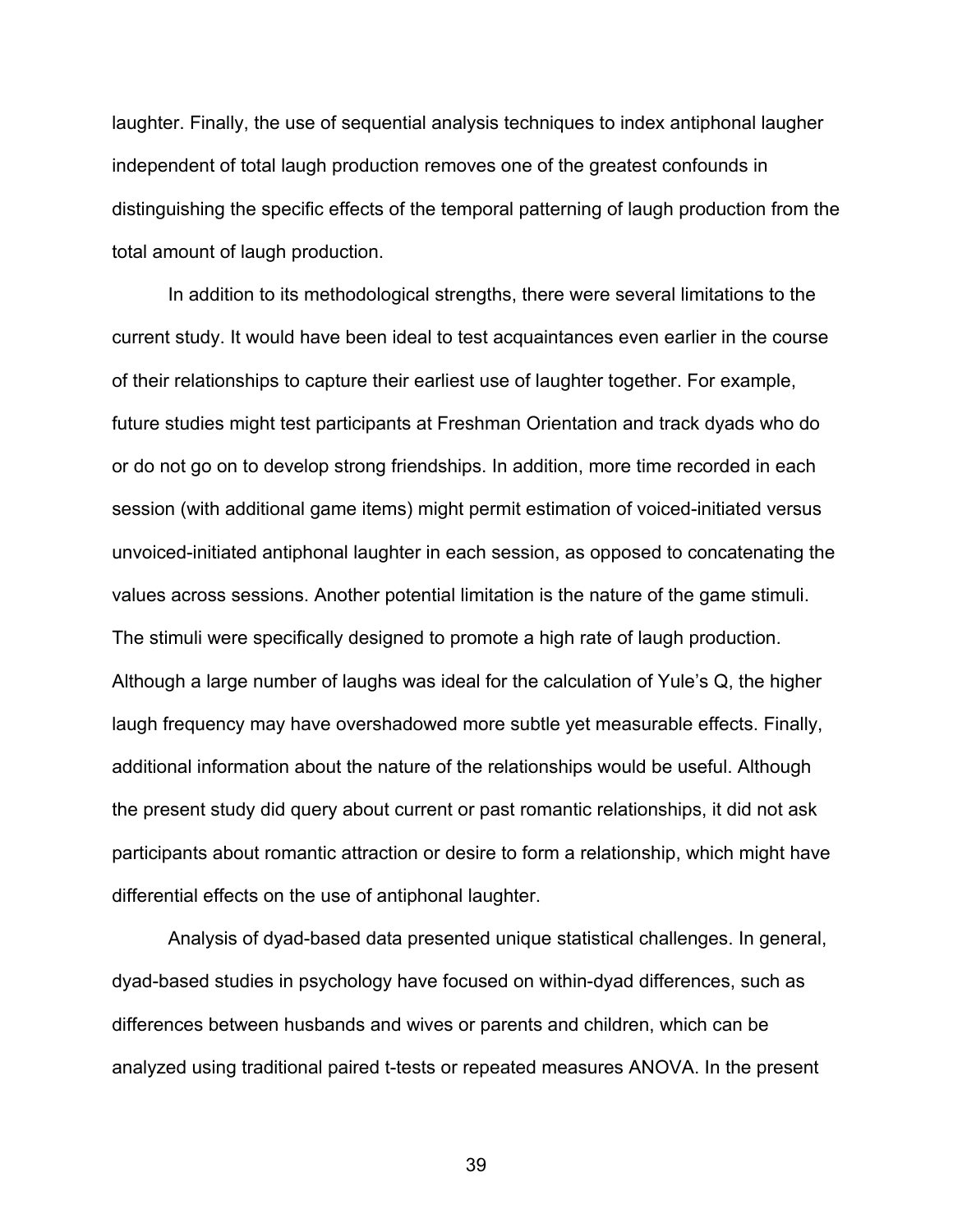study, however, the primary focus was on between-dyad differences. It is nonetheless reasonable to assume that members of a dyad share a certain degree of variance in their behavior, given the common testing conditions and the influence of one dyad member on the other. I accounted for this shared variance by allowing for covariance between dyad members in mixed models. However, this technique did not allow for separate specifications of within-subject and within-dyad variances for cross-session analyses, which might have improved the accuracy of cross-session results. The models of friendship strength and antiphonal laugh production also presented statistical challenges. No accommodation for shared within-dyad variance could be made, so these results should be interpreted with caution. Moreover, the sample size was lower than is recommended for path modeling. Kline (1998) recommends a participant-toparameter ratio of 10:1, with a minimum of 5:1; the present study had a ratio of approximately 5:1. The finding that antiphonal laugh production influences later ratings of friendship strength should be therefore interpreted with particular caution.

Laughter continues to be a complex and intriguing aspect of human interactions. The current study provided more evidence for the link between laughter and affiliation, although the picture is not clear-cut. Further research will be necessary to determine the factors affecting laugh use in new friendships, as well as the broader questions of direct and indirect effects of laugh production on listener response systems. The current study does demonstrate that antiphonal laugh production is present early in friendship development, at least for certain kinds of initial laughs, and that the induction of laughter by an initial laugh influences a person's evaluation of a potential friend.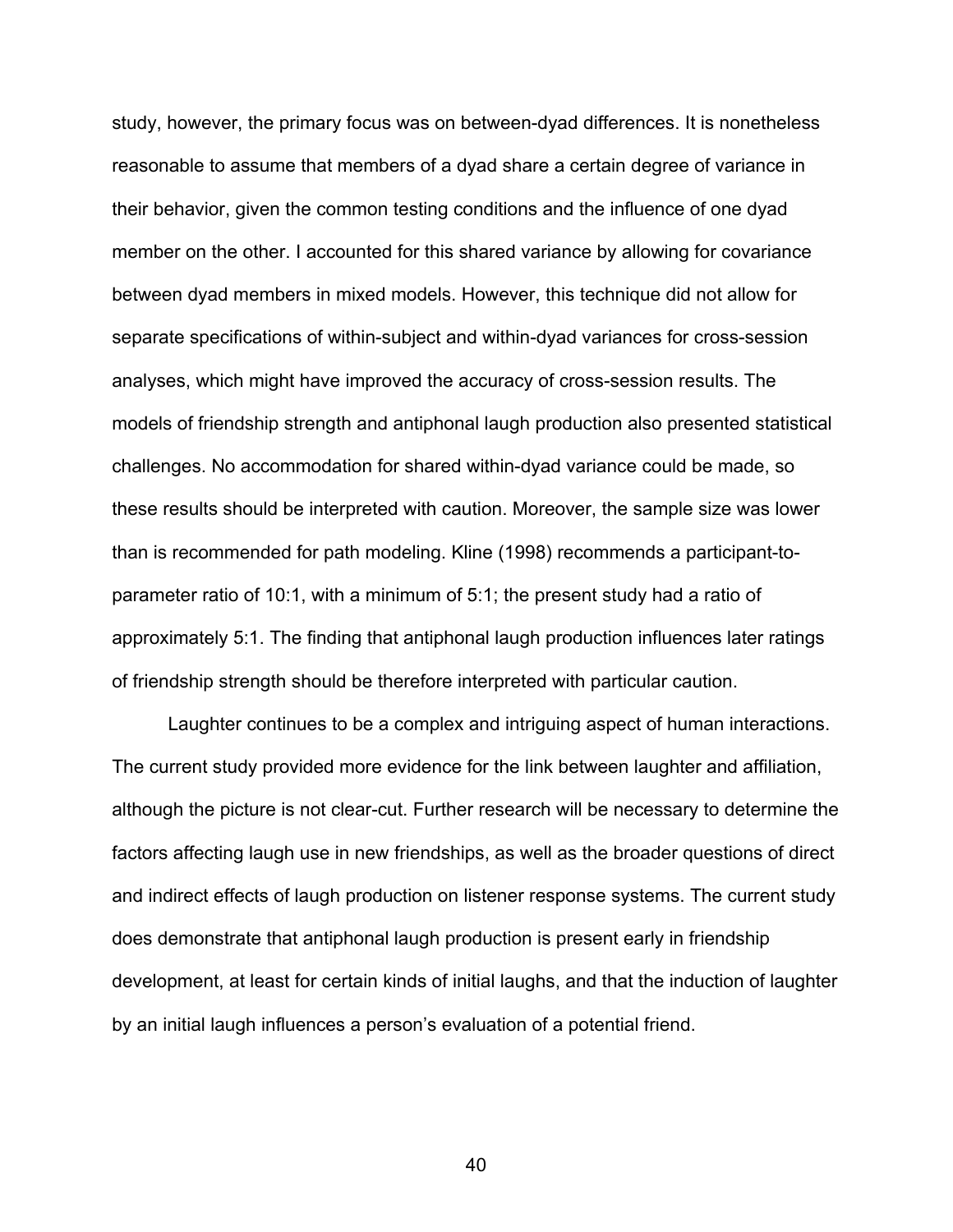#### Appendix A

Below are the instructions for each game played by participants:

Session 1

- *Warm-up item*: If you could be romantic with any cartoon character, who would it be and why?
- *Game 1*: You are giving a poetry recital at a local coffeehouse. Practice by reading each other the poems on the cards marked "Haiku." Alternate reading them until the timer runs out.
- *Game 2*: Together, generate as many names for the inflated doll as you can. Use the timer for this item.
- *Game 3*: Alternate drawing Pictionary cards. Read your card, but do not show it to your partner. Try to get your partner to guess what word or phrase is on the card by drawing it using the paper and crayons provided. See how many cards you can complete before the timer runs out.

#### Session 2

- *Warm-up item*: If you were having dinner at a professor's house and found a cockroach in your salad, what would you do?
- *Game 1*: Alternate drawing Pictionary cards. Read your card, but do not show it to your partner. Try to get your partner to guess what word or phrase is on the card by sculpting it using the Play-Doh provided. See how many cards you can complete before the timer runs out.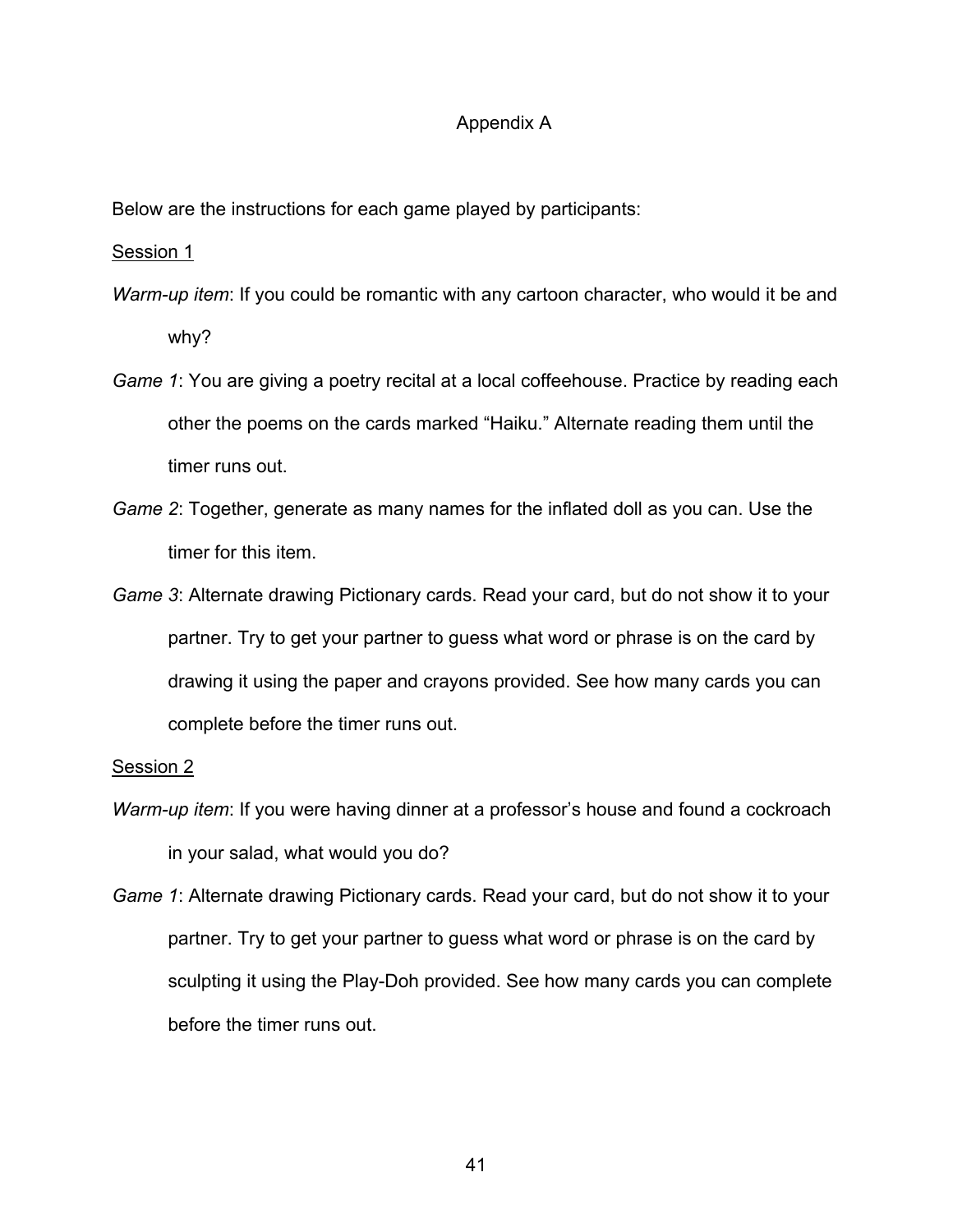- *Game 2*: You've been nominated as the casting directors of the next Star Wars movie. Generate the worst possible cast you can. Decide who would do the worst job playing the following characters: Anakin Skywalker, Queen Amidala, C-3PO, Yoda, Obi-Wan Kenobi, Jar Jar Binks, and any other character you would like to cast. Use the timer for this item.
- *Game 3*: Generate a list of the worst pick-up lines you can imagine. Use the timer for this item.

#### Session 3

- *Warm-up item*: If you had to eat the same Rand meal for the rest of your life, what would it be and why?
- *Game 1*: Draw a picture of each other using the paper and crayons provided. Use the timer for this item.

*Game 2*: Working together, come up with an Ode to Burping. Use the timer for this item.

*Game 3*: You are each going home to meet your dates' parents. Show your study partner what you think he/she should wear, using the paper dolls provided. Use the timer for this item.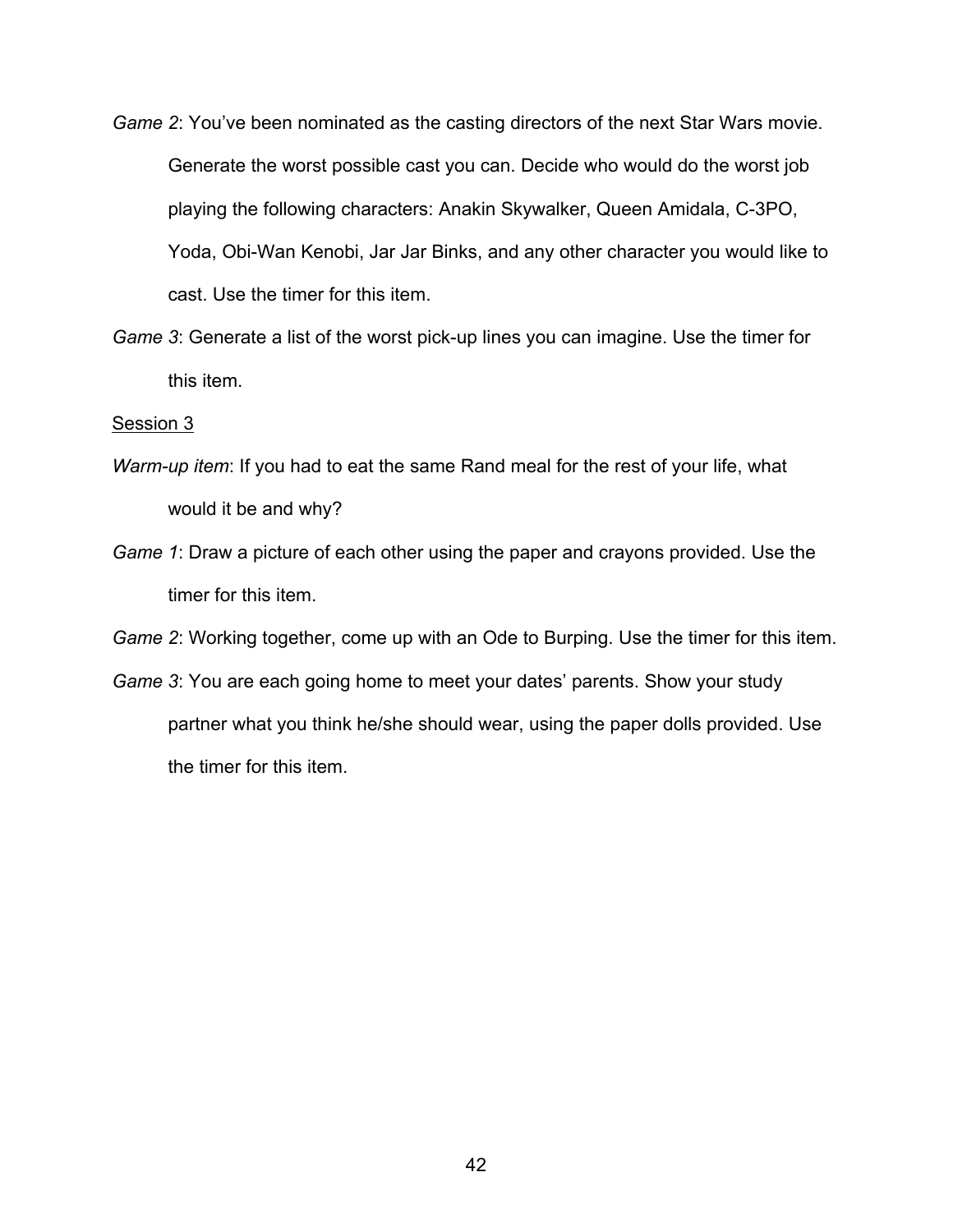#### APPENDIX B

## **McGill Friendship Questionnaire–RA** #  $\#$

The items on this form concern your feelings for your study partner. Imagine that the blank space in each item contains your study partner's name. With him or her in mind, decide how much you agree or disagree with the item. On the scale directly to the right of each item **circle the number** that indicates how much you agree that the statement describes your feelings. There are no right or wrong answers, because adults' feelings for friends differ from person to person. Just honestly describe your feelings for your study partner.

|                                                      |      | Very<br>Much |      | Some-<br>what     |                  | Some-<br>what  |                | Very<br>Much                  |                |
|------------------------------------------------------|------|--------------|------|-------------------|------------------|----------------|----------------|-------------------------------|----------------|
|                                                      |      |              |      | Disagree Disagree |                  | Agree          |                | Agree                         |                |
|                                                      |      |              |      |                   |                  |                |                | $-4$ $-3$ $-2$ $-1$ 0 1 2 3 4 |                |
| 1. I am happy with my friendship with ____.          |      | $-4$ $-3$    |      | $-2 - 1$          | $\mathbf{0}$     | $\overline{1}$ | 2              | $\overline{3}$                | $\overline{4}$ |
| 2. I care about ____.                                | $-4$ | $-3$         |      | $-2$ $-1$         | $\boldsymbol{0}$ | $\overline{1}$ | 2              | $\overline{3}$                | $\overline{4}$ |
| 3. I like $\_\_\_\$ a lot.                           |      | $-4$ $-3$    |      | $-2 - 1$          | $\overline{0}$   | $\overline{1}$ | 2              | $\overline{3}$                | $\overline{4}$ |
| 4. I feel my friendship with ____ is a great one.    |      | $-4$ $-3$    |      | $-2$ $-1$         | $\boldsymbol{0}$ | $\overline{1}$ | $\overline{2}$ | $\overline{3}$                | $\overline{4}$ |
| 5. I am satisfied with my friendship with .          |      | $-4$ $-3$    |      | $-2$ $-1$         | $\overline{0}$   | $\overline{1}$ | $\overline{2}$ | $\overline{3}$                | $\overline{4}$ |
| 6. I feel my friendship with __ is good.             |      | $-4$ $-3$    |      | $-2$ $-1$         | $\mathbf{0}$     | $\overline{1}$ | 2              | $\overline{3}$                | $\overline{4}$ |
| 7. I want to stay friends with ____ for a long time. |      | $-4$ $-3$    |      | $-2 - 1$          | $\overline{0}$   | $\mathbf{1}$   | $\overline{2}$ | $\overline{3}$                | $\overline{4}$ |
| 8. I prefer ____ over most people I know.            | $-4$ | $-3$         |      | $-2$ $-1$         | $\boldsymbol{0}$ | $\mathbf{1}$   | $\overline{2}$ | $\overline{3}$                | $\overline{4}$ |
| 9. I feel close to $\_\_$ .                          |      | $-4$ $-3$    |      | $-2 - 1$          | $\boldsymbol{0}$ | $\mathbf{1}$   | 2              | $\overline{3}$                | $\overline{4}$ |
| 10. I think my friendship with ____ is strong.       |      | $-4$ $-3$    |      | $-2$ $-1$         | $\boldsymbol{0}$ | $\overline{1}$ | 2              | $\overline{3}$                | $\overline{4}$ |
| 11. I am pleased with my friendship with ____.       | $-4$ | $-3$         |      | $-2 - 1$          | $\mathbf{0}$     | $\overline{1}$ | 2              | $\overline{3}$                | $\overline{4}$ |
| 12. I am glad that ___ is my friend.                 | $-4$ | $-3$         | $-2$ | $-1$              | $\boldsymbol{0}$ | $\overline{1}$ | 2              | $\overline{3}$                | $\overline{4}$ |
| 13. I hope _____ and I will stay friends.            | $-4$ | $-3$         | $-2$ | $-1$              | $\overline{0}$   | $\overline{1}$ | 2              | $\overline{3}$                | $\overline{4}$ |
| 14. I would miss ___ if he/she left.                 |      | $-4$ $-3$    | $-2$ | $-1$              | $\overline{0}$   | $\overline{1}$ | 2              | $\overline{3}$                | $\overline{4}$ |
| 15. I am content with my friendship with ____.       | $-4$ | $-3$         | $-2$ | $-1$              | $\overline{0}$   | $\overline{1}$ | 2              | $\overline{3}$                | $\overline{4}$ |
| 16. I enjoy having ___ as a friend.                  |      | $-3$         | $-2$ | $-1$              | $\boldsymbol{0}$ | $\mathbf{1}$   | $\overline{2}$ | $\overline{3}$                | $\overline{4}$ |

| Have you ever been romantically involved with your study partner? | Yes. | No. |
|-------------------------------------------------------------------|------|-----|
| Are you currently romantically involved with your study partner?  | Yes. | No. |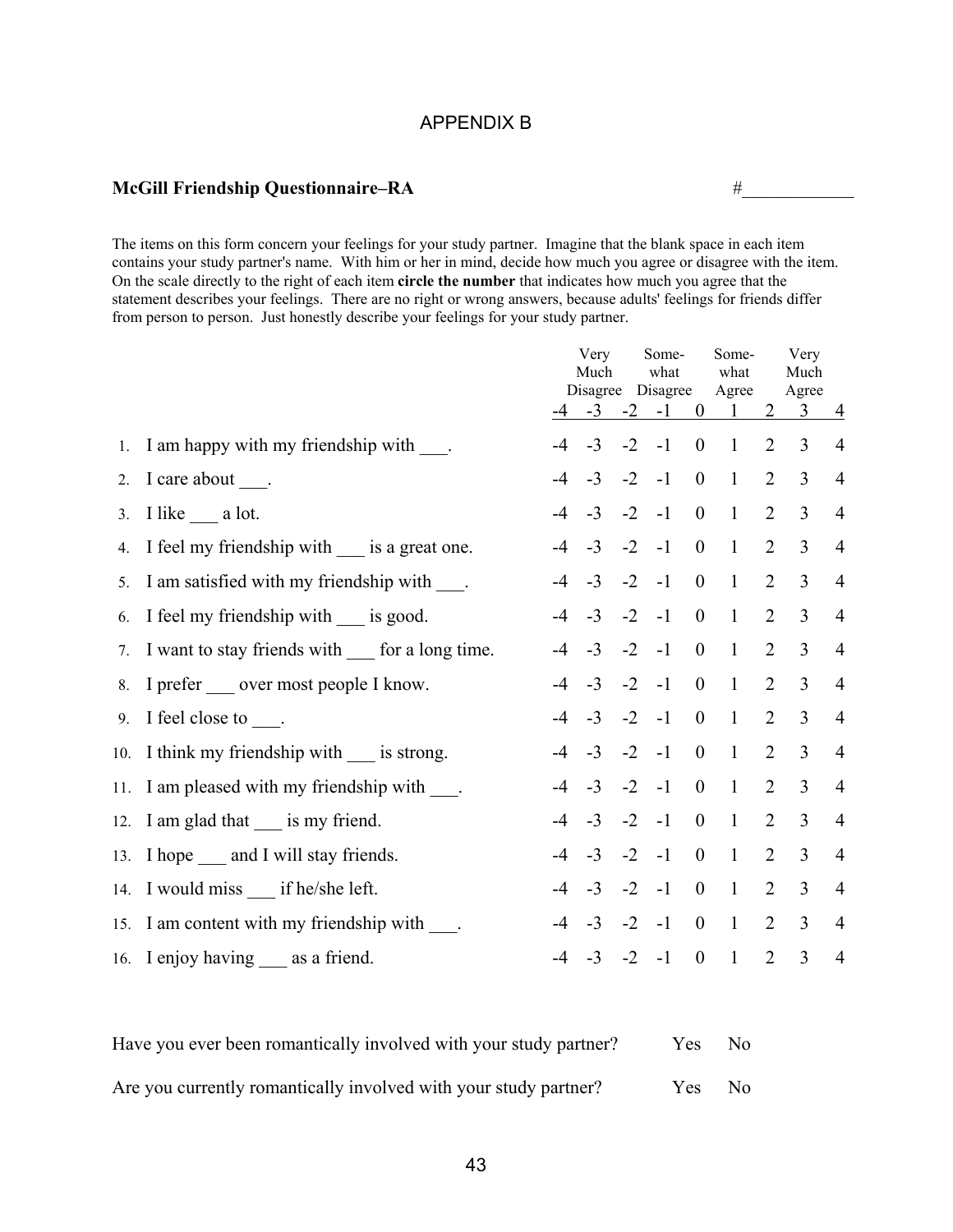#### REFERENCES

Adelswärd, V., & Öberg, B.-M. (1998). The function of laughter and joking in negotiation activities. *Humor, 11,* 411-429.

Apte, M. L. (1985). *Humor and laughter: An anthropological approach*. London: Cornell University Press.

Bachorowski, J.-A., & Owren, M. J. (2001). Not all laughs are alike: Voiced but not unvoiced laughter elicits positive affect. *Psychological Science, 12*, 252-257.

Bachorowski, J. A., Smoski, M. J., & Owren, M. J. (2001). Acoustic features of human laughter. *Journal of the Acoustical Society of America, 110*, 1581-1597.

Bachorowski, J.-A., Smoski, M.J., Tomarken, A.J., & Owren, M.J. (2003). *Laugh rate and acoustics are associated with social context.* Manuscript submitted for publication.

Bakeman, R., & Gottman, J. M. (1997*). Observing interaction: An introduction to sequential analysis* (2nd ed.). New York: Cambridge University Press.

Bakeman, R., McArthur, D., & Quera, V. (1996). Detecting group differences in sequential association using sampled permutations: Log odds, kappa, and phi compared. *Behavior Research Methods, Instruments and Computers, 28*, 446-457.

Bakeman, R., & Quera, V. (2002). GSW: GSEQ for Windows. Atlanta, GA [computer program; www.gsu.edu/~psyrab/sg.htm]: Authors.

Biben, M. (1993). Recognition of order effects in squirrel monkey antiphonal call sequences. *American Journal of Primatology, 29,* 109-124.

Bradley, M. M., & Lang, P. J. (1999). *International affective digitized sounds (IADS): Stimuli, instruction manual and affective ratings.* Technical Report B-2. Gainesville, FL: The Center for Research in Psychophysiology, University of Florida.

Bradley, M. M., & Lang, P. J. (2000). Affective reactions to acoustic stimuli. *Psychophysiology, 37,* 204-215.

Brown, G. E., Dixon, P. A., & Hudson, J. D. (1982). Effect of peer pressure on imitation of humor response in college students. *Psychological Reports, 51*, 1111-1117.

Browne, M. W., & Cudeck, R. (1993). Alternative ways of assessing model fit. In K.A. Bollen & J.S. Long (Eds.) *Testing structural equation models* (pp. 136-162). Newbury Park, CA: Sage.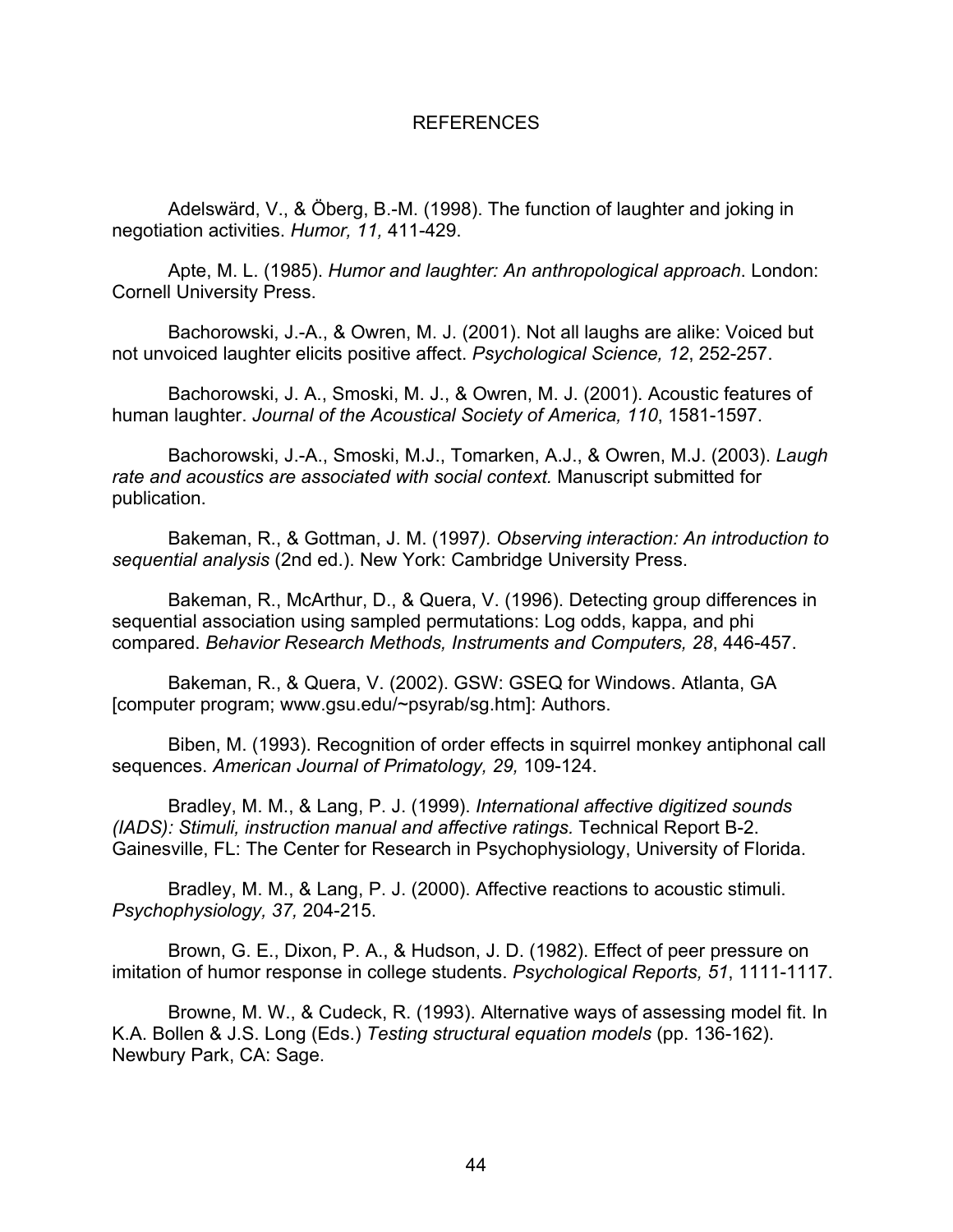Costa, P. T., & McCrae, R. R. (1992). *Revised NEO Personality Inventory (NEO-PI-R) and NEO Five-Factor Inventory (NEO-FFI): Professional manual.* Odessa, FL: Psychological Assessment Resources.

Darwin, C. (1872/1998). *The expression of the emotions in man and animals*. New York: Oxford University Press.

Deacon, T. W. (1989). The neural circuitry underlying primate calls and human language. *Human Evolution, 4*, 367-401.

Devereux, P. G., & Ginsburg, G. P. (2001). Sociality effects on the production of laughter. *The Journal of General Psychology, 128,* 227-240.

Dimberg, U., & Lundquist, L-O. (1990). Gender differences in facial reactions to facial expressions. *Biological Psychology, 30*, 151-159.

Dimberg, U., & Öhman, A. (1996). Behold the wrath: Psychophysiological responses to facial stimuli. *Motivation and Emotion, 20*, 149-182.

Dimberg, U., Thunberg, M., & Elmehed, K. (2000). Unconscious facial reactions to emotional facial expressions. *Psychological Science, 11*, 86-89.

Doherty, R. W., Orimoto, L., Singelis, T. M., Hatfield, E., & Hebb, J. (1995). Emotional contagion: Gender and occupational differences. *Psychology of Women Quarterly, 19*, 355-371.

Eisenberg, N., & Lennon, R. (1983). Sex differences in empathy and related capacities. *Psychological Bulletin, 94*, 100-131.

Eysenck, H. J. & Eysenck, S. B. G. (1975) *Manual of the Eysenck Personality Questionnaire.* London: Hodder & Stoughton.

Finkel, S. E. (1995). *Causal Analysis with Panel Data*. Sage: Thousand Oaks, CA

Fredrickson, B. L. (1998) What good are positive emotions? *Review of General Psychology, 2,* 300-319.

Fredrickson, B. L. (2001). The role of positive emotions in positive psychology: The broaden and build theory of positive emotions. *American Psychologist, 56*, 218-226.

Glenn, P. J. (1991/1992). Current speaker initiation of two-party shared laughter. *Research on Language and Social Interaction, 25*, 139-162.

Grammer, K., & Eibl-Eibesfeldt, I. (1990). The ritualization of laughter. In W. Koch (Ed.), *Naturlichkeit der Sprache und der Kultur: acta colloquii* (pp. 192-214). Bochum: Brockmeyer.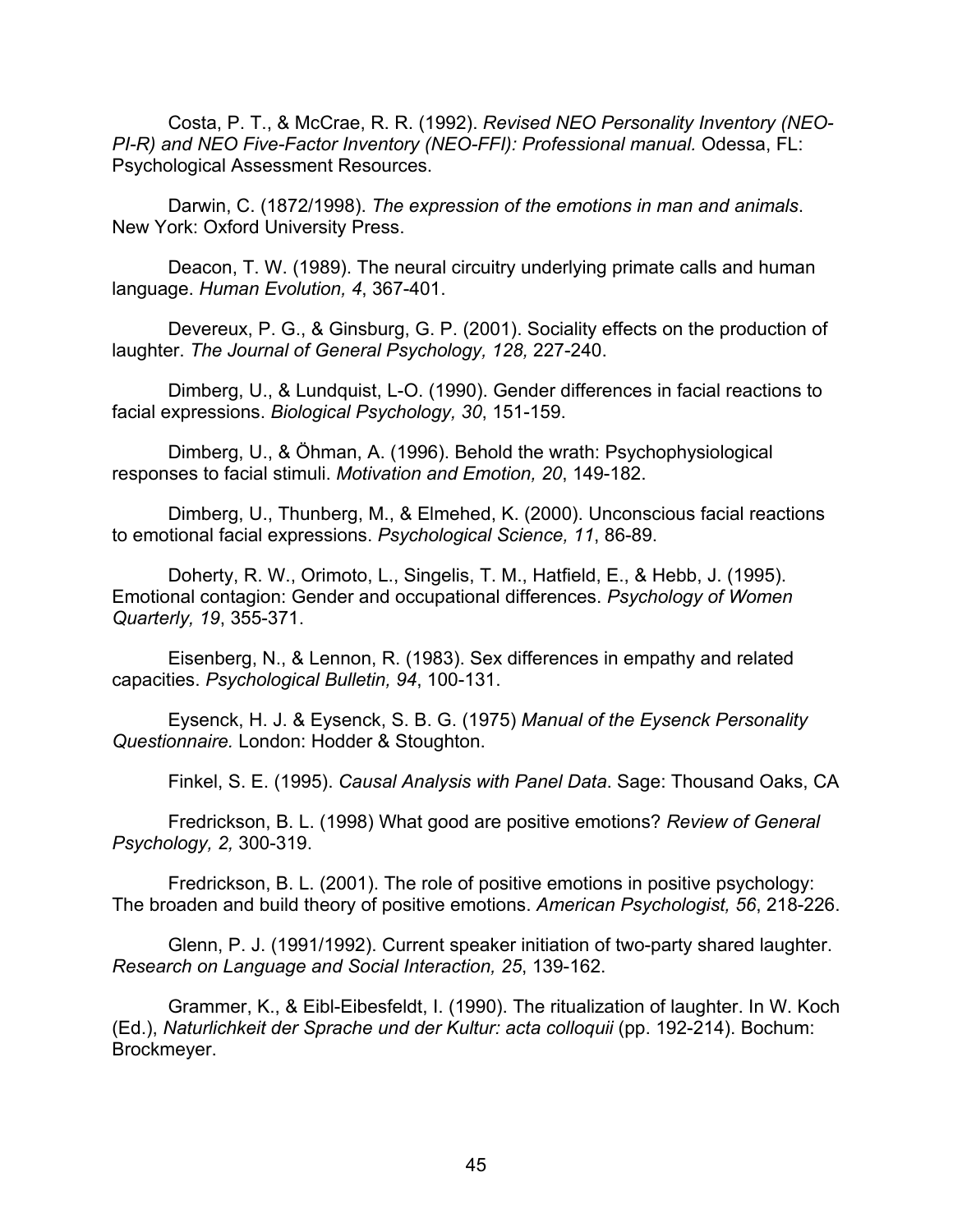Keltner, D., & Kring, A. M. (1998). Emotion, social function, and psychopathology. *Review of General Psychology, 2,* 320-342.

Klapp, S. T. (2003). Reaction time analysis of two types of motor preparation for speech articulation: action as a sequence of chunks. *Journal of Motor Behavior, 35,* 135-150.

Kline, R. B. (1998). *Principles and Practice of Structural Equation Modeling.* New York: Guilford Press.

Kring, A. M., Smith, D. A., & Neale, J. M. (1994). Individual differences in dispositional expressiveness: Development and validation of the Emotional Expressivity Scale. *Journal of Personality and Social Psychology, 66*, 934-949.

Mendelson, M.J. & Aboud, F.E. (1999). Measuring friendship quality in late adolescents and young adults: McGill Friendship Questionnaires. *Canadian Journal of Behavioural Science, 31,* 130-132.

Neumann, R., & Strack, F. (2000). "Mood contagion:" The automatic transfer of mood between persons. *Journal of Personality and Social Psychology, 79*, 211-223.

Nwokah, E. E., Hsu, H.-C., Dobrowolska, O., & Fogel, A. (1994). The development of laughter in mother-infant communication: Timing parameters and temporal sequences. *Infant Behavior and Development, 17*, 23-35.

Owren, M. J, & Bachorowski, J.-A. (2003). Reconsidering the evolution of nonlinguistic communication: The case of laughter? *Journal of Nonverbal Behavior, 27,* 183-200.

Owren, M. J., & Rendall, D. (1997). An affect-conditioning model of nonhuman primate signaling. In D. H. Owings & M. D. Beecher (Eds.), *Communication* (Vol. 12, pp. 299-346). New York: Plenum Press.

Owren, M. J., & Rendall, D. (2001). Sound on the rebound: Bringing form and function back to the forefront in understanding nonhuman primate vocal signaling. *Evolutionary Anthropology, 10*, 58-71.

Owren, M. J., Rendall, D., & Bachorowski, J.-A. (2003). Nonlinguistic vocal communication. In D. Maestripieri (Ed.), *Primate psychology: Bridging the gap between the mind and behavior of human and nonhuman primates* (pp. 259-294). Cambridge, MA: Harvard University.

Partala, T., & Surakka, V. (2003). Pupil size variations as an indication of affective processing. *International Journal of Human-Computer Studies, 59,* 185-189.

Provine, R. R. (1992). Contagious laughter: Laughter is a sufficient stimulus for laughs and smiles. *Bulletin of the Psychonomic Society, 30*, 1-4.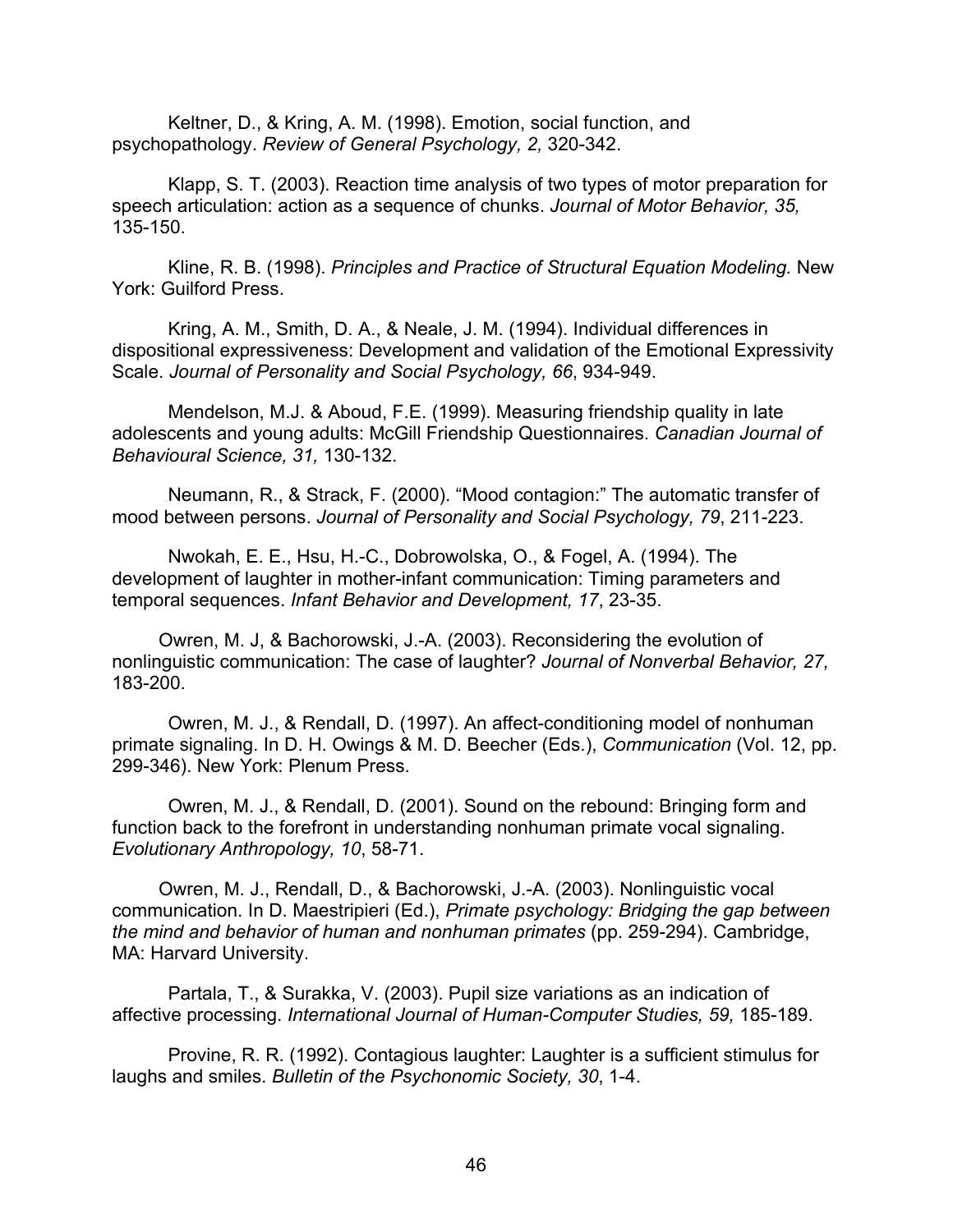Provine, R. R. (1993). Laughter punctuates speech: Linguistic, social and gender contexts of laughter. *Ethology, 95*, 291-298.

Provine, R. R. (2000). *Laughter: A scientific investigation*. New York: Viking.

Provine, R. R., & Fischer, K. R. (1989). Laughing, smiling, and talking: Relation to sleeping and social context in humans. *Ethology, 83*, 295-305.

Ruch, W. (1994). Extraversion, alcohol, and enjoyment. *Personality and Individual Differences, 16,* 89-102.

Ruch, W. (1997). Laughter and temperament. In R. J. Davidson, P. Eckman, & K. Scherer (Series Eds.) & P. Eckman & E. Rosenberg, (Vol. Eds.), *Series in affective science: What the face reveals: Basic and applied studies of spontaneous expression using the Facial Action Coding System (FACS).*

Ruch, W., & Deckers, L. (1993). Do extraverts 'like to laugh': An analysis of the Situational Humor Response Questionnaire (SHRQ). *European Journal of Personality, 7,* 211-220.

Sala, F., Krupat, E., & Roter, D. (2002). Satisfaction and the use of humor by physicians and their patients. *Psychology and Health, 17*, 269-280.

Simpson, J. A., Gangestad, S. W., & Biek, M. (1993). Personality and nonverbal behavior: An ethological perspective of relationship initiation. *Journal of Experimental Social Psychology, 29,* 434-461.

Singer, J. D. (1998). Using SAS PROC MIXED to fit multilevel models, hierarchical models, and individual growth models. *Journal of Educational and Behavioral Statistics, 24*, 323-355.

Singer, J. D. (2002). Fitting individual growth models using SAS PROC MIXED. In D. S. Moskowitz & S. L. Hershberger (Eds.), *Modeling intraindividual variability with repeated measures data: Methods and applications. Multivariate applications book series*. (pp. 135-170). Mahwah, NJ: Lawrence Erlbaum Associates.

Smoski, M. J. & Bachorowski, J.-A. (2003). Antiphonal laughter between friends and strangers. *Cognition and Emotion, 17,* 327-340*.*

Snowdon, C. T., & Cleveland, J. (1984). "Conversations" among pygmy marmosets. *American Journal of Primatology, 7,* 15-20.

van Hooff, J. A. R. A. M. (1972). A comparative approach to the phylogeny of laughter and smiling. In R. A. Hinde (Ed.), *Non-verbal communication* (pp. 209-241). Cambridge, UK: Cambridge University Press.

Weisfeld, G. E. (1993). The adaptive value of human and laughter. *Ethology and Sociobiology, 14*, 141-169.